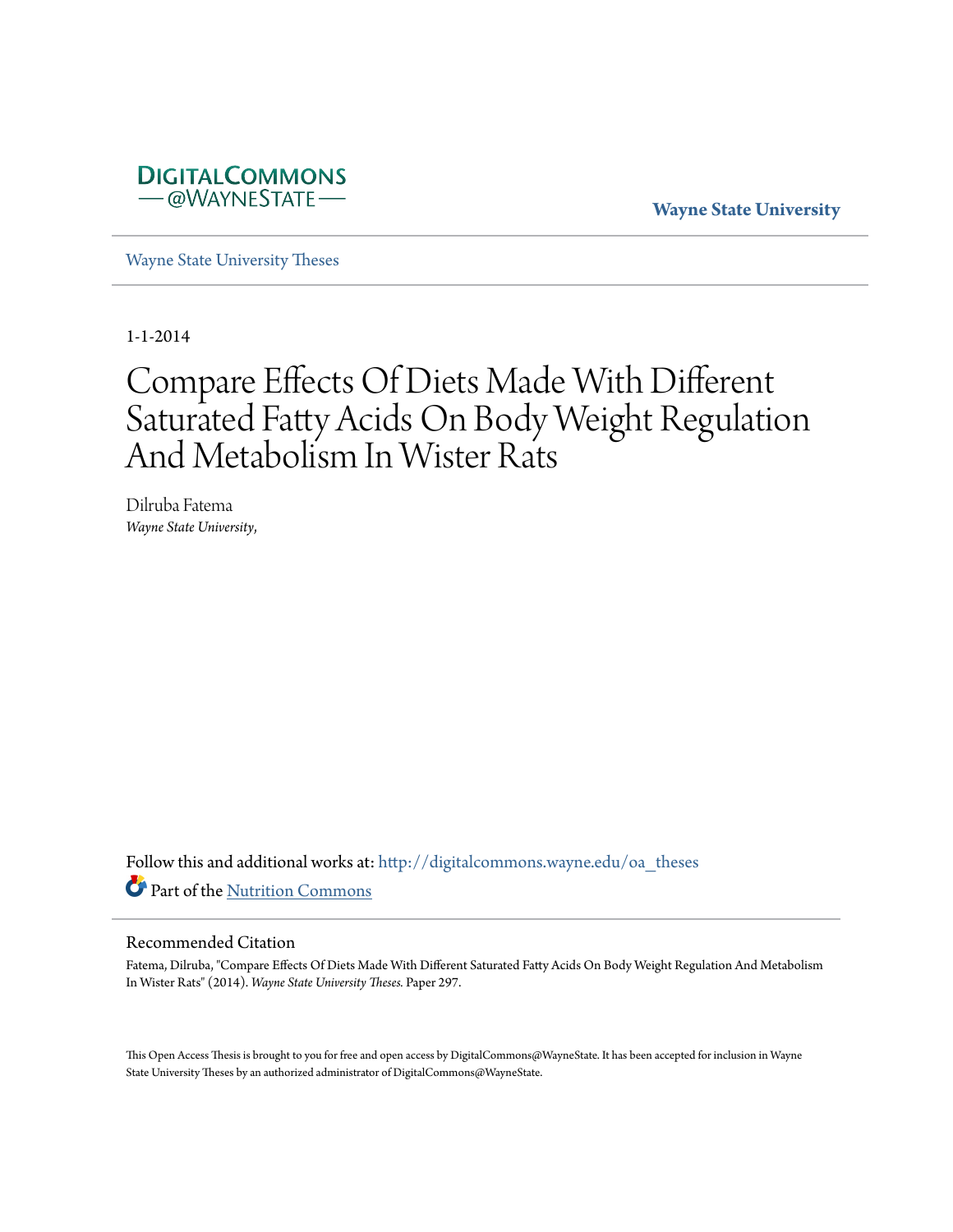# **COMPARE EFFECTS OF DIETS MADE WITH DIFFERENT SATURATED FATTY ACIDS ON BODY WEIGHT REGULATION**

## **AND METABOLISM IN WISTER RATS**.

by

## **DILRUBA FATEMA**

## **THESIS**

Submitted to the Graduate School

of Wayne State University,

Detroit, Michigan

in partial fulfillment of the requirements

for the degree of

## **MASTER OF SCIENCE**

2014

MAJOR: NUTRITION AND FOOD SCIENCE

Approved by:

Advisor Date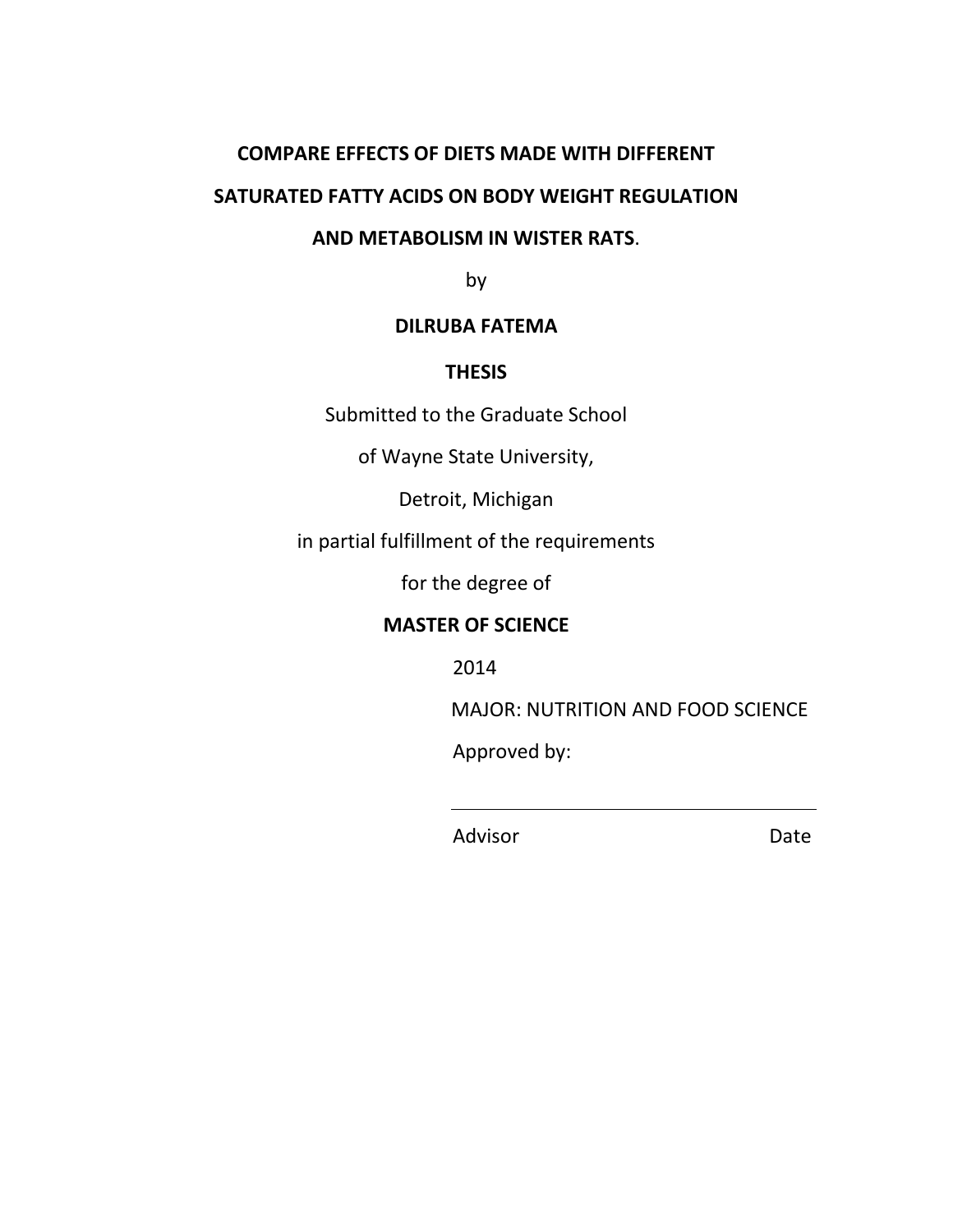### **DEDICATION**

I would like to dedicate my work to my husband Mohammad Saklayen who stood by me at every stage and supported me throughout my studies. Without his help I wouldn't be where I am now. I would also like to dedicate it to my loving parents Md. Alauddin and Maksuda Khanam who always encouraged me to pursue higher studies. I would also like to mention my two sons Ahmad and Sameen. The time I studied was the time away from them but they understood and cooperated. Ahmad helped me with the tidbits of computers that would take hours for me to learn.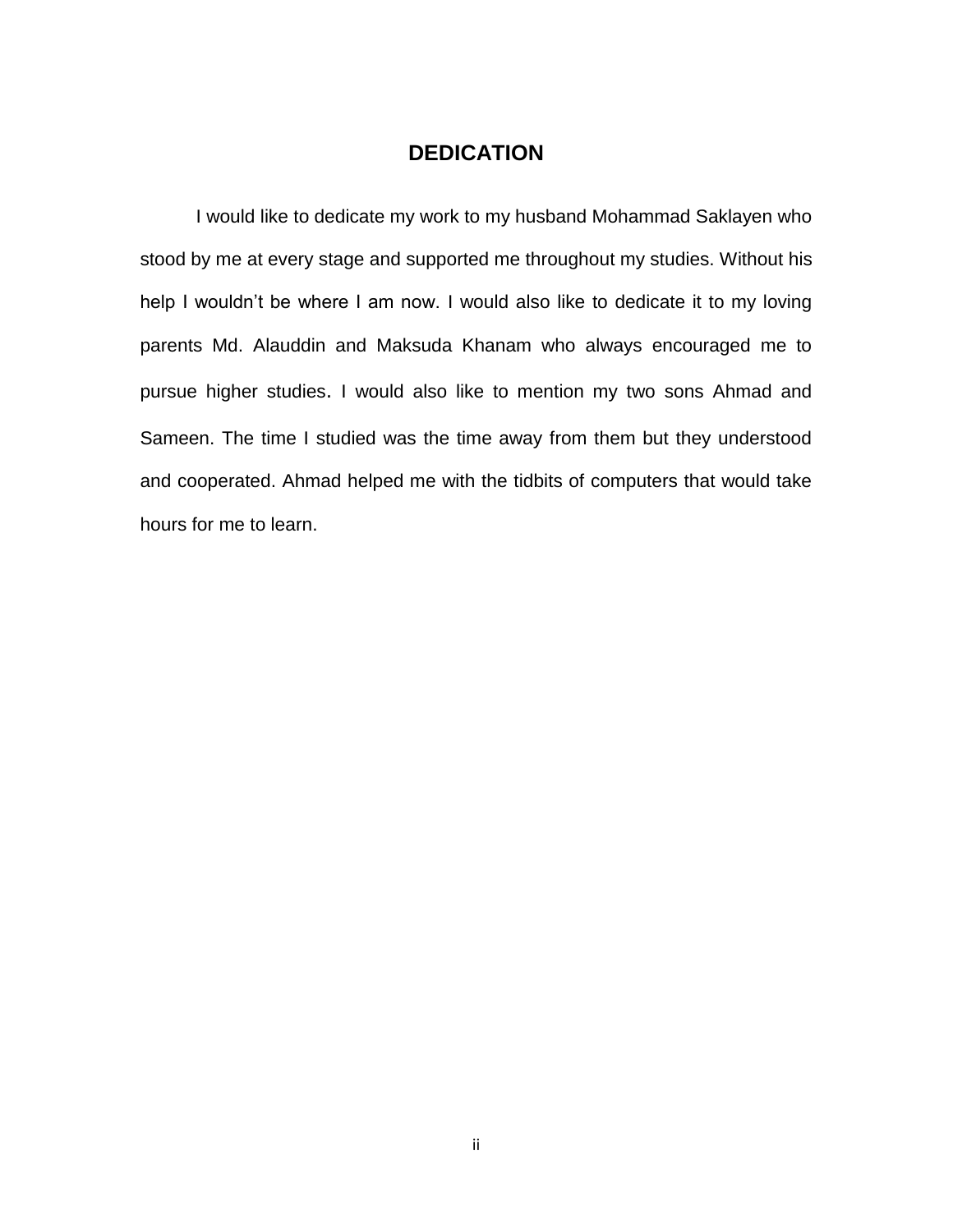#### **ACKNOWLEDGEMENTS**

I would like to extend my heartfelt gratitude to Dr. Catherine Jen. Without her patience and guidance I would not be able to complete my thesis. She is an outstanding mentor and extremely hard working individual. She not only guided me through the completion of my thesis but also infused her lofty work ethics in me which will be an invaluable lesson for the rest of my life.

I would like to thank my committee members Dr. Ahmed Heydari and Dr. Yifan Zhang for their time, support and valuable advices.

My sincere thanks to my friend Sarah Yeh for her support. She always helped me with grace and was there whenever I needed her.

Last but not least I would like to acknowledge the support I received from my entire Nutrition and Food Science Department faculty and staff, specially Debra L. Zebari. She always greeted me with smile and provided helpful advices whenever I asked for one.

iii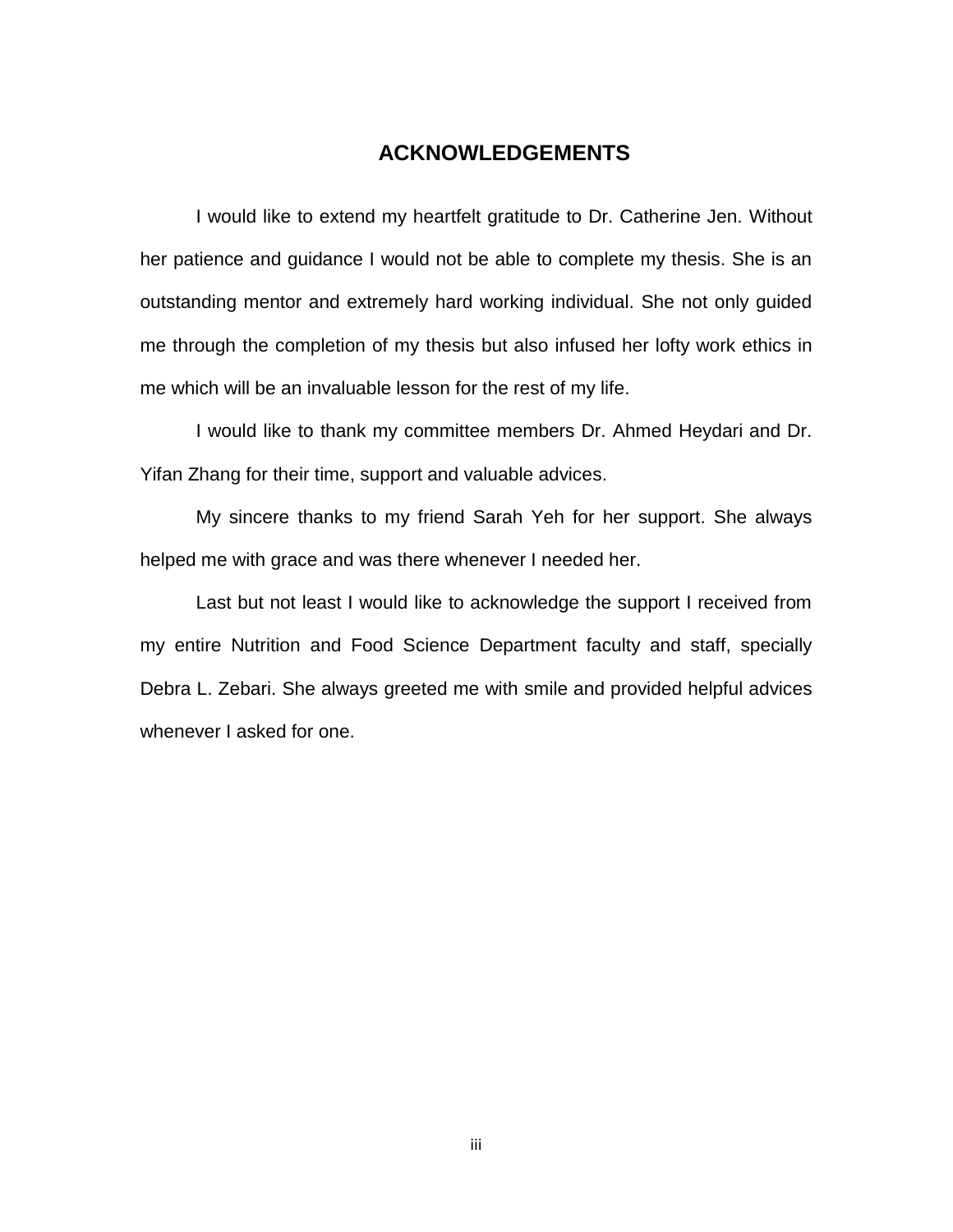## **TABLE OF CONTENTS**

| 11 |
|----|
| 12 |
| 16 |
| 20 |
| 36 |
| 38 |
| 49 |
|    |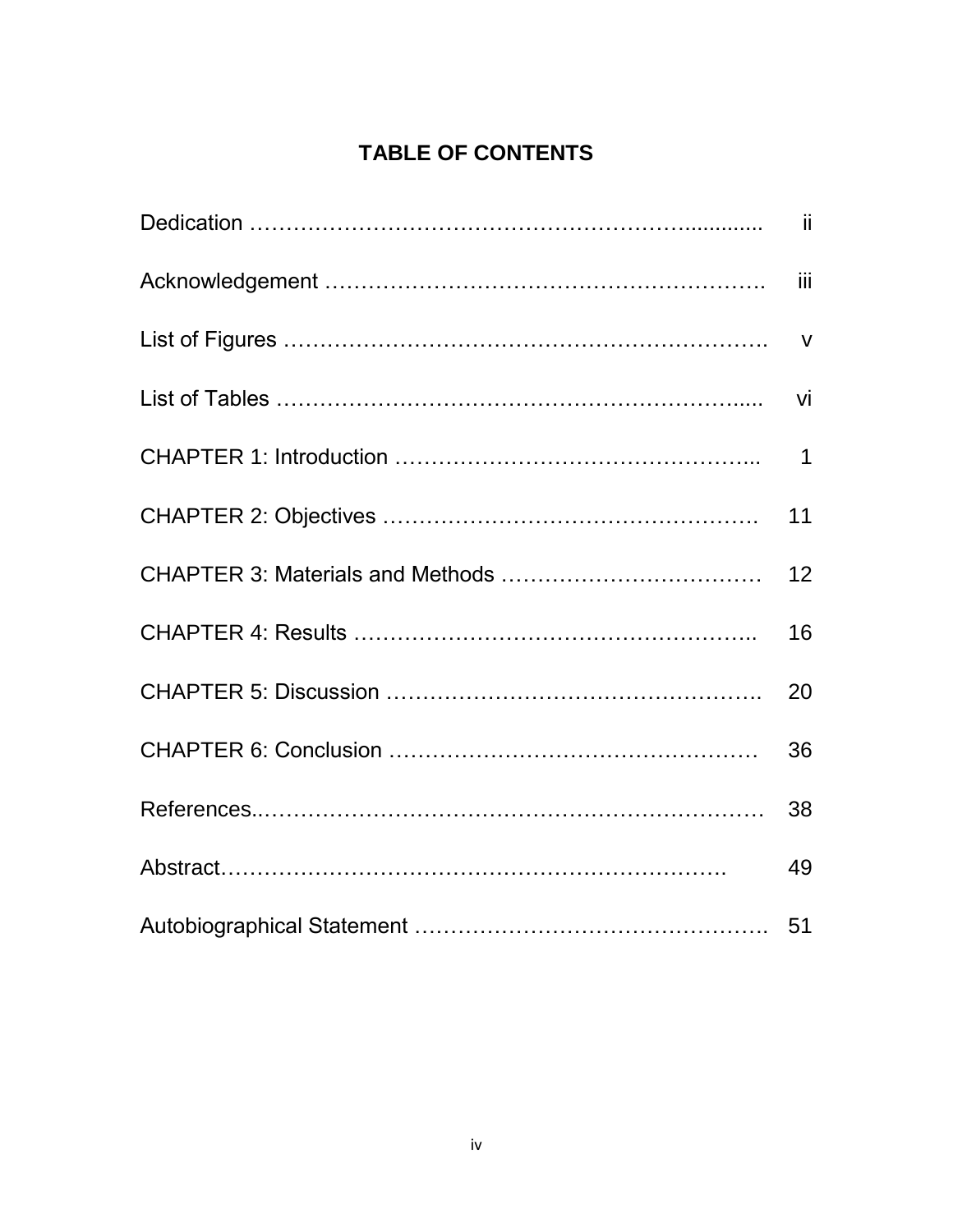## **LIST OF FIGURES**

| weight of the four rat groups |  |
|-------------------------------|--|
|                               |  |
|                               |  |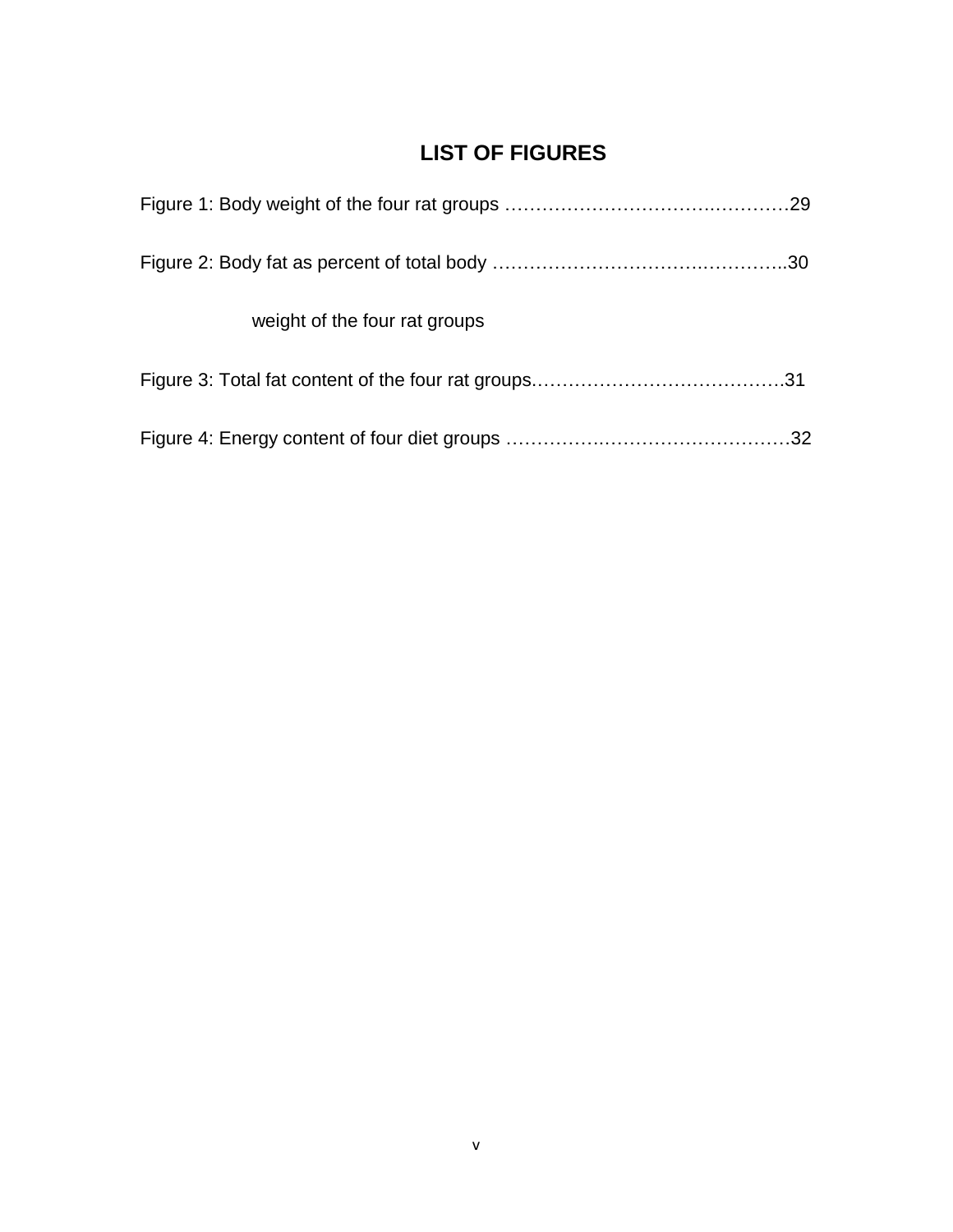## **LIST OF TABLES**

| modified beef tallow                    |  |
|-----------------------------------------|--|
|                                         |  |
| and two modified groups in Wister rats. |  |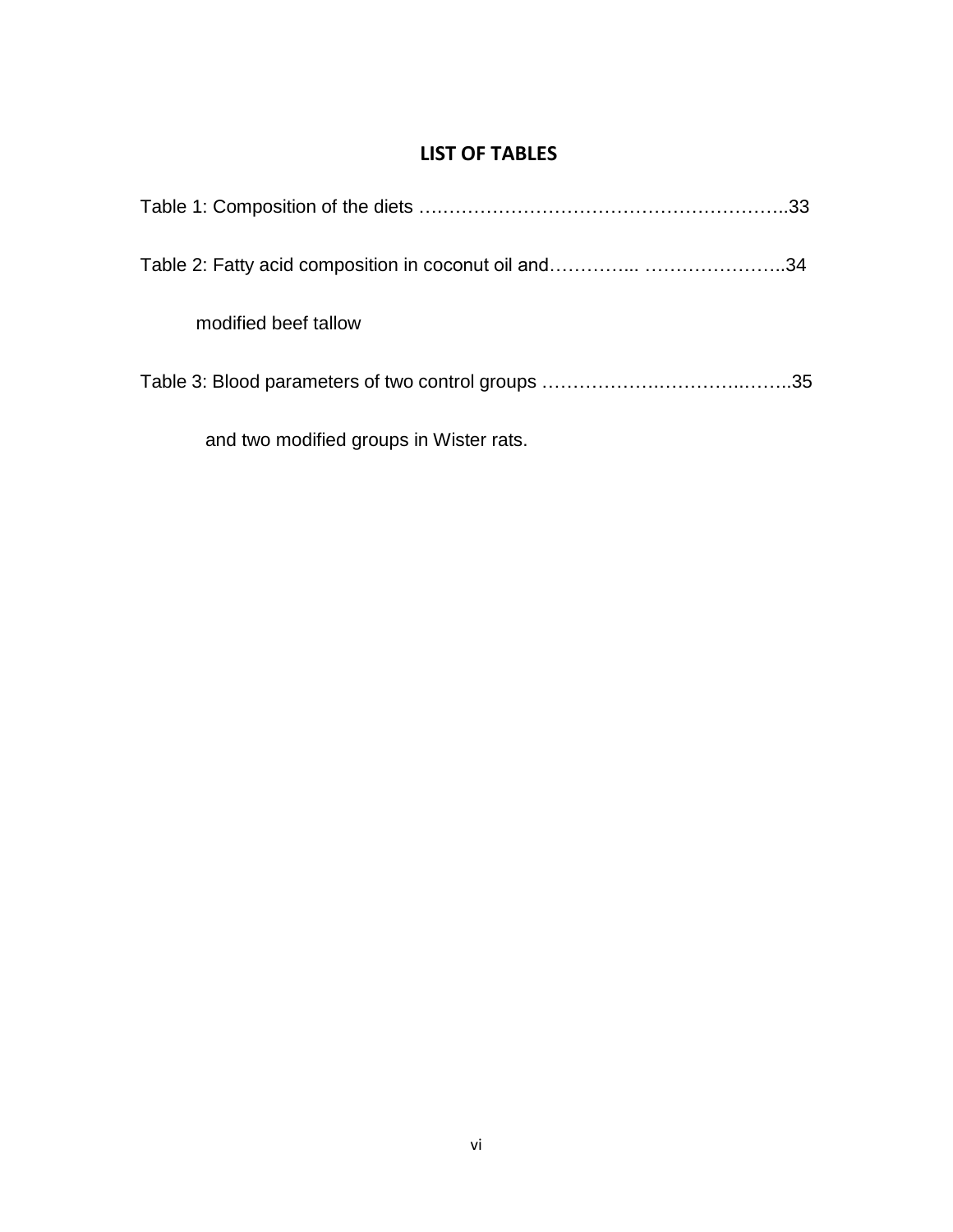#### **CHAPTER 1**

#### **Introduction**

#### **Saturated fatty acids**

In recent years developing countries have transitioned into consuming foods low in nutrition and there is more and more tendency to eat calorie -dense foods instead of a healthy low fat, high fiber and low calorie based diet (1). As a consequence of these changes in food pattern, a significant increase in the number of people with the metabolic syndrome (which includes glucose intolerance, obesity, hypertension, insulin resistance, type 2 diabetes, dyslipidemia and cardiovascular disease) has been observed worldwide (2). Therefore, it is very important to identify the specific foods, nutrients or eating patterns which are associated with these metabolic abnormalities, so the necessary recommendations can be made to improve the dietary patterns for these people (2). Typically, these individuals have more than one risk factors of metabolic origin but the most predominant of them is obesity (3).Due to the specific effects, some fatty acids have on different metabolic activities, dietary fat composition can contribute to the development of obesity by changing fat oxidation, and thus influence both body weight and composition (3).Obesityassociated low grade chronic inflammation as manifested by macrophage infiltration in white adipose tissues is significantly related to high fat diets in human and animals (4). Lean and obese individuals do not seem to stimulate fat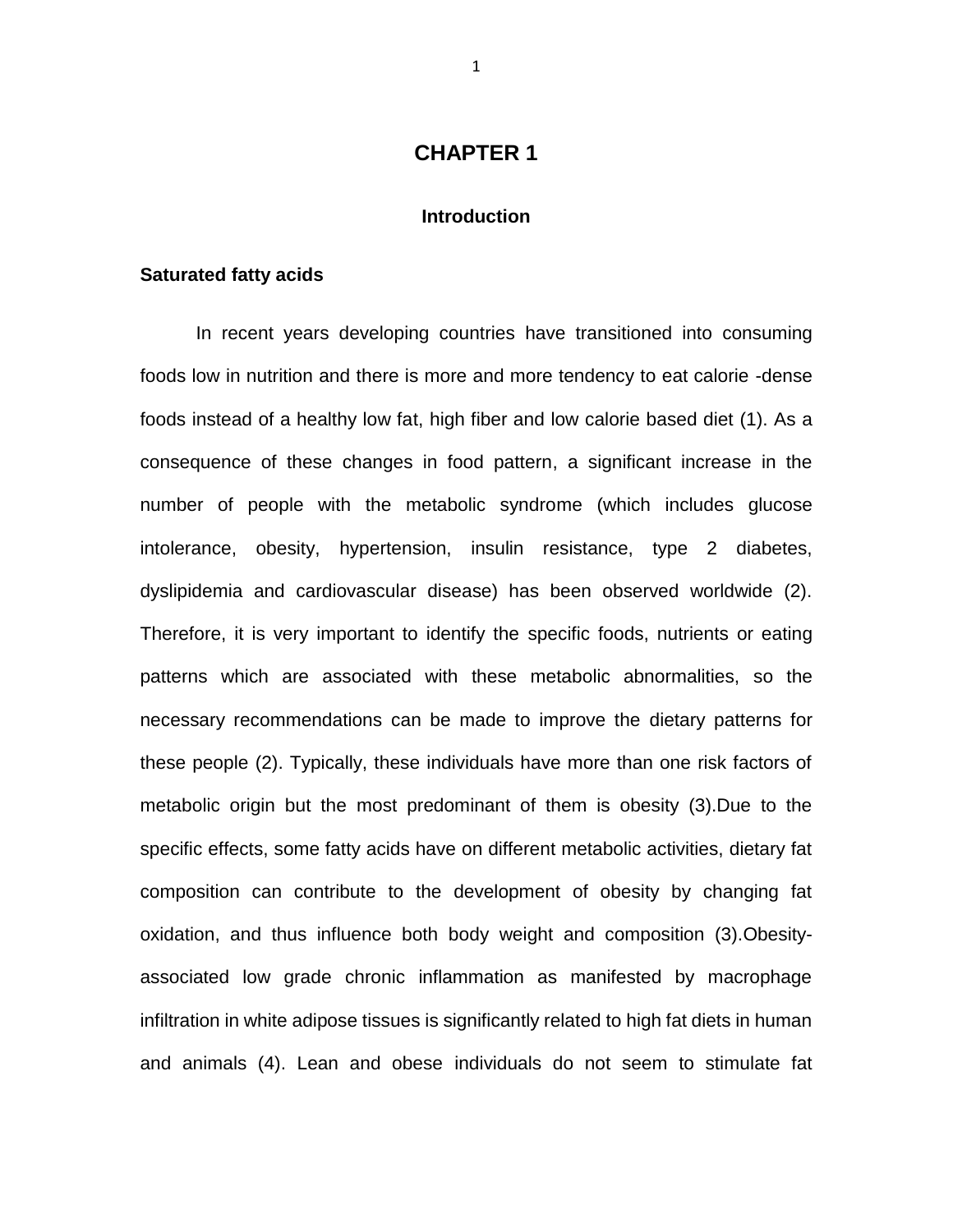oxidation in the same way when fed the high fat diets (5).Different types of dietary fats have a major impact in body fat increase (6).The deposition of body fat can increase significantly more with saturated fatty acids (SFAs) when compared to omega -3 and omega -6 rich diets (6).

Earlier study has shown that there have been specific effects observed on plasma cholesterol levels with different individual SFAs (7). Lauric acid (12:0), the predominant fatty acid in coconut oil, is the most potent SFA for increasing TC and LDL cholesterol levels (7).There are two other common SFAs which also raise blood cholesterol levels namely myristic (C14:0) and palmitic acids (C16:0) (7).

Based on their origin, dietary SFAs can be categorized into two groups, animal fats and vegetable oils (8). Palm oil, soybean oil, palm kernel oil, coconut oil available from vegetable origin are high in SFAs (8). In western diets, the most common long-chain SFAs are stearic (C18:0) and palmitic (C16:0) acid which are considered as the main SFAs in human plasma and tissue as well (8). However each SFA is different based on their specific fatty acid profiles (9). Palm oil mainly consists of palmitic acid (C16:0) and oleic acid (18:1n-9) whereas coconut oil is high in lauric acid (C12:0) (9).

According to the recommendation by Institute of Medicine calories from fat intake should be limited to 20% to 35% of total daily calorie intake and the average intake of SFA content should be less than 10% of total energy consumed  $(10)$  .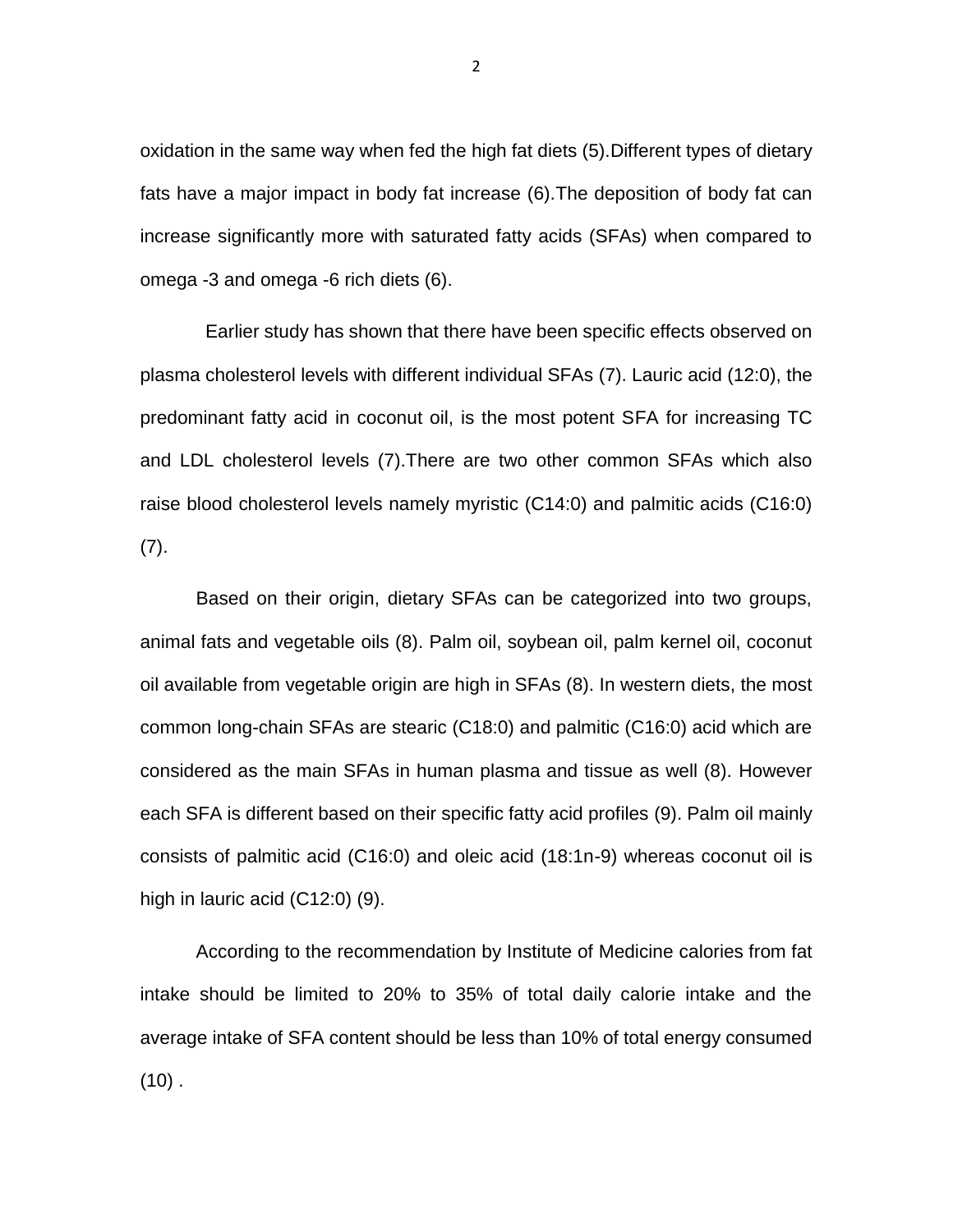Stearic acid is a common fatty acid of all meats and dairy products, therefore the effect of stearic acid on metabolism need to be evaluated (11). Beef tallow generally contains 18% to 19% of stearic acid and is the major source of stearate in US diet (11). Results from previous study indicate that lean beef is no more considered as hypercholesterolemic and need not be taken out when trying to lower the cholesterol levels (11).

All SFAs have their own characteristics, and are different based on their carbon chain lengths which affect their metabolism (12). SFAs contain carbon atoms between 12 and 24 with no double bond (12). Generally short chain fatty acids (SCFAs) contain two, three or four carbon atoms and liver can fast metabolize these SCFAs (12). Medium chain fatty acids (MCFAs) contain six, eight, ten or twelve carbon atoms and these are mostly found in butterfat and tropical oils like coconut oil, but not abundant in foods (12). These MCFAs are absorbed and carried directly to the liver and oxidized for energy (12). Long chain fatty acids (LCFAs) which contain 16 carbon atoms or more and will need more cleavage steps and decarboxylation during metabolism (13). Lard, beef tallow, soy, canola oil, cocoa butter are some of the common LCFAs that are used frequently (13).

SCFAs and MCFAs have been identified as 'anti-viral' and 'anti-bacterial' and can be protective against viruses and bacteria which cause gastrointestinal damages and heart disease. In contrast LCFAs do not have this protective effect (14).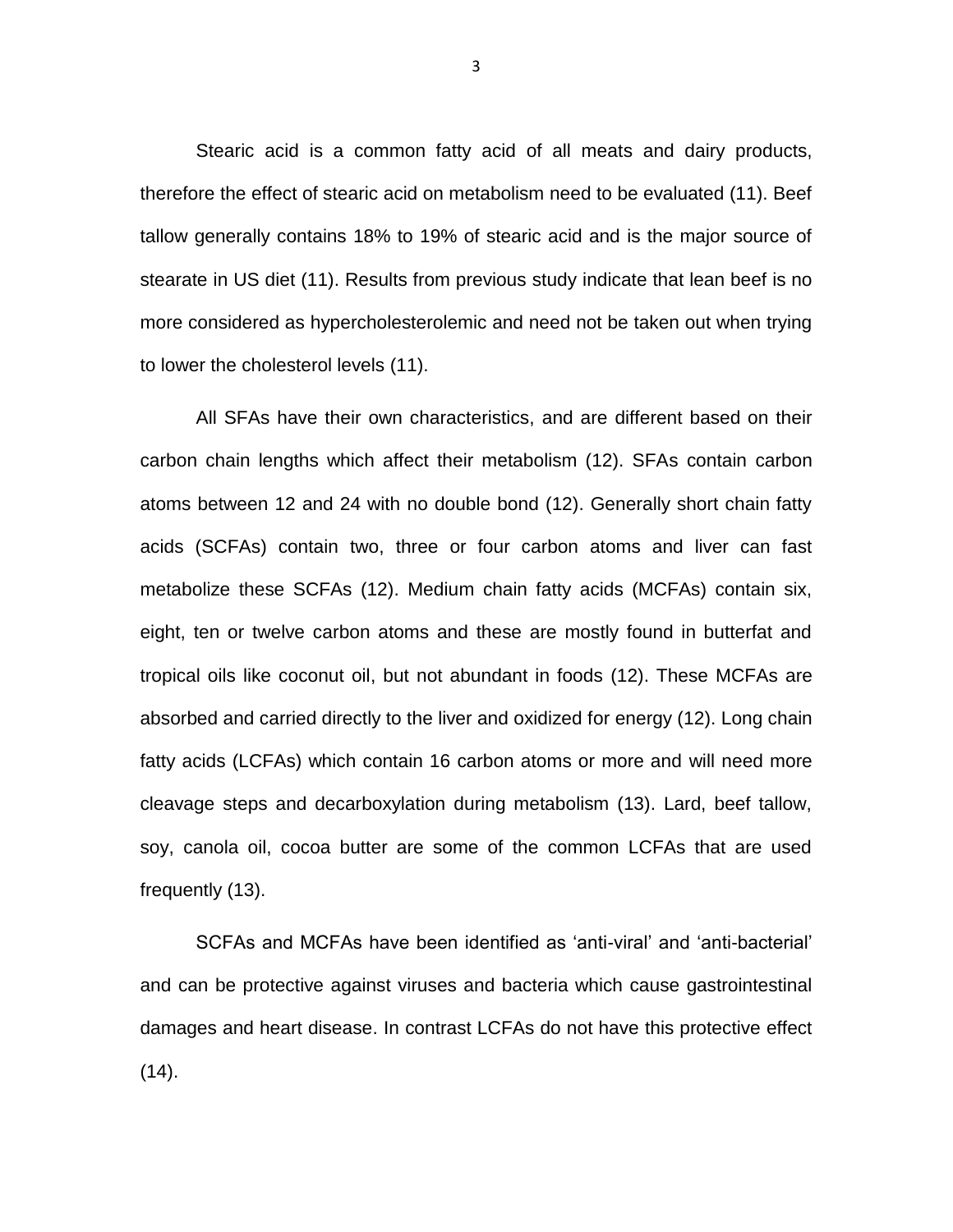#### **Body composition and dietary fatty acids**

In human body , 80-90% fat is stored in the subcutaneous depots (just under the skin, abdominal, gluteal-femoral) and rest of the 10-20% body fat is stored in the visceral depots (omental and mesenteric) (15) .

Even though the ideal amount of body fat is a subjective measure, researchers agree that body fat excess of 22% of body weight for young men and 32% for young women increases disease risks (16). If the excess fat is distributed around the trunk of the body which is known as central or visceral obesity (apple-shaped, mainly found in man) , it presents even greater risks for diseases (diabetes, stroke, heart disease, hypertension ) than if it is on the lower body (pear-shaped, mainly found in woman) (16). Earlier study has shown that different dietary fat influence the location of fat in the body and there is a strong correlation between central obesity and cardiovascular disease (17).

Previous study has shown that diets rich in polyunsaturated fatty acids (PUFAs) can be helpful in lowering abdominal fat due to a higher rate of oxidation of PUFAs (18). Depending on the need of body, carbohydrates can also be metabolized into fatty acids but the efficiency of the deposition of individual dietary fatty acids is higher when comparing to the deposition of de novo synthesized fatty acids (19).

According to a study by Flatt et al (20), total energy intake and expenditure determine the amount of energy stored in the adipose tissue. However types of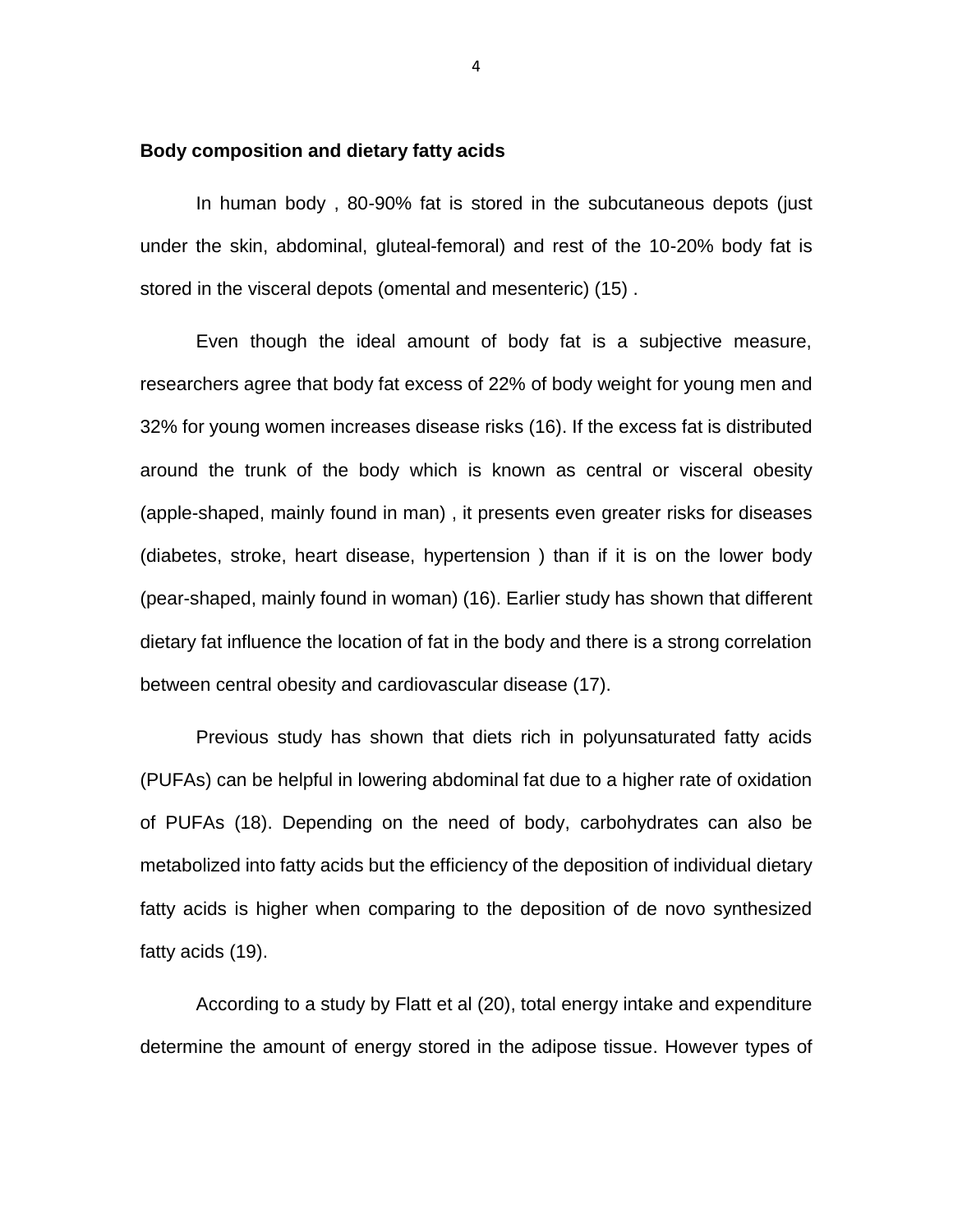diets also have a great impact on this effect as well. Several metabolic changes are strongly related to high fat diets such as decreased lipolytic activity and decreased leptin concentration (21), obesity and insulin resistance (22).

#### **Dietary fatty acid intake and lipid metabolism**

Considering the CVD risk factors, it is now a known fact that the 'type' of dietary fat has greater impact on CVD risk than the amount (23).The effects of dietary SFA on plasma lipoproteins associated with CVD risk are by elevating LDL-cholesterol concentration (23).It has been shown that using of SFAs instead of PUFA, increases total LDL and HDL cholesterol levels (24).

Another study by Montoy et al (25) examined the effects of individual fatty acids on lipid metabolism. They gave four different types of diets containing SFAs (palm oil), MUFAs (olive oil), n-6 PUFAs fat diet (sunflower diet) and n-3 PUFAs diet (sunflower oil supplemented with fish oil). According to their results, PUFAs and MUFAs produced a better lipid profile compare to SFAs. Furthermore, the effects of SFAs on lipids and lipoproteins can be determined by the amount of PUFAs in the diet (26). LDL cholesterol level is affected by SFAs if the PUFAs intake is below a threshold level  $($  - 5% of energy) (26). There are also indications from earlier studies that individual types of SFAs will affect LDL and HDL cholesterol differently (27). If carbohydrate (CHO) is substituted with SFAs of long chain length, there is a little increase in LDL cholesterol levels. Among the SFAs, lauric acid had significantly higher increase in cholesterol concentration compared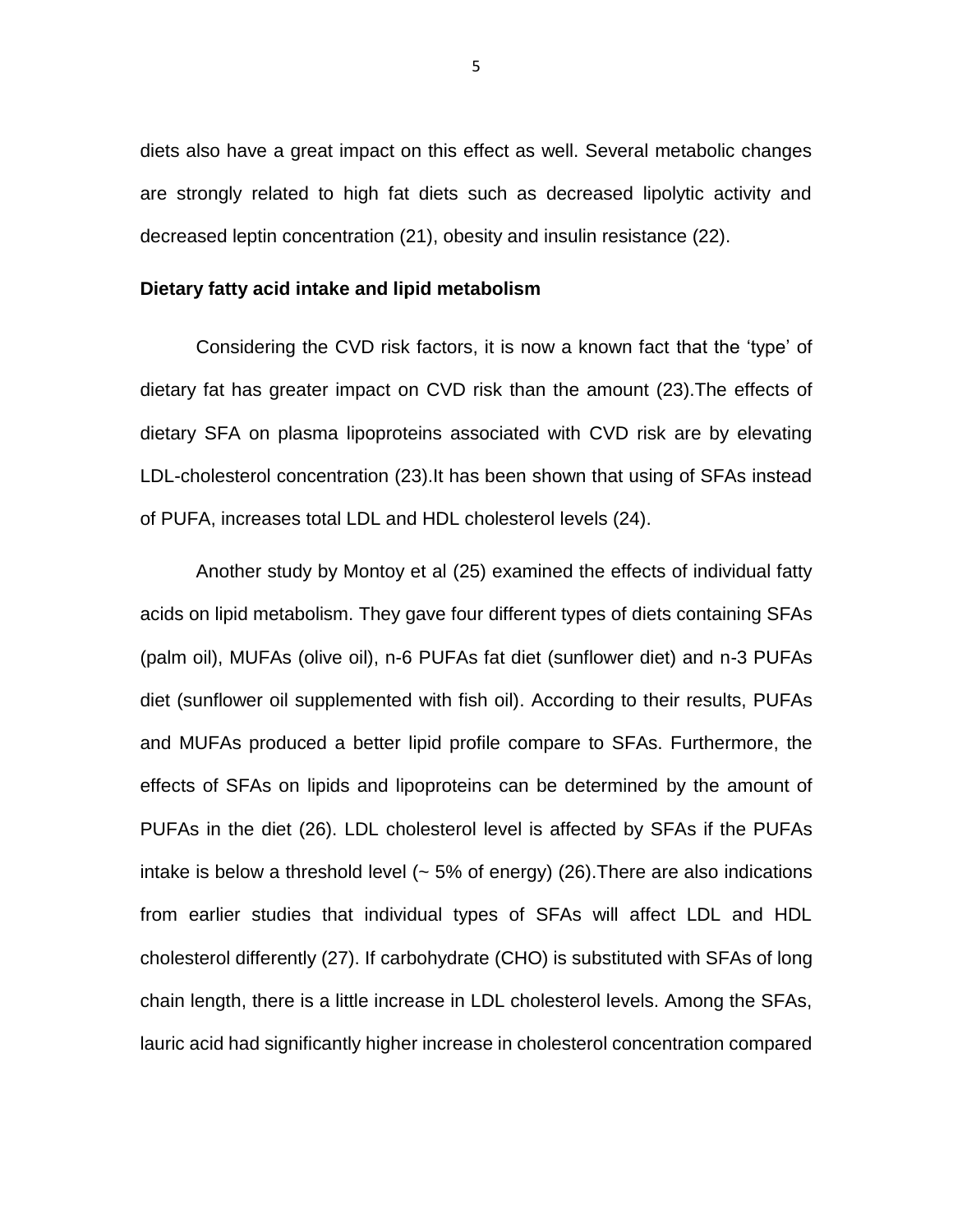to stearic acid (27).

#### **Leptin**

In energy metabolism as well as lipid and glucose homeostasis, white adipose tissue plays an important role by producing hormones such as leptin and adiponectin to regulate food intake and metabolism (28). In recent years researchers have shown growing interest in obesity genetics because of the identification and sequencing of OB (Lep) gene, which was discovered in 1994 and it is located on chromosome 7 in humans (29). There is a rapid increase in obesity during the last several decades. But only a small portion of this increase can be explained by genetic alterations (30). The majority of this increase is due to other reasons, such as changes in diet, habits and lack of exercise (30).

It is well established that in regulating energy intake and expenditure, leptin is known to reduce food intake by transmitting a satiety signal to the central nervous system and increase metabolism and energy expenditure by increasing thermogenesis (30). Previous study has indicated that there was an increase in leptin level in obese population with insulin resistance and dyslipidemia (30).This increase in serum leptin concentration (hyperleptinemia) has been suggested to be caused by leptin resistance (31). Hypertension, impaired glucose metabolism, and pro-atherogenic condition could be influenced by hyperleptinemia as well (32). Leptin is also responsible for the function of growth and reproduction system (33). Leptin decreases pancreatic beta cell production of insulin and enhances insulin action (34).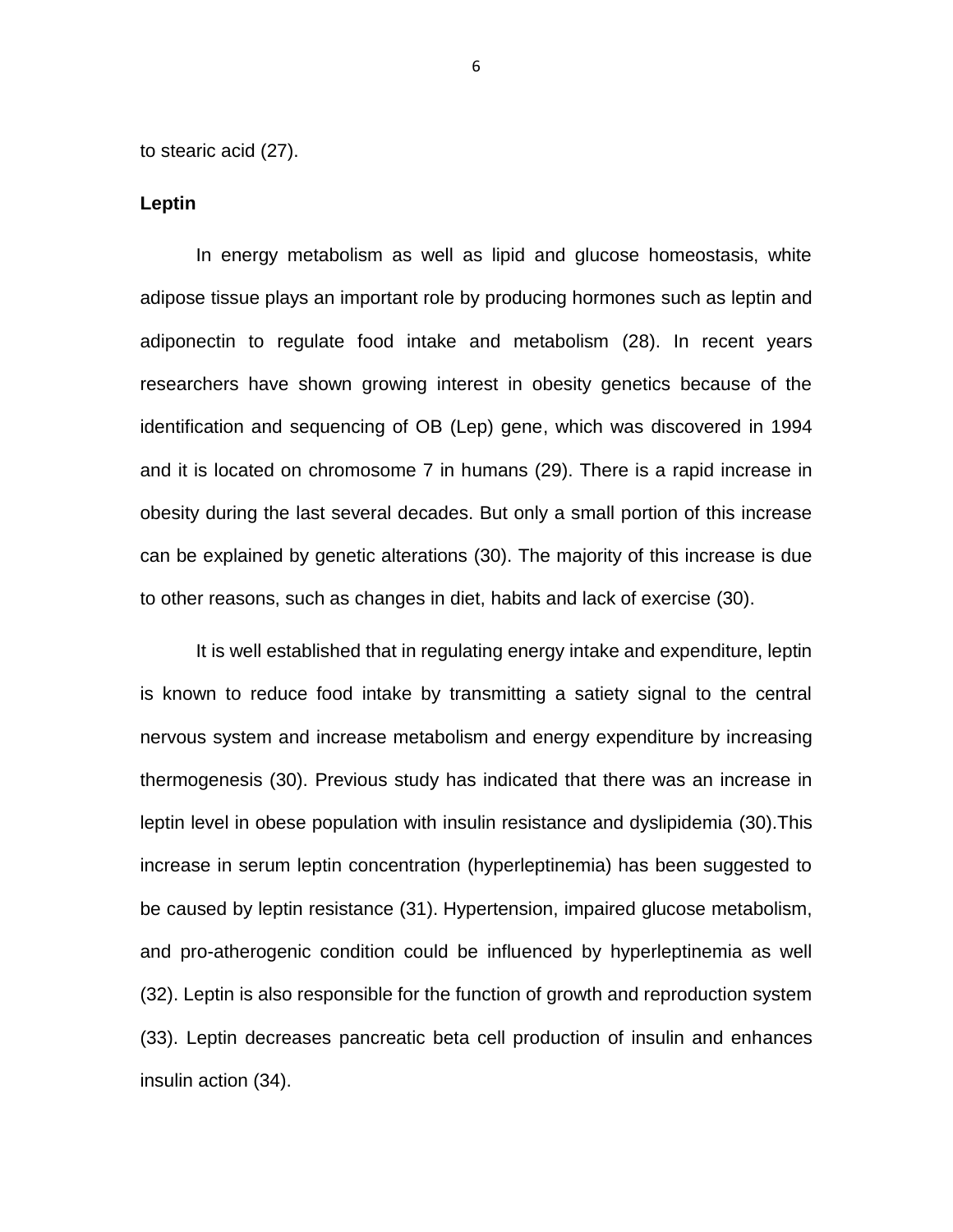#### **Adiponectin**

Adiponectin is a protein product from chromosome 3q27.It is secreted by adipocytes and it regulates glucose levels and fatty acid breakdown but the specific signaling pathways that regulate the different metabolic effects of adiponectin are still not identified clearly (35). Adiponectin is a key factor in down regulating various metabolic functions which may cause obesity, type 2 diabetes (T2DM), atherosclerosis and non –alcoholic fatty liver disease (NAFLD) (36). Lack of adiponectin is also an independent risk factor for metabolic syndrome (36). Previous study has shown that in patients with cardiovascular disease, hypertension and obesity, plasma adiponectin concentrations were decreased (37). Earlier study has reported that in mice, insulin resistance can be completely reversed if there is a combination of specific physiological doses of adiponectin and leptin administered at the same time (38).

#### **Insulin resistance and fatty acids**

Insulin resistance is a physiological condition when cells do not respond to the normal function of insulin, leading to hyperglycemia which is a significant risk factor for T2DM. Insulin resistance has also been implicated as an independent risk factor for CVD and is associated with other physiological abnormalities (39). Because insulin induces a number of metabolic responses, a defect or deficit in insulin signaling may cause adverse metabolic changes (40). The secretion of insulin by pancreatic beta cells decreases with age for humans and this decrease will cause hyperglycemia faster in individuals with insulin resistance (40).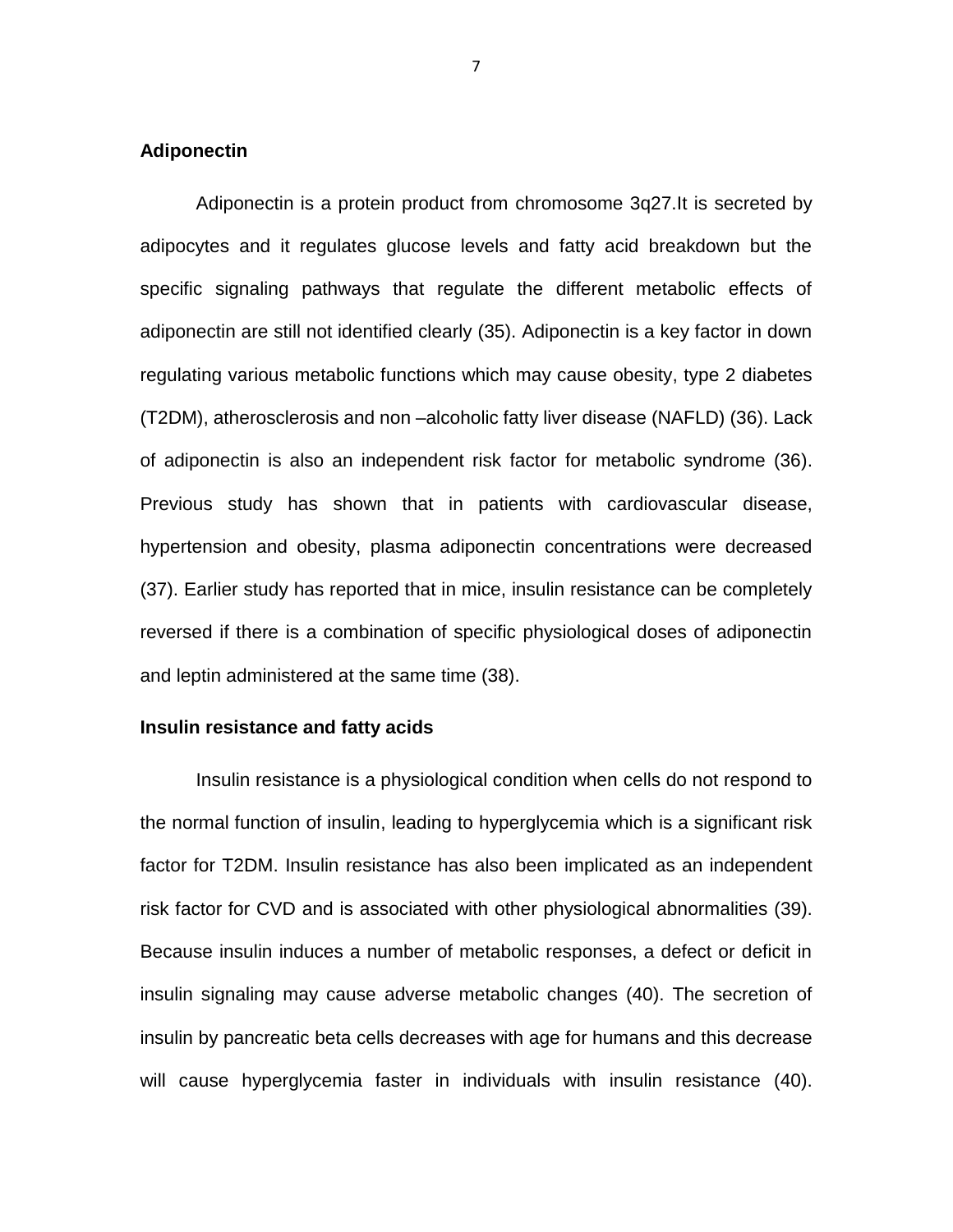Previous study has shown that high fat diet causes insulin resistance (41). According to a study by Ikemoto et al (42) the function of insulin could be influenced by individual fatty acid profile of the diet. Based on their study, diets high in different SFAs decrease the function of insulin. The mechanisms for how dietary fat types (quality) influence insulin sensitivity are not adequately and comprehensively understood yet (43). However, it is assumed that the effects of individual dietary fatty acids on this biological function are influenced by the characteristics of cell membranes and their FA components (43). Membrane fluidity and stiffness could change with a small modification of FA composition of the sarcolemma(43). The function of insulin could be influenced by a specific fatty acid like lauric or stearic acid, through changes in cell signaling pathways and differences in insulin receptor binding as well (43).

#### **Coconut oil**

Coconut oil is an edible oil, extracted from the kernel of mature coconuts and it has a long shelf life for up to two years in some cases, because of its low oxidation rate(44).It contains 91% saturated fat of which 60% is lauric acid (C: 12) (45). Regular coconut oil is not hydrogenated but when it is used as an ingredient in processed foods (like candy, cookie etc.), it is partially hydrogenated to increase its melting point for better shelf life (46). That's when coconut oil becomes 'bad' food because partial hydrogenation produces trans fatty acids. For this reason researchers became concerned about the consumption of high amount of coconut oil (46). Earlier study (47) demonstrated that lauric acid raises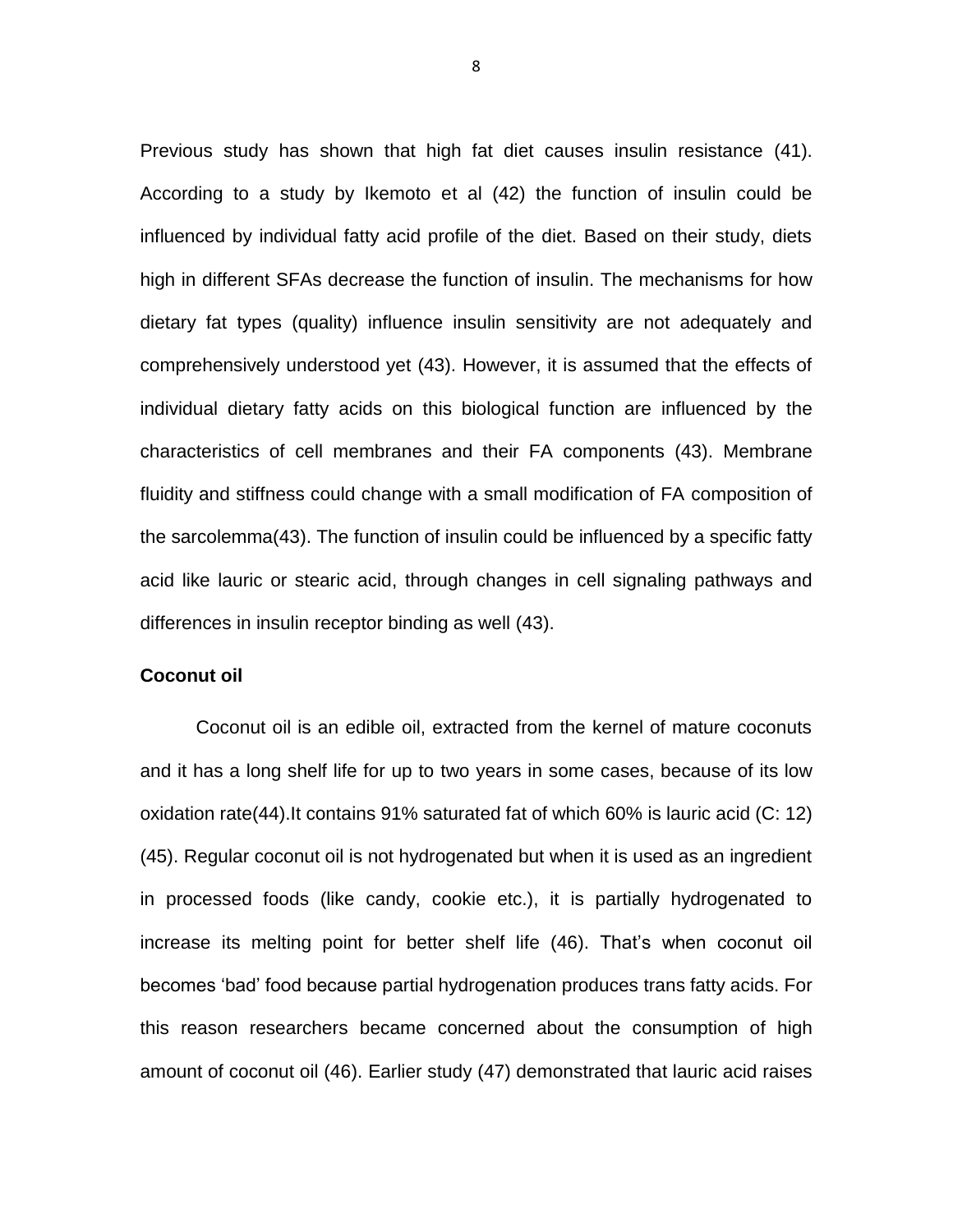blood cholesterol levels markedly which led to the belief that tropical oils contribute to CVD. Much of this increase in blood cholesterol levels are due to increase in LDL and HDL cholesterol. However, it also decreases the total cholesterol and HDL ratio so lauric acid may causes CVD through pathways not related to HDL levels (47). By increasing concentrations of cholesterol and phospholipids, coconut oil causes hyperlipidemia (48). Another study in rabbits observed that the rabbits fed with isocaloric coconut oil had symptoms of atherosclerosis and metabolic syndrome without any obvious weight gain compared to the rabbits that were given only standard chow diet (49).

#### **Beef tallow**

Tallow is an animal fat processed from suet and currently in United States, most of the tallow comes from edible/inedible rendering industries, meat packing and poultry industries (50). Basically inedible tallow is used as a supplement for animal feed and also used in soap, lubricants etc (50). It contains mostly triglycerides (fat), consisting of mainly stearic (C18:0) and oleic (C18:1n-9) acids (51). For meat industries, beef tallow is one of the most important by-products (51). For high heat cooking this is one of the best fats because of its high smoking point (400<sup>0</sup>-450<sup>0</sup> F) and can avoid generating free radicals (52). Oxidation causes free radicals that damage tissues, cells and organs in the body (52).

Previous study has shown that beef tallow can protect animals from metastatic breast tumors (53). Based on their report, the function of conjugated linoleic acid (CLA) was not affected by other fatty acids (palmitic, oleic and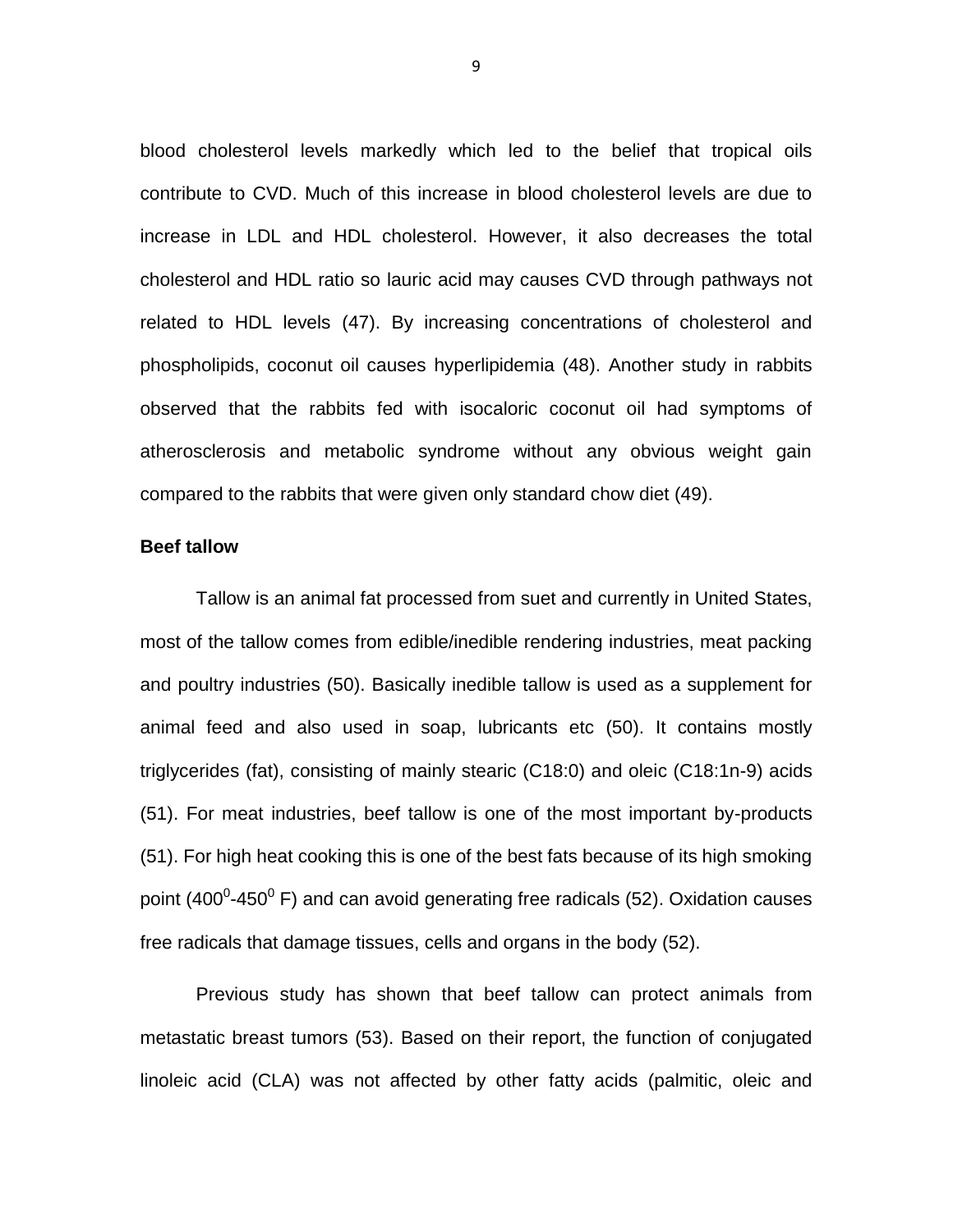stearic) in beef tallow. There was a clear indication that dietary beef tallow, even though contains only little amount of CLA, is capable of increasing the efficiency and efficacy of dietary CLA and decreasing the incidence of tumorigenesis (53).

Finally, according to a study by German et al (54), for individual SFAs intakes (lauric, stearic, palmitic, myristic etc.), there is no safe limit that can be recommended for individuals who are from different background and maintaining different lifestyle. The significance of different type of fatty acids in different individuals is not well studied. An extensive research should be conducted for such determination taking into account the variance of individual differences.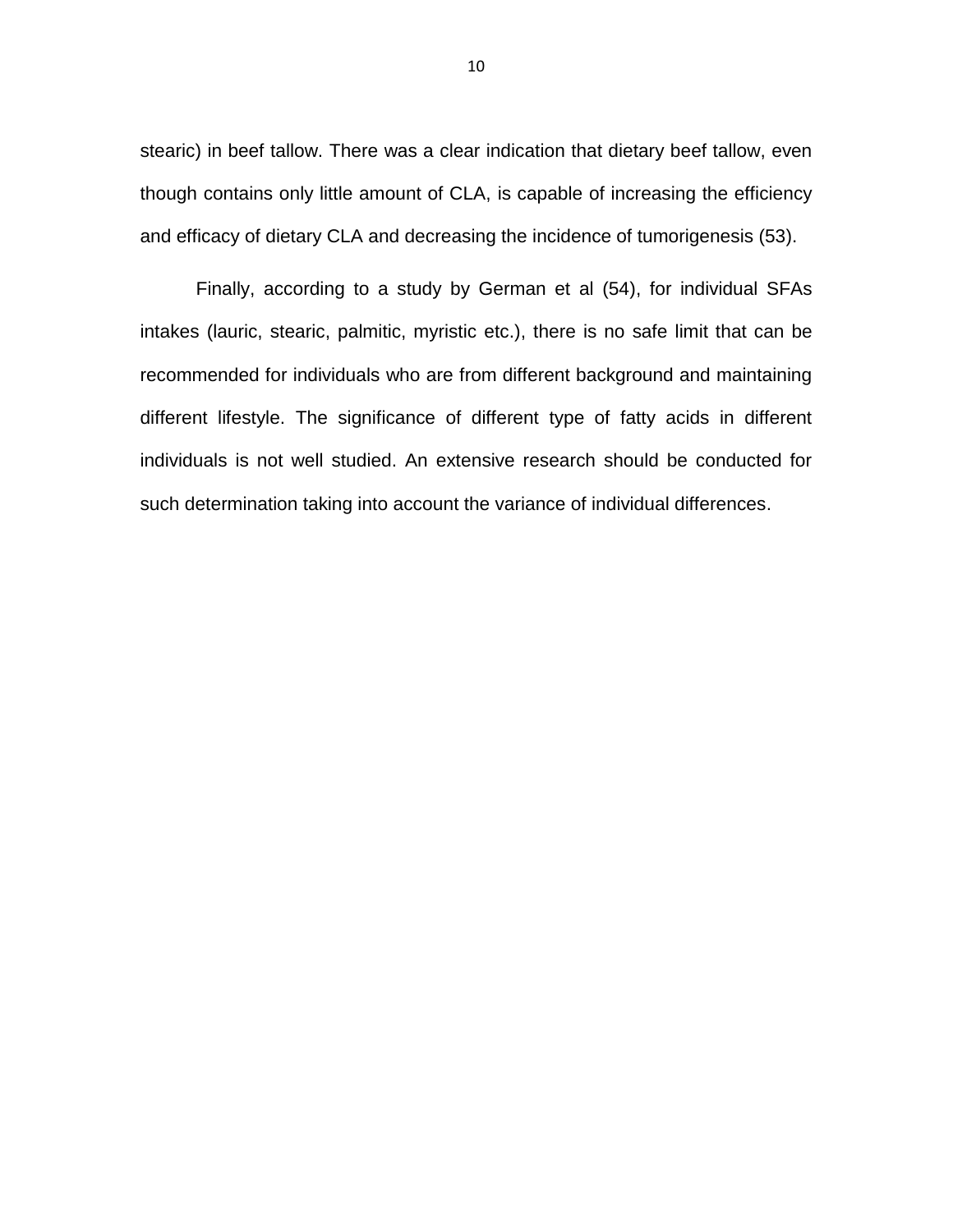## **CHAPTER 2**

## **Objectives of this study**

The objectives of this study were to assess:

1) The effects of both the quality (coconut oil & beef tallow) and quantity (low & high) of dietary fat on weight gain/loss in Wister rats.

2) The blood profiles and metabolism of different types and quantity of dietary fat in Wister rats.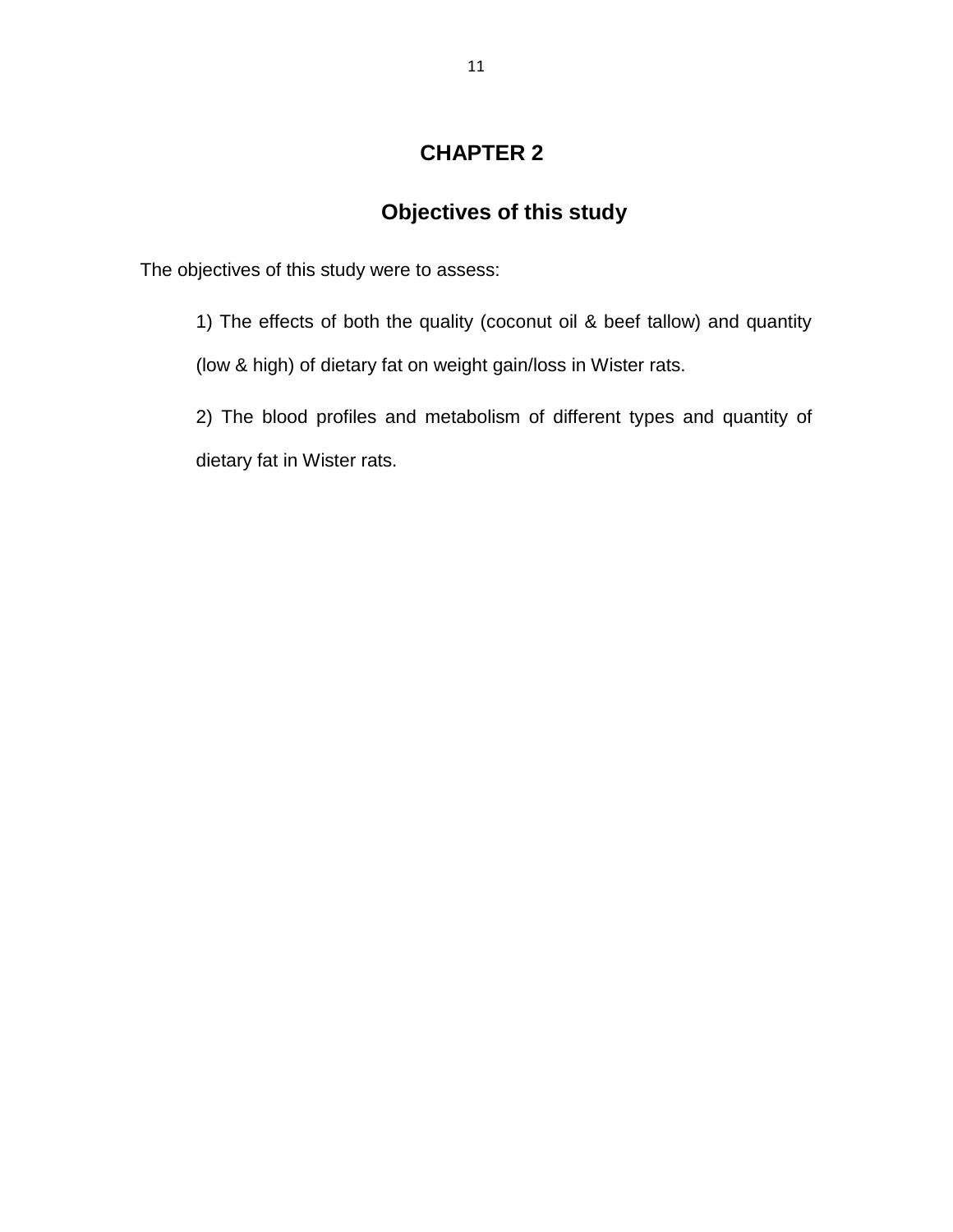## **CHAPTER 3 Methods**

#### **Study design**

This study was based on a 2x2 factorial design to investigate the effects of both the quality (coconut oil and beef tallow) and quantity (high and low) of dietary fat.

#### **Animals**

Forty two male Wister rats were purchased from Harlan Sprague- Dawley (Indianapolis, IN) at eight weeks of age for this study. They were housed one per polycarbonate cage under standard laboratory conditions (room temperature, 22<sup>0</sup>-24<sup>0</sup> C, relative humidity, 50-52%, light dark cycle 12 : 12 hour). The animals were 80-100 grams on arrival and they were provided food and water ad libitum. After one week of adaptation, rats were randomly divided into four groups and received their respective diets: control low fat (CLF, n=10), control high fat (CHF,  $n=10$ , modified low fat (MLF,  $n=11$ ), and modified high fat (MHF,  $n=11$ ). Animal care and handling were according to federal guidelines and under the administration of Division of Laboratory Animal Resources (DLAR), Wayne State University, and according to Animal Investigation Committee (AIC) approved protocol.

#### **Diet**

Rats were fed modified AIN -93M purified rodent diet as control low fat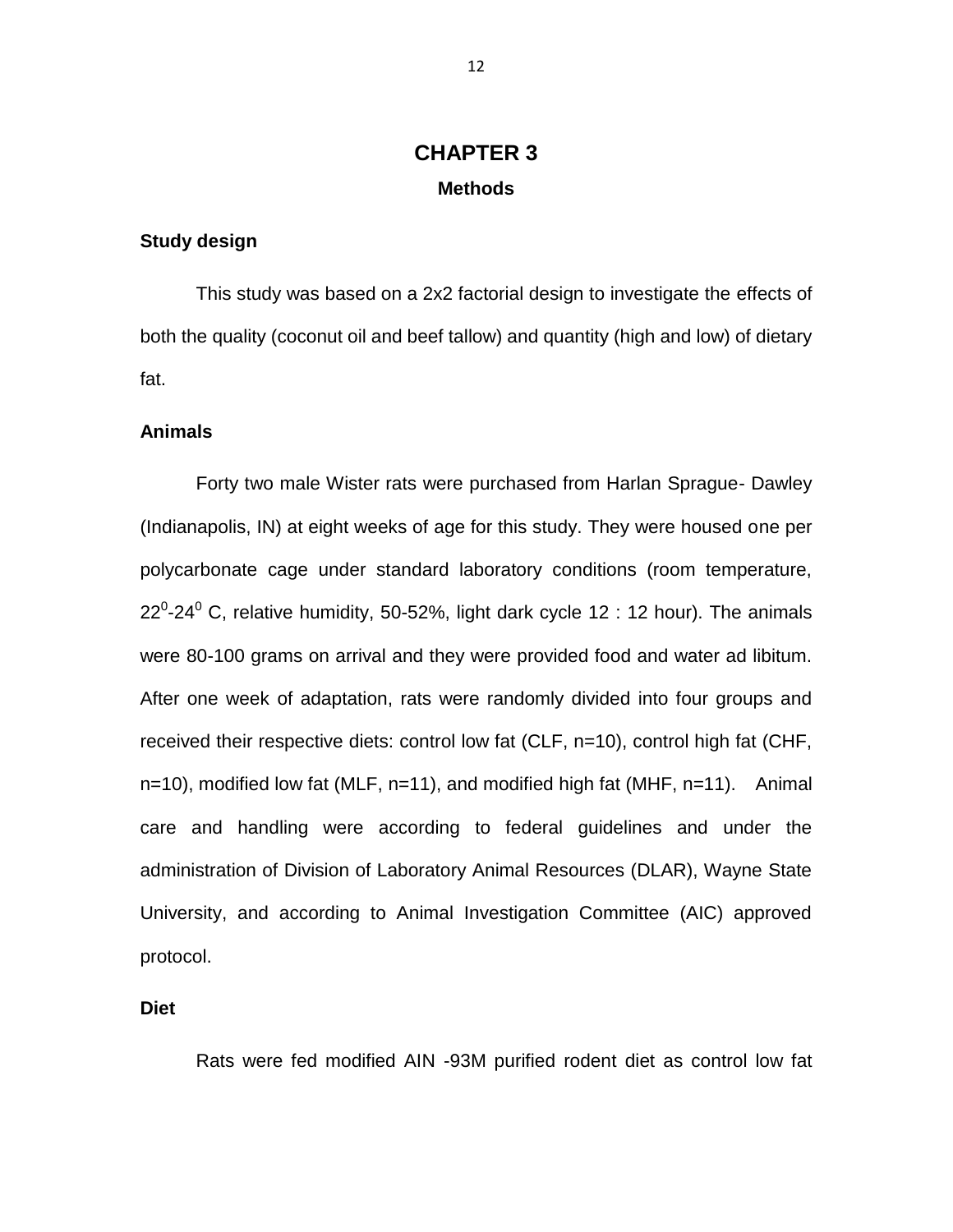(CLF, 40gm fat/kg with 30gm/kg from coconut oil and 10gm/kg soybean oil). High fat diet (CHF) contained 240gm/kg fat with 230gm/kg coconut oil, and 10gm/kg soybean oil. The modified low fat (MLF, 40gm/kg) contained 30gm/kg modified beef tallow, 10gm/kg soybean oil and modified high fat (MHF, 240gm/kg) with 230gm/kg modified beef tallow, 10gm/kg soybean oil. All rats were fed their respective diets for ten weeks. All diets were commercially prepared in pellet form by Dyets, Inc. (Bethlehem, PA). The composition of the diets are listed in Table 1, and the fatty acid composition of the fats used is listed in Table 2.

#### **Procedure**

After one week of adaptation period all forty two rats were separated randomly into 4 groups. The groups were as follows: CLF (n=10), CHF (n=10), MLF (n=11) and MHF (n=11). Food intake and body weight were measured twice a week. Left-over foods were discarded and fresh food offered at each weighing. All foods were refrigerated at  $4^0$  C until use.

#### **Sacrifice procedure**

At the end of the 10 week feeding period, all rats were fasted overnight. The next morning, these rats were sacrificed by briefly exposing to carbon dioxide and then they were decapitated. Trunk blood was immediately collected in a tube containing 0.15% EDTA, vortexed and centrifuged at 1000xg for 20 min at  $4^{\circ}$  C. Plasma was collected and stored at -20 $^{\circ}$  C for later biochemical analyses. Ten rats were killed each day.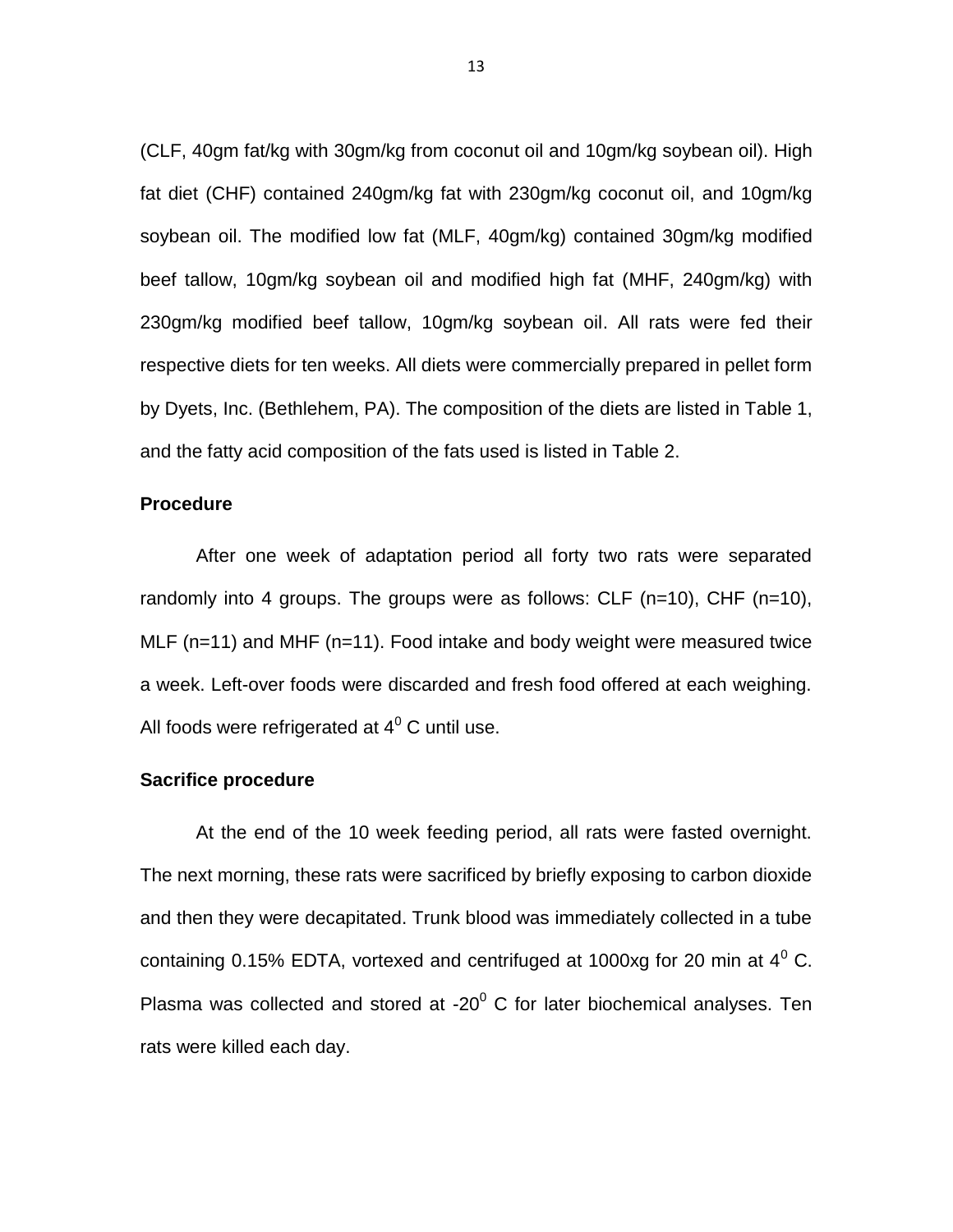The carcasses were eviscerated and the liver was removed and visible fat in the abdominal cavity was carefully collected, weighed and recorded as internal fat. Rest of the carcass was labeled and frozen for later body composition analysis.

#### **Biochemical Assays**

#### Blood parameters

Plasma glucose, cholesterol, triglyceride were measured using kits purchased from Pointe Scientific INC (Canton, MI). Plasma leptin and insulin levels were determined by radioimmunoassay (RIA) techniques. The Rat Leptin RIA kit was purchased from Linco Research (St. Charles, Missouri). Insulin was measured by using a RIA kit purchased from ICN Pharmaceuticals, Inc. (Costa Mesa, CA). Insulin sensitivity was evaluated by the Homeostasis Model Assessment (HOMA) (55). Plasma adiponectin levels were assayed using a mouse adiponectin RIA kit purchased from Linco Research (St. Charles, Missouri).

#### Body composition analysis

Body composition analyses were completed on shaved and eviscerated carcasses according with the procedure described by Jen et al (56). All of the carcasses were autoclaved and homogenized. Then triplicate homogenate samples were taken to measure the lipid and water content. Total lipid content in the carcass was measured by the methods of Folch et al (57) and this lipid was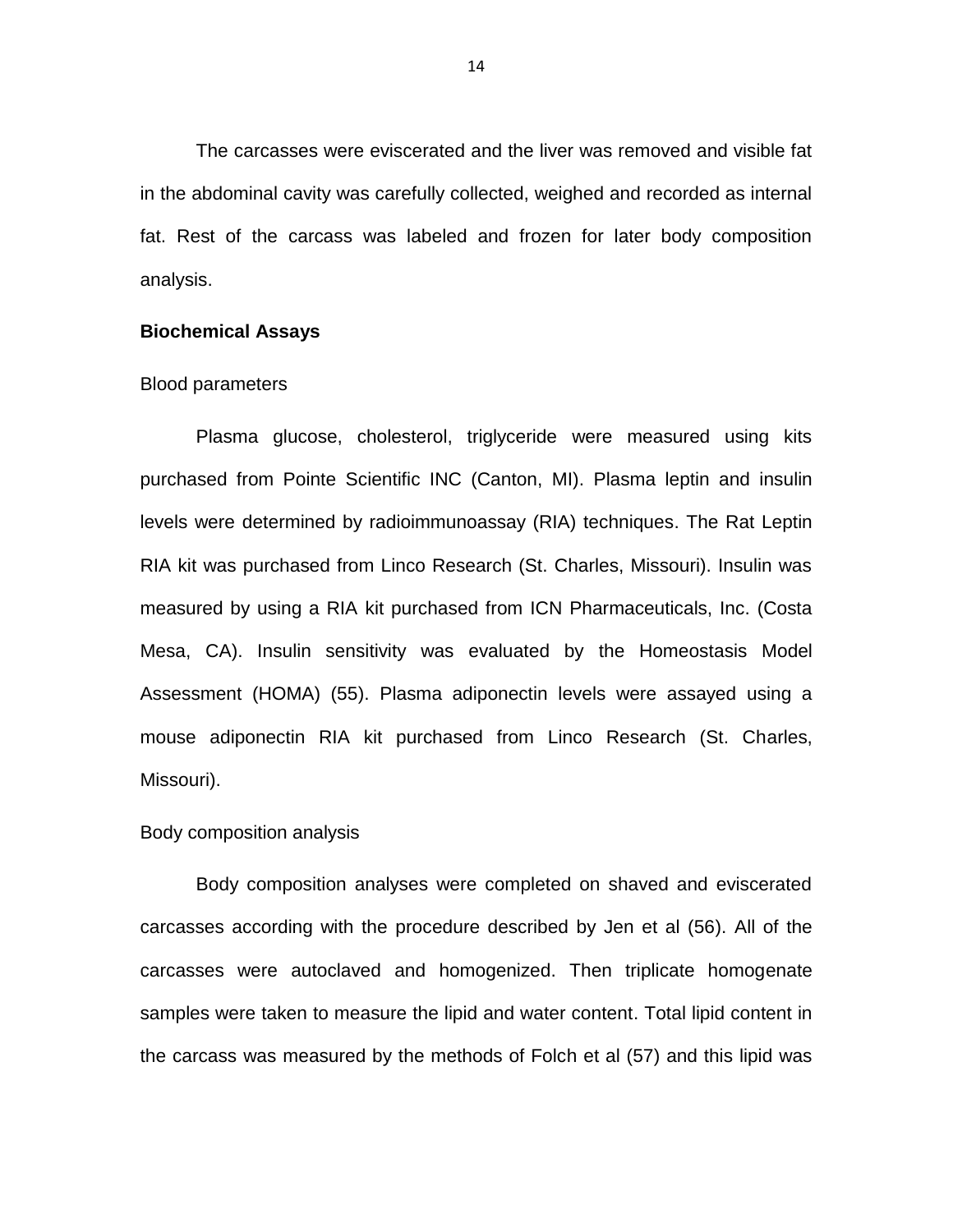considered as the subcutaneous fat. The total fat content in each rat was determined by adding the internal fat and subcutaneous fat together.

#### **Statistical analysis**

Mean and standard error of the mean were calculated for every variable in this study. Factorial analysis of variance (ANOVA) was used to assess differences in body weight and food intake, plasma glucose, insulin, leptin, adiponectin, cholesterol, triglyceride and total fat content. Significance was set at p<0.05. All calculation/ analysis were performed using the SPSS version 22 (IBM SPSS Inc. Armonk, NY). Post-hoc comparisons (multiple comparison test) were performed when a significant effect was found to identify the specific groups that contributed to the difference.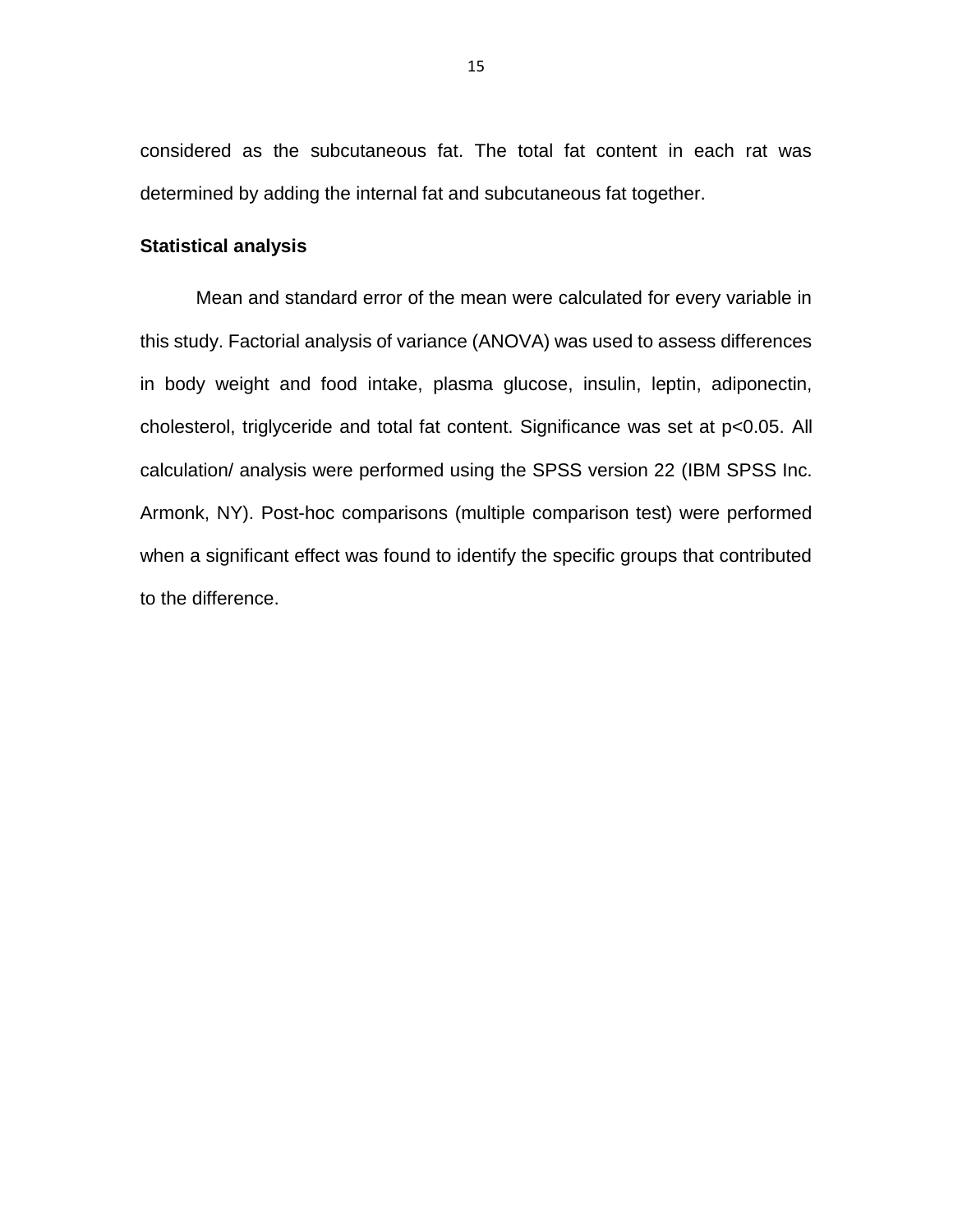#### **CHAPTER 4**

#### **Results**

#### **Body weight**

Figure 1 shows the body weights of the four different groups of rats in grams. Increased body weight were observed throughout the experiment. MHF gained significantly lower than the CLF, CHF and MLF groups.

#### **Sacrifice weight**

At sacrifice both quality (Coconut (C): 527±46g, Modified beef tallow (M): 472 $\pm$ 62g, p< 0.0001) and quantity (Low fat (L):  $521\pm 41$ g, High fat (H):  $475\pm 68$ g, p<0.002) contributed the body weight differences. A significant interaction was also observed (p<0.003). Fat quantity did not make a difference for rats fed the control diets (528±44g, 527±46g).However, rats fed the modified high fat diet  $(427±46g)$  weigh significantly less than those fed the modified low fat  $(516±40g)$ diet.

#### **Body composition**

Figure 2 demonstrates the body fat as percent of total body weight observed in the 4 groups. Figure 3 demonstrates the total fat content observed in the 4 groups. Our data analysis indicated that both the quality (Control: 7.70  $\pm$ 2.2% vs Modified: 6.41 $\pm$ 2.2%, p<0.016) and the quantity (L: 7.79  $\pm$ 1.66%, H: 6.26±2.53%, p=0.009) influenced to the body fat percent. There was also a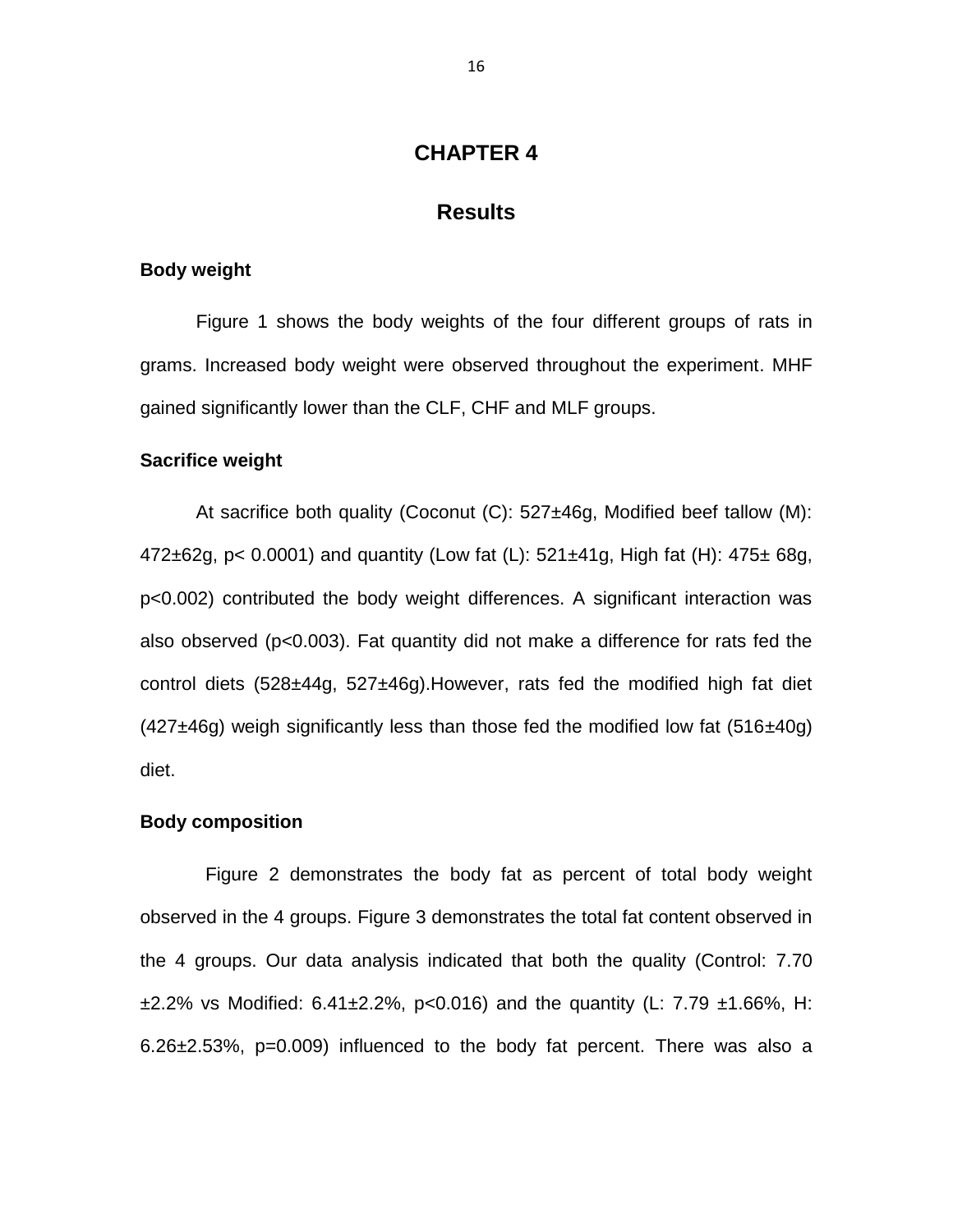significant interaction ( $p= 0.012$ ) observed which indicates modified fat reduced body fat percent when the fat consumption was high as demonstrated by the fact that MHF  $(4.7\pm1.0\%)$  had significantly less body fat percent than the other 3 groups.

#### **Energy intake**

Figure 4 displays the total calorie intake among the four groups based on their respective diets. No significant differences (p>.05) were observed among the 4 groups.

#### **Blood Cholesterol Levels**

Table 3 shows the plasma cholesterol levels observed in our study. Regardless of the quality and quantity of the oils used in the diets, there were no significant differences (p>.05) observed among the four groups.

#### **Blood Triglyceride Levels**

Triglyceride concentrations with different fatty acids were presented in Table 3. The amount of fat (L: 198±29 mg/dl, H: 189±62mg/dl) in the diet did not change the total TG levels. However modified fat significantly reduced TG levels compared to coconut oil (coconut oil: 234±18 mg/dl, modified fat: 157±36mg/dl, p<0.0001). The significant interaction (p<0.0001) indicates that MHF group had significantly lower TG than MLF group, but this effect was not observed in the coconut oil groups.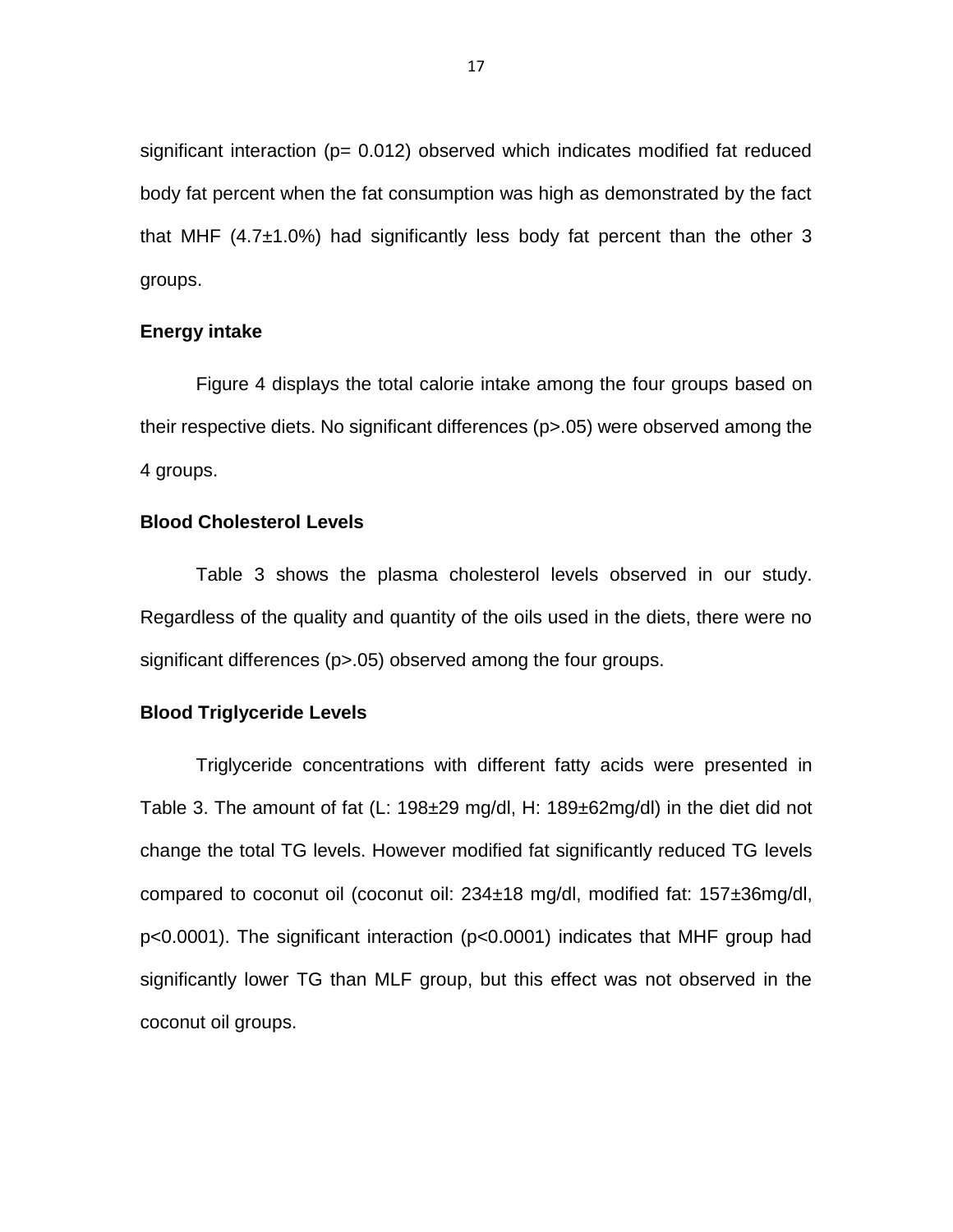#### **Glucose**

As shown in Table 3, Coconut and modified groups had similar glucose levels and therefore no significant difference (p>0.05) was observed regard to fasting plasma glucose. The amount of fat in the diets did not alter the blood glucose levels either.

#### **Insulin**

The effects of the four diets on insulin were shown in Table 3. There were significant differences (p=.026) observed between the coconut oil  $(51.9\pm8.0\mu$ U/ml) and modified fat  $(44\pm10.8\mu$ U/ml) groups. The amount of fat in the diets did not change the blood insulin levels. Insulin sensitivity was evaluated by Homeostasis Model Assessment (HOMA). The data showed that even though modified fat reduced the HOMA (CLF:35.9±7.1, CHF:33.1±6.4, MLF:29.9±6.0 ,MHF:32.2±16.5) the difference failed to reach significance. Neither the quality nor the quantity of the diet fats affected the insulin sensitivity. There was no interaction between quality and quantity of fat identified.

#### **Leptin**

Table 3 presents the plasma leptin concentration observed in the 4 groups. The modified fat significantly reduce (p=0.032) the leptin levels compare to coconut oil. The amount of fat in the diets did not alter blood leptin levels. There was a significant interaction (p=0.009) observed indicating that modified fat reduced leptin when the fat consumption was high, but would not affect leptin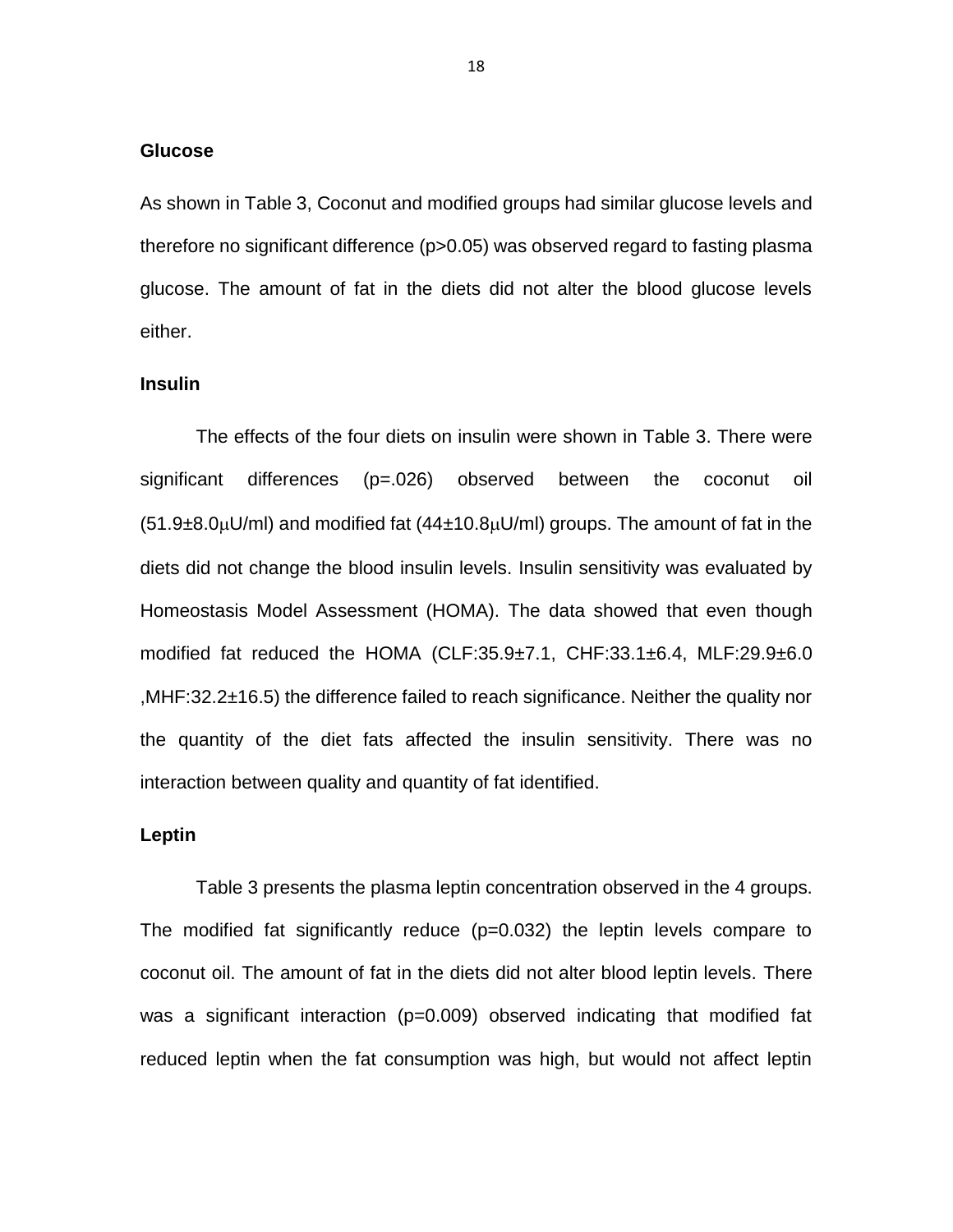levels when the fat consumption was in the normal range. Since the MHF had significantly lower body fat content, the leptin per gram of body fat was calculated. There was no difference among the four groups in leptin/body fat content. Therefore, the lower leptin level in the MHF group was due to the reduced body fat content, not due to changes in leptin sensitivity.

#### **Adiponectin**

Table 3 displays the change in plasma adiponectin levels among the four diet groups. From our results, it is clear that the type of fat (quality) influenced the adiponectin concentrations. The modified groups (8.81±2.14ng/ml) had significantly increased (p=0.03) adiponectin levels compared to Coconut groups (7.41±1.9ng/ml).The amount of fat did not contribute to the differences among the groups.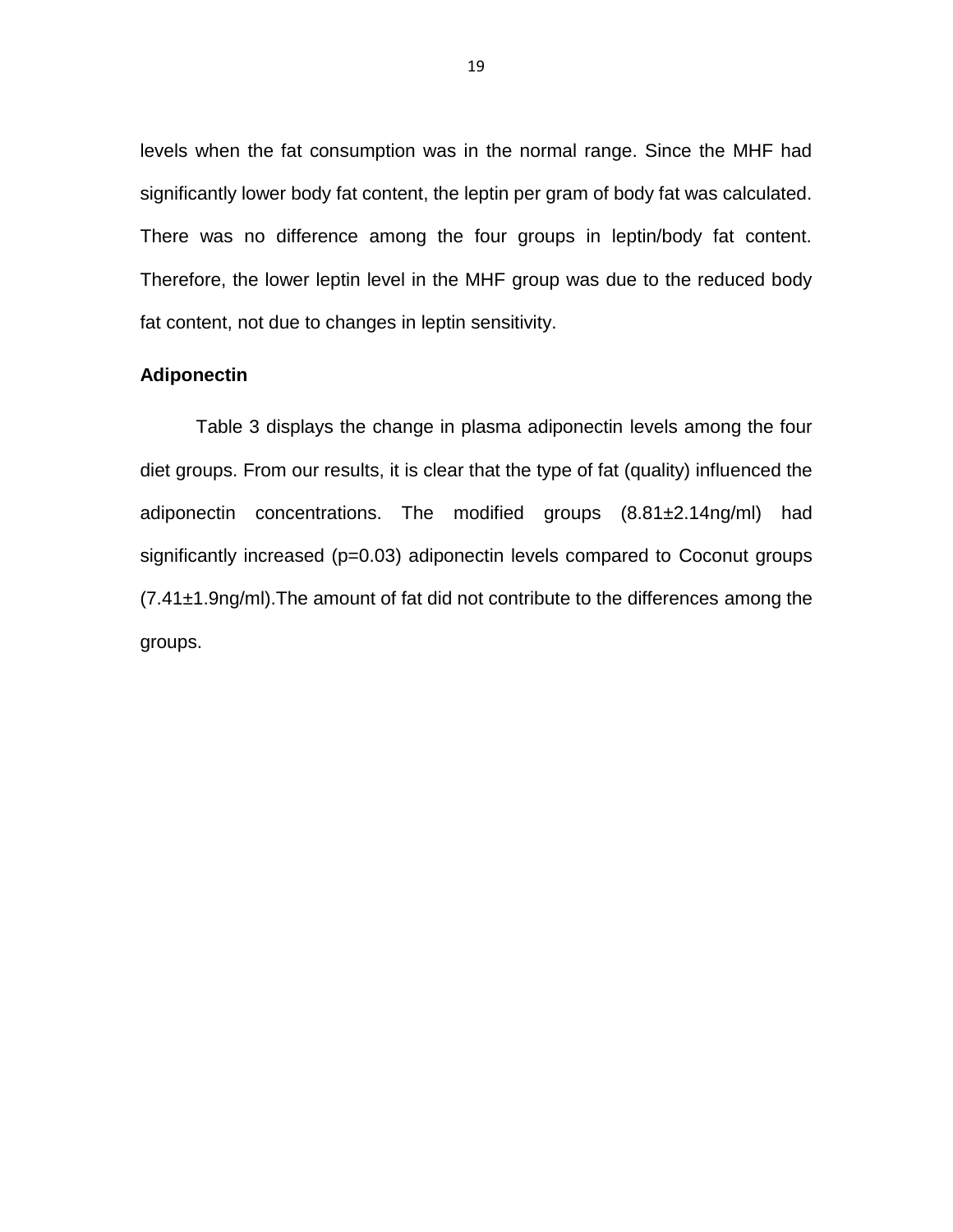#### **CHAPTER 5**

#### **Discussion**

This study was conducted to determine the influence of different saturated fatty acids on body weight regulation and metabolism in Wister rats. Male Wister rats were fed diets made with either coconut oil (high in lauric acid 12:0) or a modified beef tallow (enriched with stearic acid 18:0) ad-lib for ten weeks. The results of our study demonstrated that the modified groups weighed significantly less than the Coconut groups. Percent body fat was shown to be lower in modified groups than the Coconut groups. We also observed that modified groups had significantly less triglyceride and insulin levels compare to Coconut groups. There were no differences observed with regard to energy intake, cholesterol and glucose levels. Modified group had significantly high levels of adiponectin and lower leptin than the Coconut groups.

The role of SFAs as the main cause of cardiovascular disease has not been established beyond all reasonable doubt. Different saturated fats have different effects on human body. Results from our study demonstrated that MHF did not have an impact on plasma cholesterol even when fed at a high amount. An earlier study (58) showed that stearic acid (high in beef tallow) has a unique property of not raising plasma cholesterol concentration. The "neutral" or hypocholesterolemic effect of dietary stearic acid was confirmed by many earlier studies (58, 11). Our data support previous findings. It is not clear if any adverse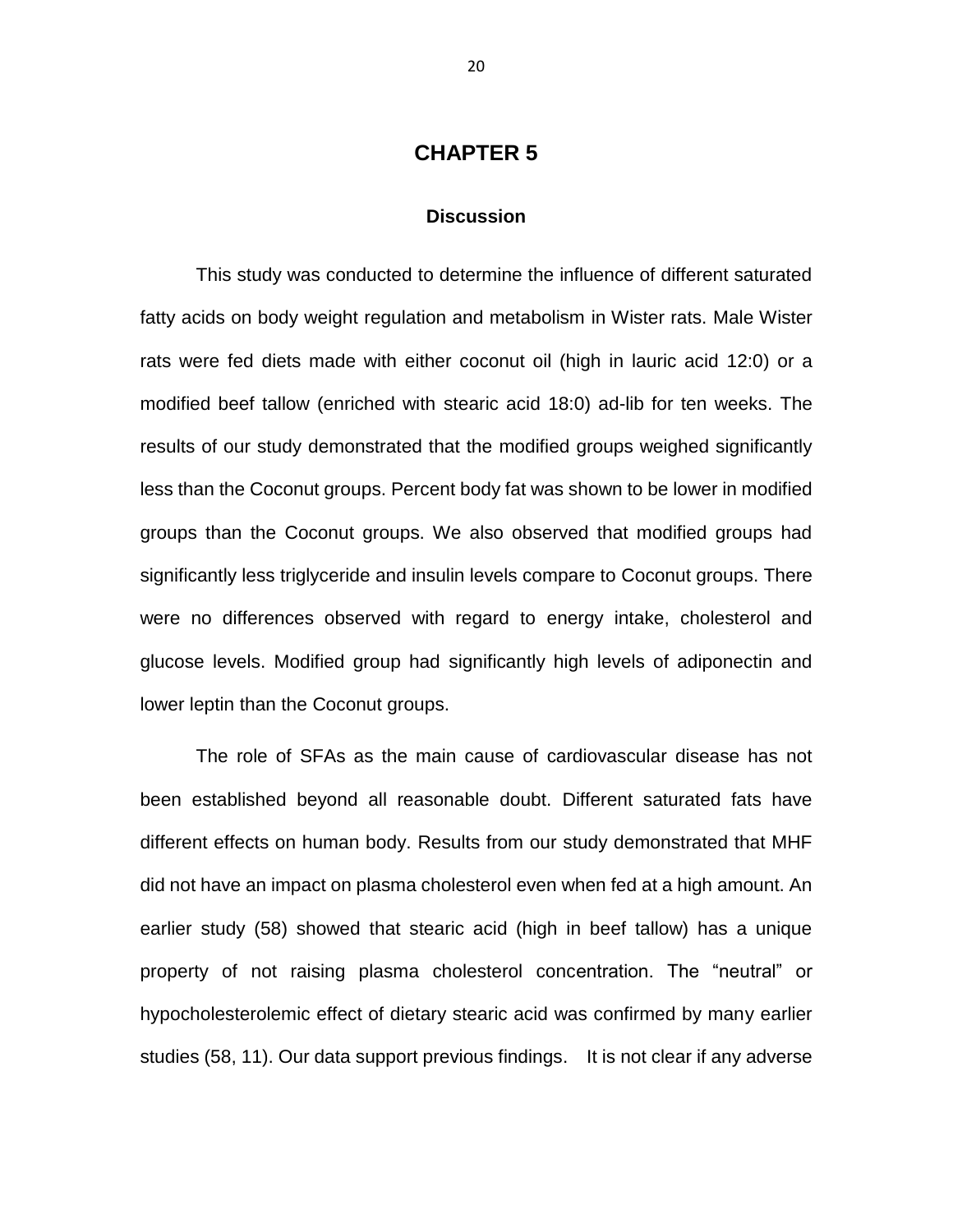effects on blood cholesterol levels will be observed when even higher amount of this modified fat is consumed. Further research with higher amount of stearic acid or longer period of feeding is warranted.

The mechanisms as to why stearic acid as a SAF doesn't raise blood cholesterols are still not clearly delineated. One of the possible explanations would be that stearic acid makes changes in the bile acid metabolism and reduce the production of hydrophobic secondary bile acids (59). Cholesterol is hydrophobic by nature. As a result of decreased bile hydrophobicity, the solubility of cholesterol is also reduced and thus reduces the absorption of cholesterol. Guerciolini et all (60) also indicated that if there is an imbalance between the fat and bile ratio, fat globules remain intact and cannot be emulsified inside the intestine. These fat globules are not absorbed at all and will pass through for fecal excretion. Imaizumi et al (61) did a study on hamsters and reported that the excretion of fecal fatty acids were significantly increased by feeding cholesterol free diets made with stearic acid (18:0) compared to diets made with lauric (12:0) acid. They also stated that because of the low absorption of stearic acid, it failed to raise plasma cholesterol levels. Feces were not collected in our study so we cannot infer any conclusion in this aspect. But we can relate the use of modified beef tallow with enriched stearic acid in our study which reflects no significant differences in cholesterol profile among the four diet groups (Table 3). We also speculate that poor absorption of stearic acid compare to lauric acid is the mechanism behind our findings. More specific studies are needed to confirm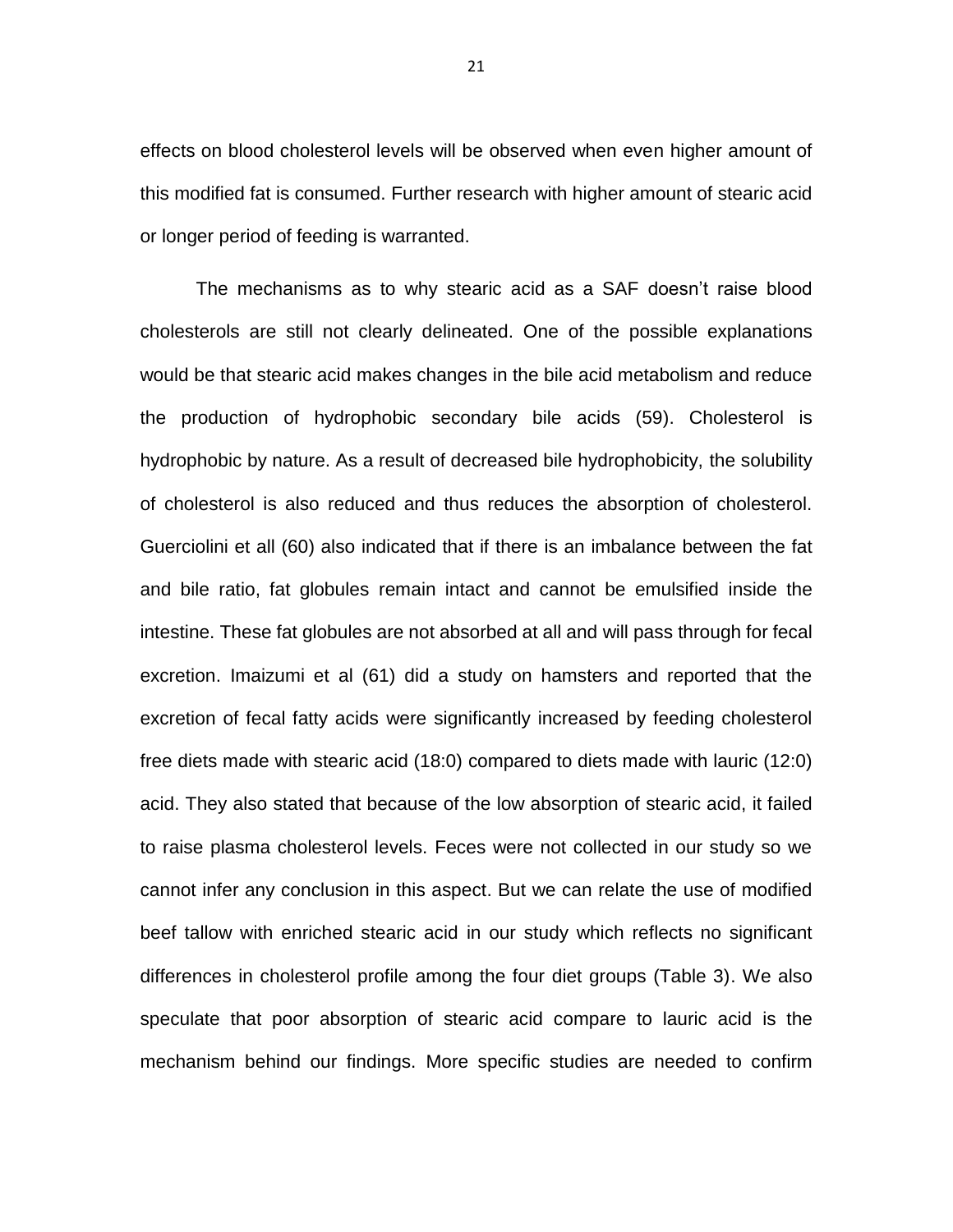these mechanisms in the future.

The Coconut SFA used in this study is coconut oil which is high in lauric acid content. Although lauric acid is a medium chain fatty acid, previous study has classified lauric acid as a cholesterol raising saturated fatty acid (62), as it increases both LDL and HDL cholesterol concentration at the same time. Coconut oil also contain myristic acid (14:0) and palmitic acid (16:0) which have been identified as potential cholesterol raising fatty acids. Another study by Denke and Grundy (63) reported a strong correlation between LDL cholesterol and total cholesterol concentration based on the cholesterol raising SFAs (lauric and palmitic). But in the present study, when we compared coconut oil (lauric acid) and modified beef tallow (stearic acid), we did not observe any adverse effects of lauric acid on plasma cholesterol concentration. The reason for this discrepancy of current study and previous study deserves further investigation.

A different study (64) showed that shortly after the absorption of beef tallow, stearic acid desaturates into oleic acid which is a monounsaturated fatty acid and does not raise cholesterol. On the other hand, for this type of desaturation, lauric acid (coconut oil) is not a good substrate. Based on the different chain length and degree of saturation point, each dietary fatty acid undergoes different metabolic pathways. After absorbed directly into the portal vain, MCFAs are then rapidly transported to the liver for next step which is "beta-oxidation". Using this mechanism MCFA increases diet–induced thermogenesis. In contrast, LCFAs are absorbed via the intestinal lymphatic ducts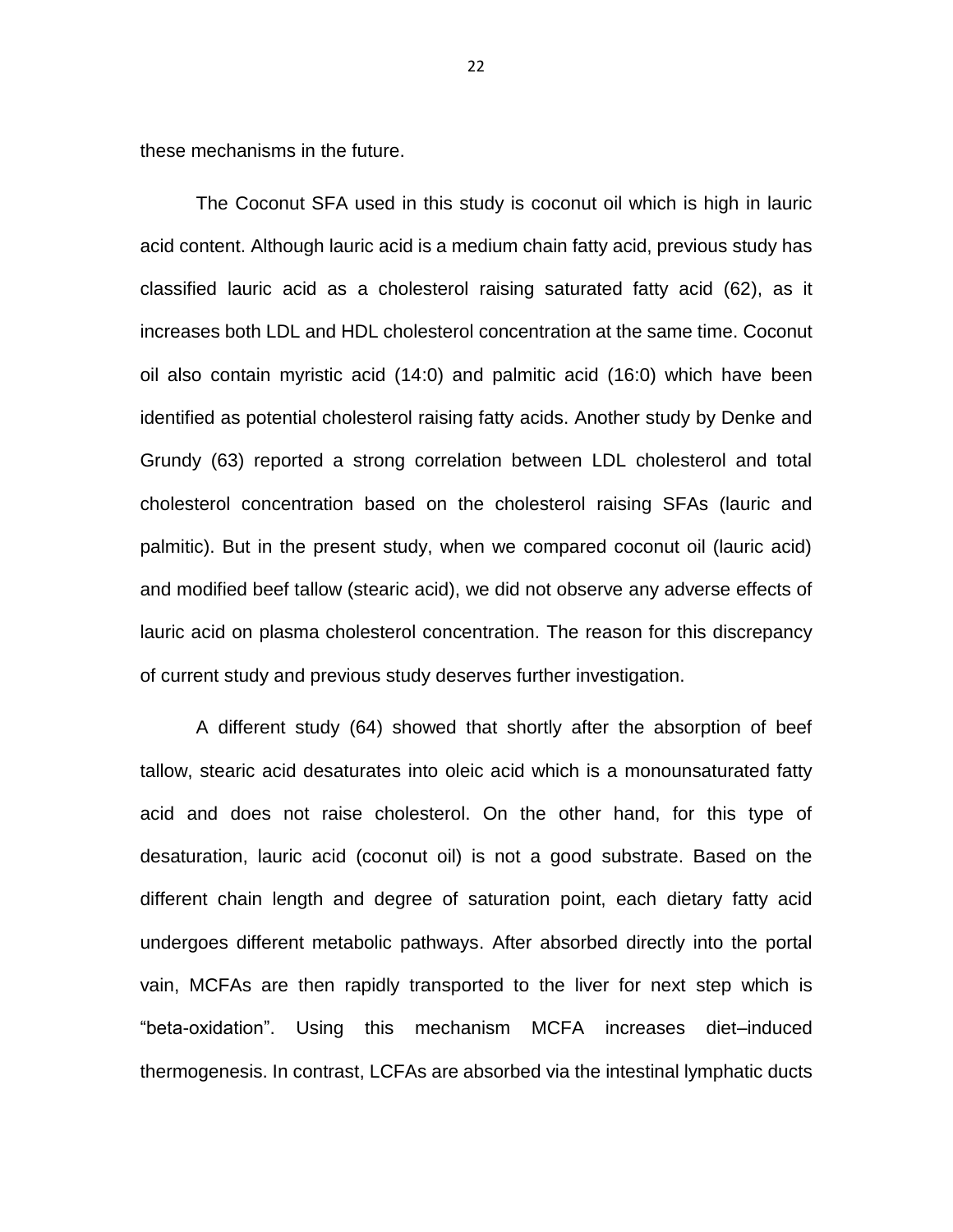and then chylomicrons transport these LCFAs through the thoracic duct into the systemic circulation (65). These differences in the metabolic pathways influence the low absorption of stearic acid compared to the rapid absorption of lauric acid. These may partially explain the different cholesterol raising effects of beef tallow and coconut oil.

From our results it is clear that modified groups had significantly lower level of blood triglyceride than that of the coconut oil groups. Modified beef tallow further lowered the blood TG levels when the fat content in the diet was high. In present study, we did not examine the mechanisms that produced these differences of triglyceride levels among the groups. But a possible explanation could be found from a related study by Hu et all (66) who used sunflower oil and beef tallow in their experiment and found similar results of reduced triglyceride levels by decreasing the chylomicrons size in the diet containing beef tallow. Lower digestibility of beef fat could be attributed as a possible explanation of this lower production of chylomicrons (66). A study by Mattson (67) also indicated that absorbability of the various triacylglycerol of stearic acids was directly related to the concentration of stearic acid in the sn-2 position. When stearic acid is esterified at the sn-2 position, it is well absorbed. But if it is esterified at the sn-1 or the sn-3 position, triacylglycerol is released as free stearic acid and poorly absorbed. Thus by altering the position of the stearic acids in the triglyceride molecule, the absorption levels will be significantly changed. In beef tallow, the stearic acids are more likely in the sn-1 and sn-2 position. This may have lowered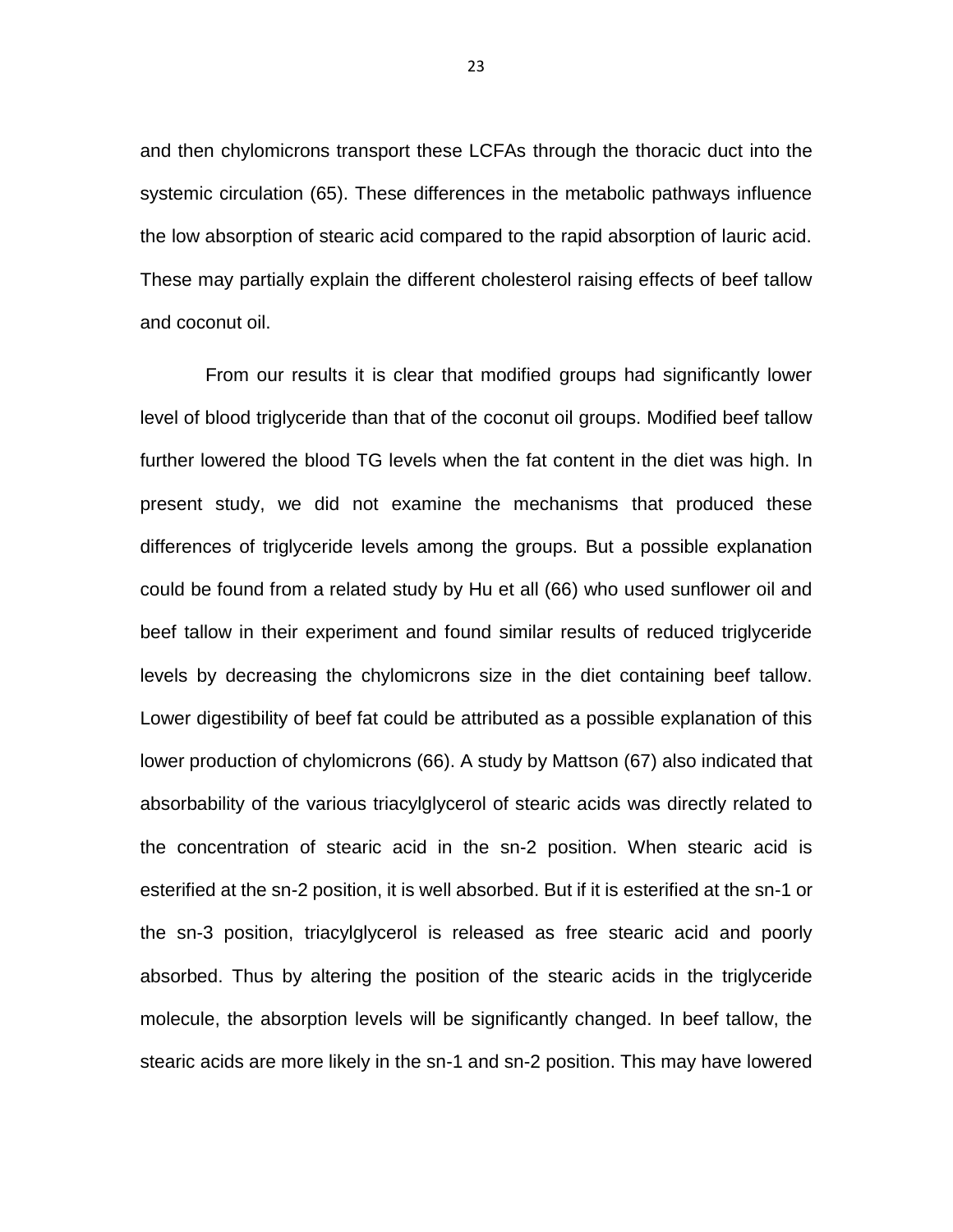the absorption of beef tallow and support the findings reported by Imaizumi et al (61) indicating that stearic acid increased fecal sterol excretion. In a separate study Grundy (68) showed that hamsters that were fed stearic acid instead of palmitic acid had significantly enhanced activity of hepatic LDL receptor and reduced concentration of plasma cholesterol. In our present study we did not measure the LDL receptor activity but our results suggest that the low levels of triglyceride were observed due to the influence of modified beef tallow that was given in a high fat diet. On the other hand, lauric acid absorbed rapidly and contributed to the increased triglyceride concentration. Rapid clearance of these particles might be another prominent factor as well (65).

 An important finding in our study was that modified high fat groups weighed significantly less (Figure1) than the Coconut groups. It is well established that medium chain fatty acids are easily oxidized compared to long chain fatty acids, leads to greater energy expenditure, results in less bodyweight and decreased size of fat depots (69). Our results have shown that rats fed with a fat diet made with modified fat (beef tallow) did not gain as much as the coconut oil group weight. Logically we would expect that because of the influence of long chain fatty acids (here stearic acid) modified groups will gain much more. But our results did not show that. Thus the only possible explanation for this result could be attributed to the reduced absorption of stearic acid in the beef tallow.

The difference in body fat % was also examined (Figure 3) in our study. Based on the results modified high fat group had significantly lower body fat %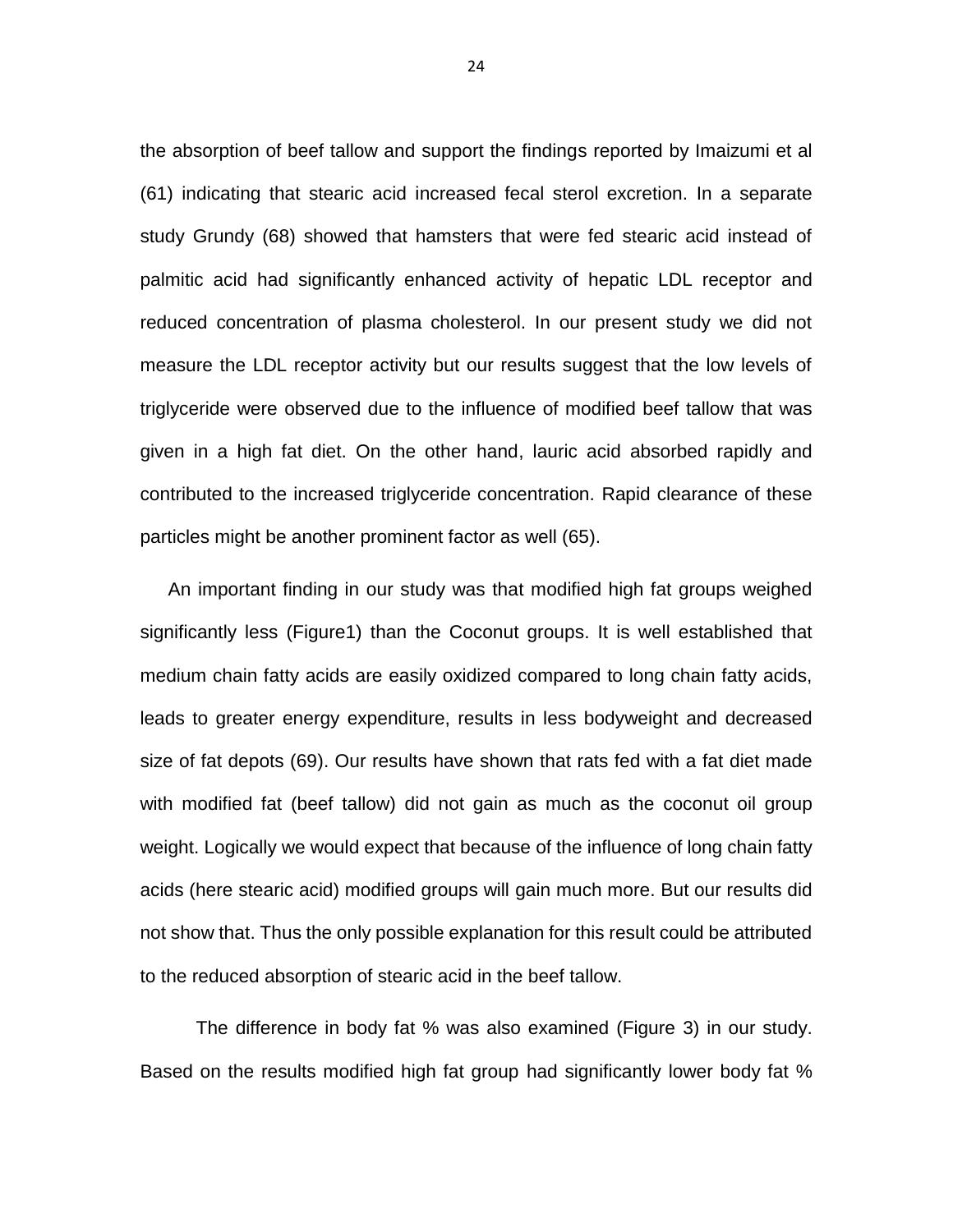than the other 3 groups. There are couple of possibilities that may influence the body fat %. Stearic acid might be oxidized efficiently and did not contribute to increase body fat % in MFH group but we did not measure fat oxidation so we cannot conclude on that aspect. We have also measured energy intake to find out if there is any relation between body weight and food intake. Our results showed that there were no significant differences among the four diet groups regarding energy intake (Figure 4). It is well known that if the concentration of leptin increases, it sends a signal to reduce the food intake and increase the energy expenditure (70). But in our study leptin did not influence the change in body weight. Reduced leptin levels that we observed in modified groups is due to reduced body fat. A relative decrease in leptin levels would be expected to lead moderate weight gain but we did not observe this in MHF group. Thus it is possible that stearic acid is poorly absorbed and most of the fat was excreted through feces and thus contributed to lose more % fat when the fat content was high in modified group.

High fat diets cause insulin resistance and certain fatty acids differ on their adverse effects on insulin actions (41). Insulin secretion is increased by long chain fatty acids with a high degree of saturation. Different fatty acids can alter some of the activities of cell membranes which play a major role in metabolism. A smaller change in fatty acid composition can make a strong modification in the function of cell membrane. Efficient signal function through these cell membranes depends on the specific position and orientation of fatty acid composition of cell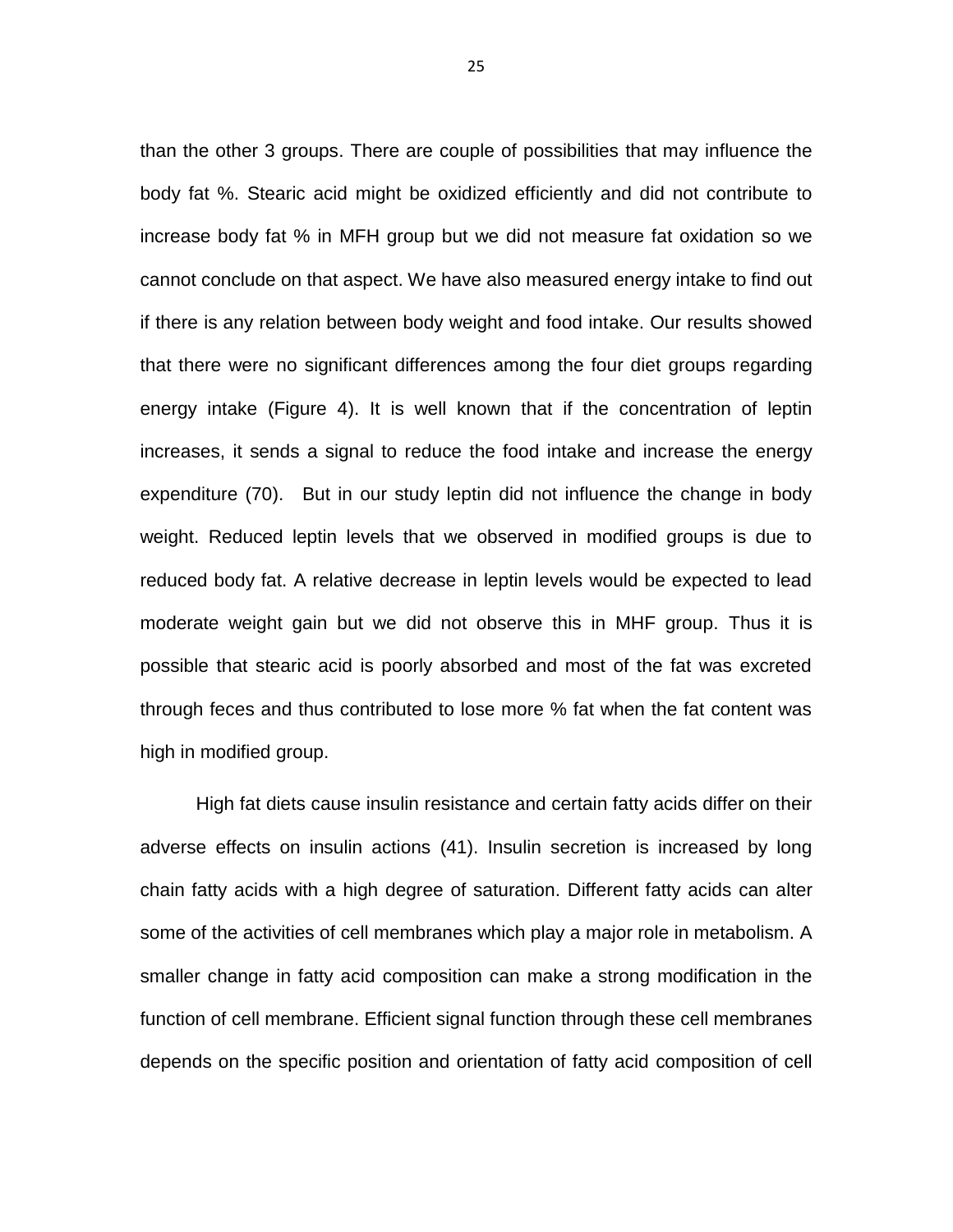membrane (43). Thus specific fatty acid can modify membrane fluidity and stiffness and play a key role by controlling the function of insulin signaling. Based on our results (Table 3), Modified group had significantly lower insulin but similar glucose levels compared to Coconut groups, and implies that modified fat did not have any adverse effects on insulin function. We did not observed any change in insulin sensitivity among the groups. If we had prolonged our study we would have observed a significant difference in insulin sensitivity .Further studies are needed to derive a definite conclusion concerning different SFAs and insulin sensitivity.

Table 3 refers that leptin concentration were significantly lower in MHF compared to all other 3 groups. No difference between the four groups was observed when leptin is expressed in per unit body fat. Thus the change in leptin levels was not due to changes in leptin sensitivity, but rather the reduction in body fat content.

Adiponectin is categorized as a special form of anti-inflammatory adipokine which controls insulin sensitivity (71). A relationship has been identified between cardiovascular risk factors and insulin resistance with hypoadiponectinaemia due to obesity (72). In our study, the type of fatty acid (quality) had a marked impact on adiponectin levels. Modified fat had significantly high level of adiponectin compared to Coconut groups. This difference may be explained due to the type of fatty acid that we used in our study. Earlier study by Tomas et al (73) reported that adiponectin decreases weight gain by increasing fatty acid oxidation in muscle via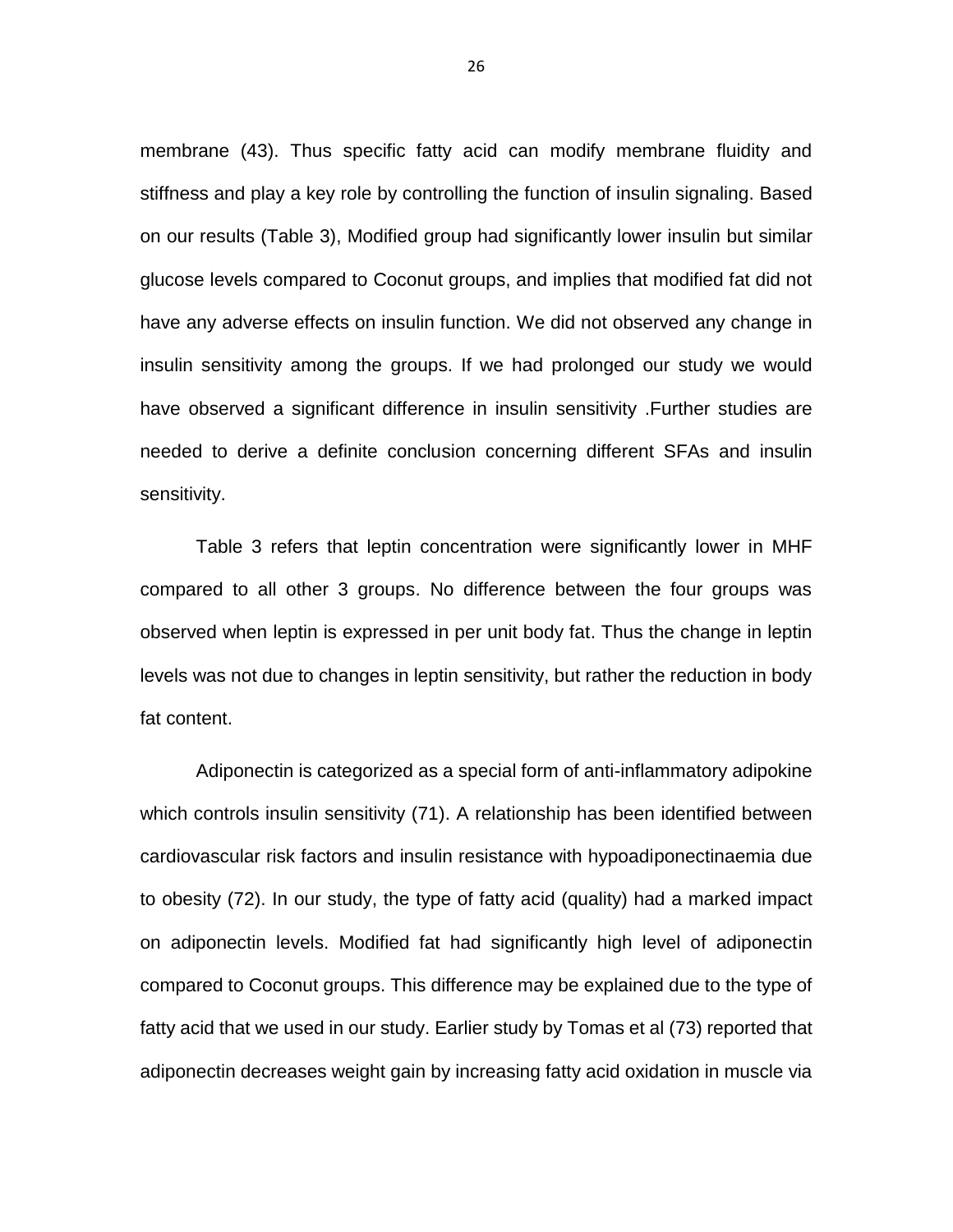AMPK activation through Adipo R1 and acetyl –CoA carboxylase inhibition. Another study by Yamauchi et al (74) also reported that adiponectin is unique in itself because it lowers triglyceride, body weight and blood glucose levels and improve insulin sensitivity which also support our findings. According to them adiponectin increases the acyl CoA oxidase, uncoupling protein -2 in muscle, and increase gene expression of fat- combustion-related substances like CD36 and through these mechanisms adiponectin improves blood parameters. These mechanisms may also explain our results. But comprehensive studies are needed to get a better understanding of the mechanisms of adiponectin function and confirm our findings.

Finally, modified beef tallow that we used in our current study proved to have a" neutral" effect on plasma cholesterol profile and this modified beef tallow is different from most of the other saturated fats Future studies should aim to identify the additional benefits of beef tallow that can be used for long term weight management and glucose management. A large sample size and prolonged duration of feeding would have decreased variability and might have increased the potential of detecting other metabolic differences. Each specific saturated fatty acid has different biosynthetic pathways. Specific enzymes that metabolize these different types of fatty acids can also vary significantly. It is very clear that the 'type' of fat (quality) matters more than the amount of fat (quantity) when comparing the effects of lauric acid and stearic acid. More research is needed to further delineate the mechanisms that stearic acid exerts its beneficial health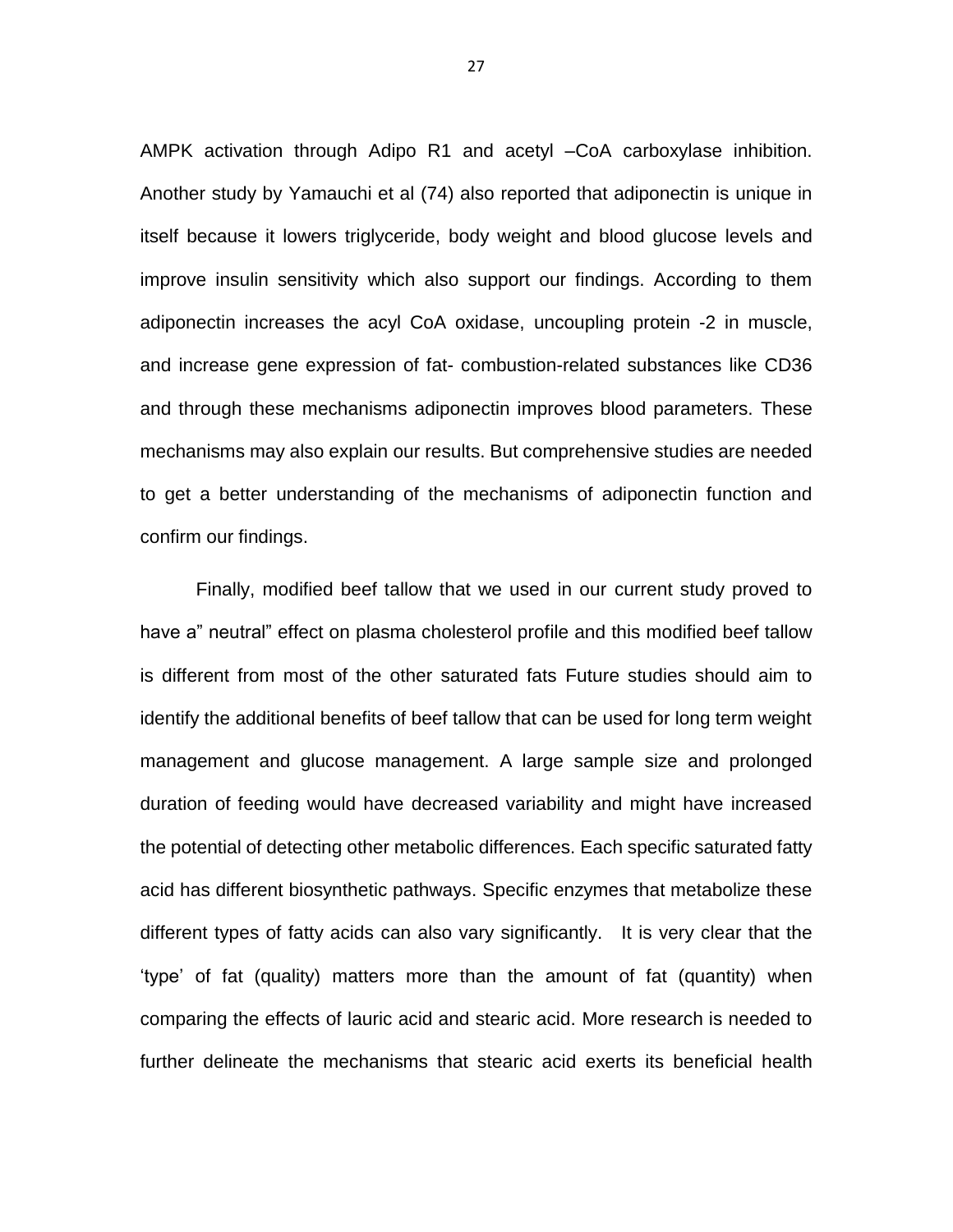effect.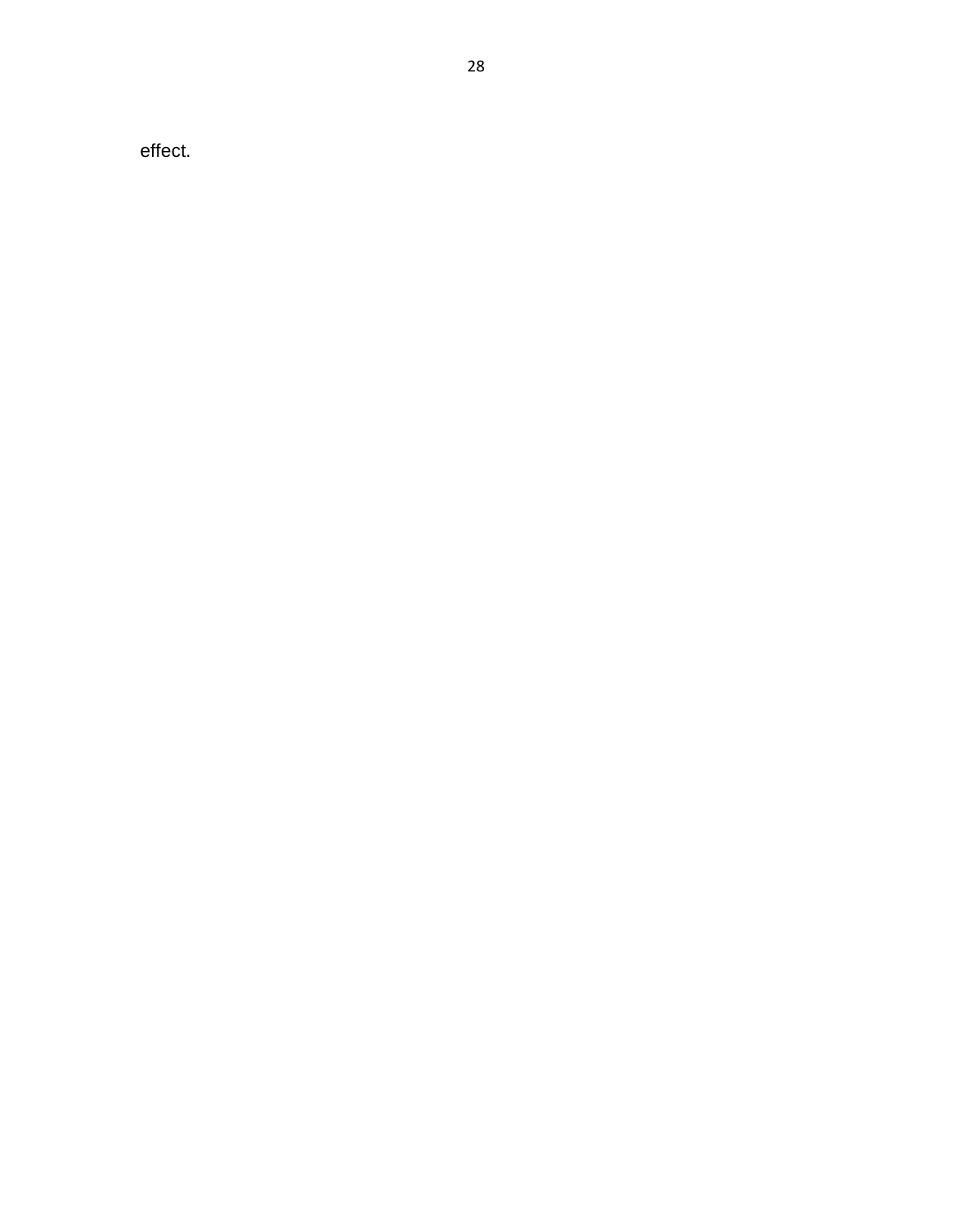

Figure 1: Body weight of the four rat groups (Mean  $\pm$  SEM))

Note: Asterisk (\*) indicates MHF is significantly different (P <0.05) when compared to CLF, CHF, MLF. There is no difference noted among the

MLF, CHF and CLF groups.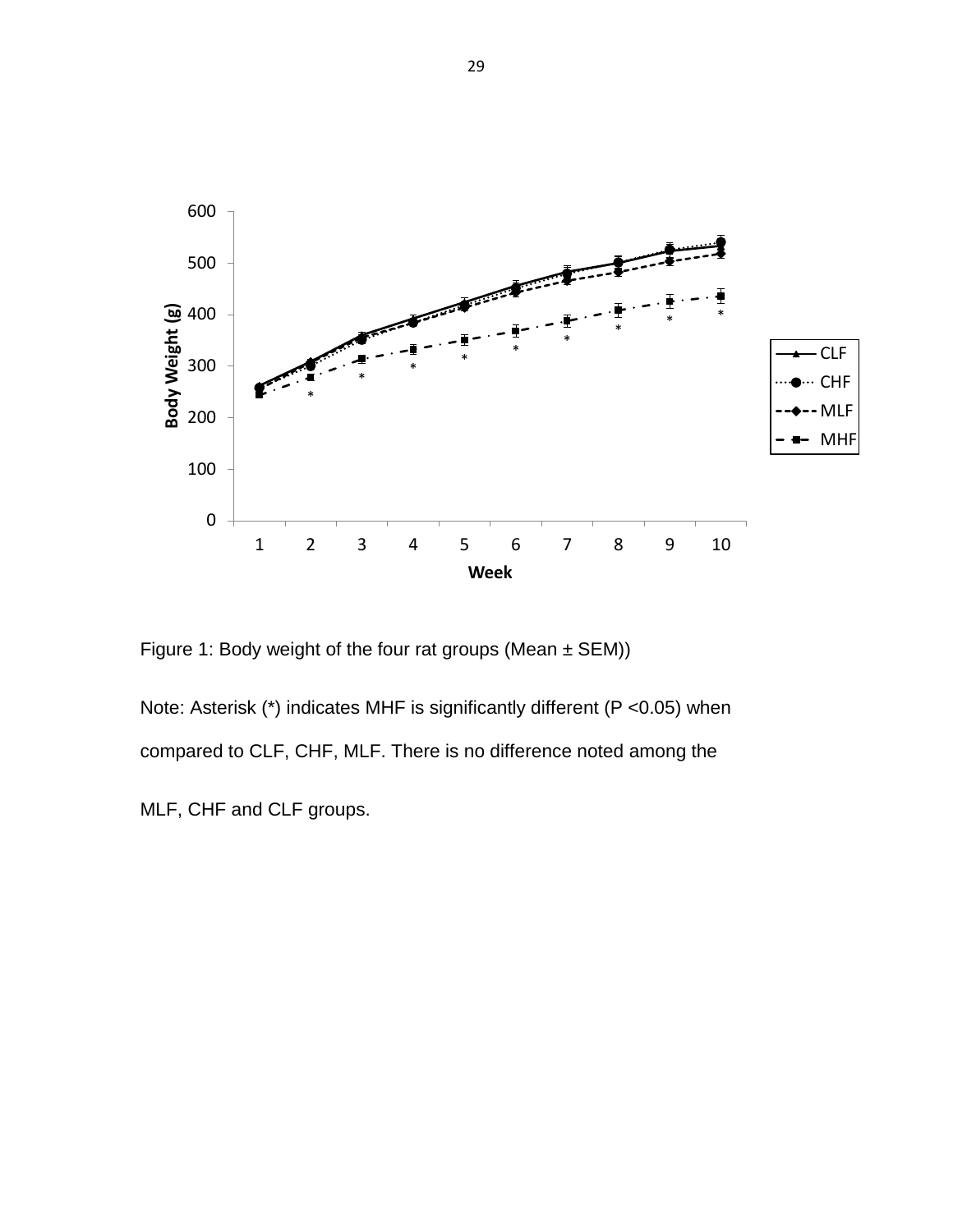

Figure2: Body fat as percent of total body weight of the four rat groups

(Mean ± SEM)

Note: Asterisk (\*) indicates MHF is significantly different (P <0.05) when compared to CLF, CHF, MLF .There is no difference noted among the

MLF, CHF and CLF groups.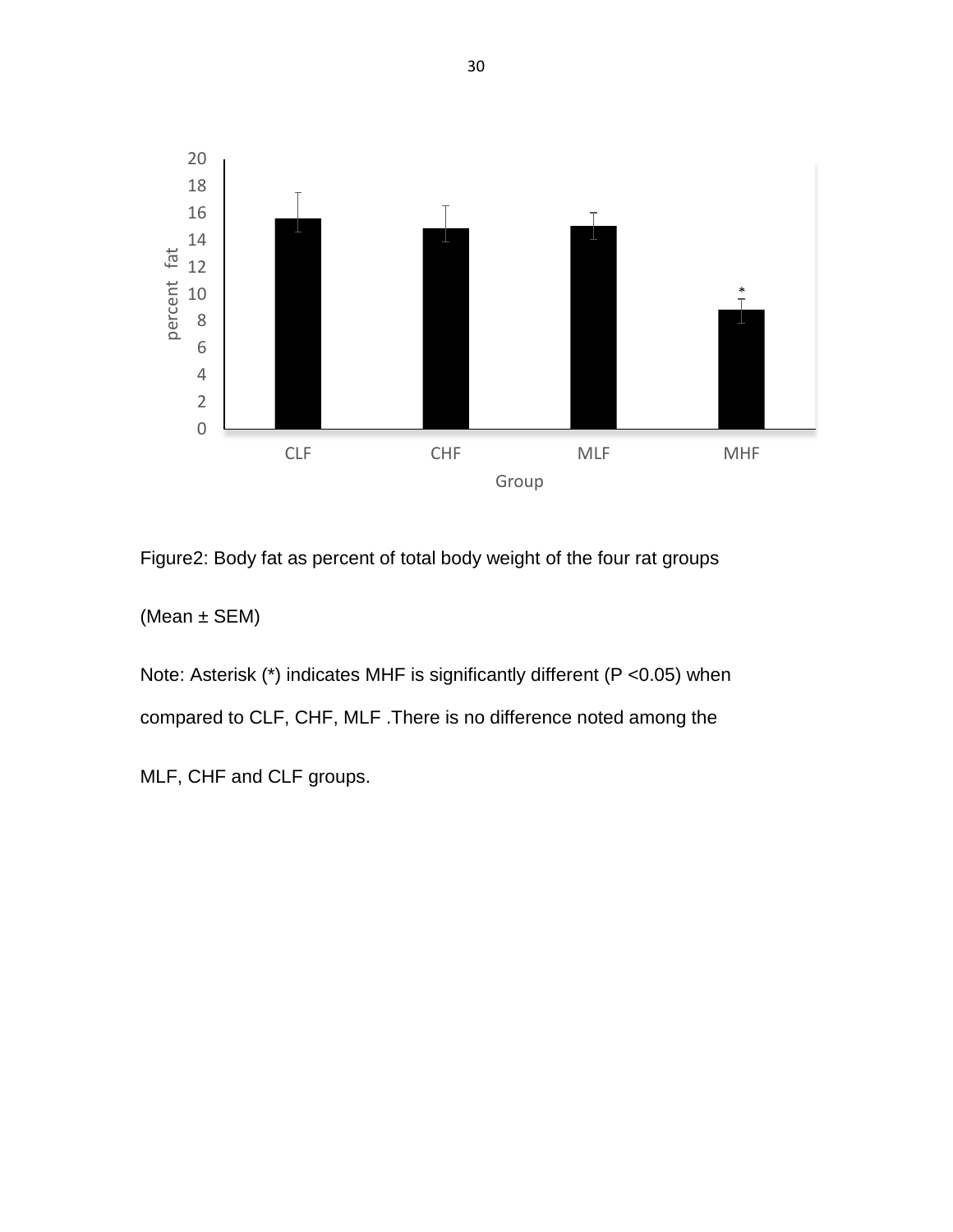

Figure 3: Total body fat content of the four rat groups (Mean  $\pm$  SEM)

Note: Asterisk (\*) indicates MHF is significantly different (P <0.05) when compared to CLF, CHF, MLF. There is no difference noted among the MLF, CHF and CLF groups.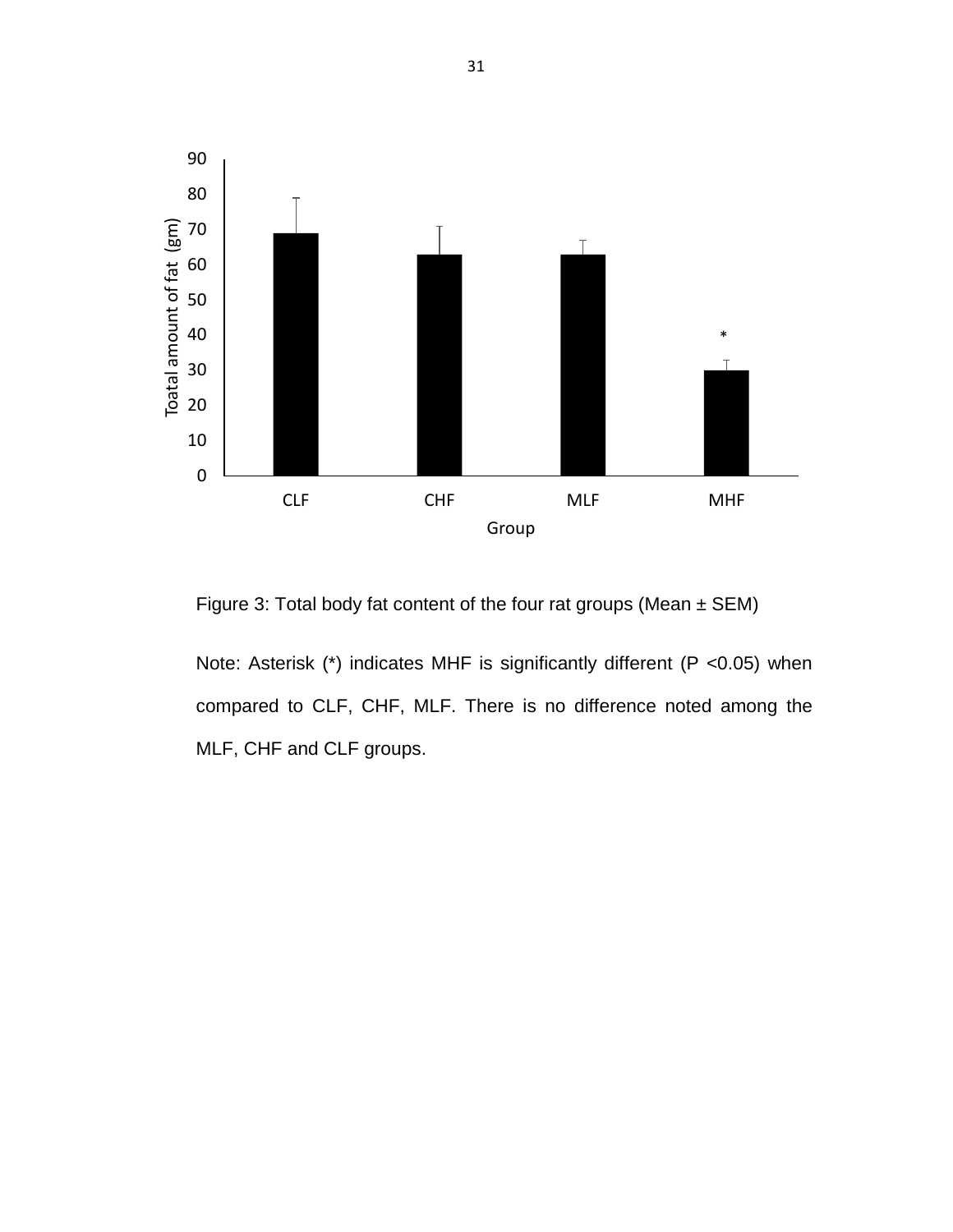

Figure 4: Energy intake of the four diet groups (Mean ± SEM)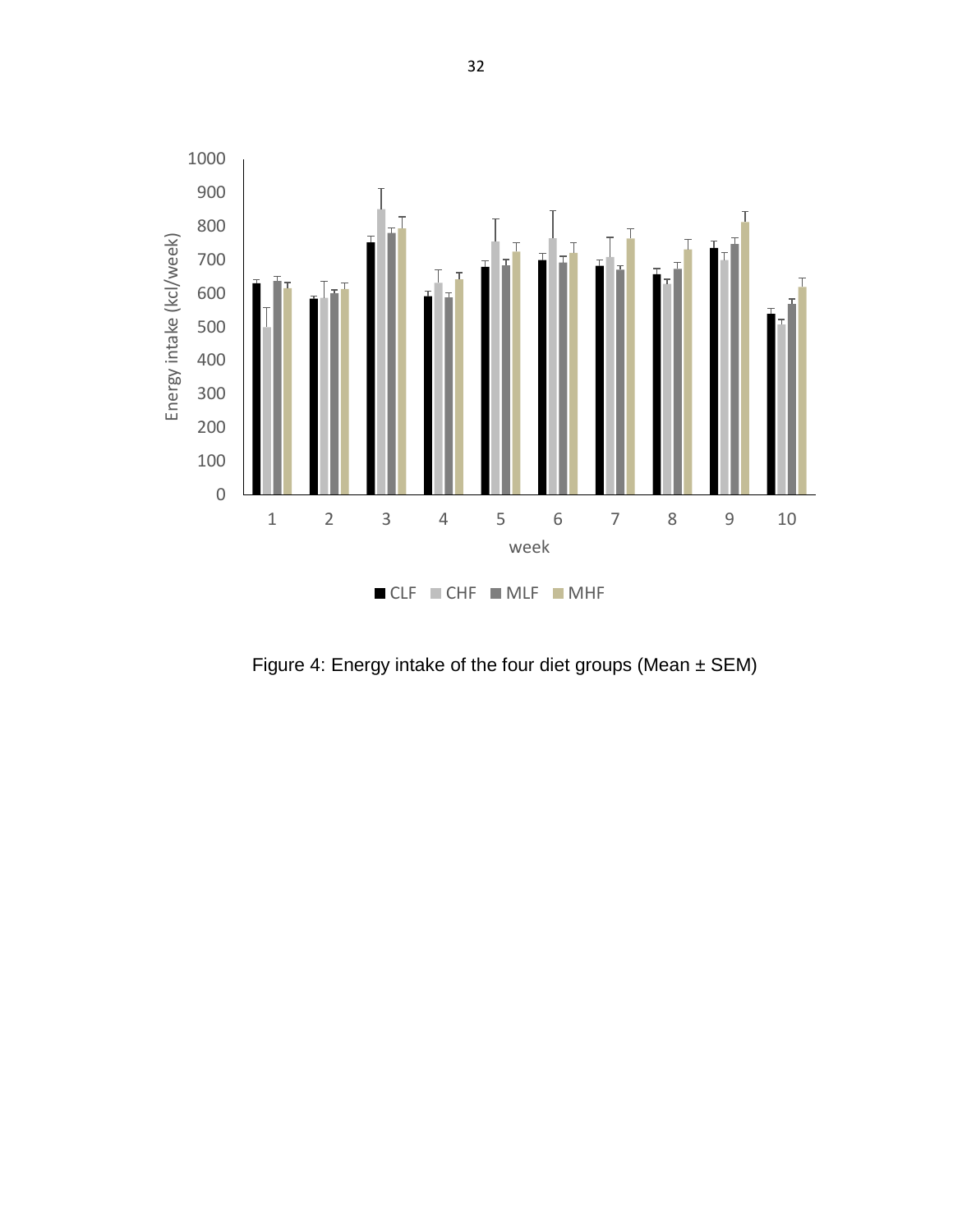## **Table1: Composition of the diets used in this study**

## Modified AIN-93M purified Rodent Diet with

|  |  |  | Low fat, High fat, and Modified Low, Modified High Fat |  |  |  |  |
|--|--|--|--------------------------------------------------------|--|--|--|--|
|--|--|--|--------------------------------------------------------|--|--|--|--|

|                        |                              | <b>Control</b> |           | <b>Modified Beef Tallow</b> |  |  |  |
|------------------------|------------------------------|----------------|-----------|-----------------------------|--|--|--|
| Ingredient             | (low fat)                    | (high fat)     | (low fat) | (high fat)                  |  |  |  |
|                        | Gram/kg                      |                |           |                             |  |  |  |
| <b>Casein</b>          | 140                          | 200            | 140       | 360                         |  |  |  |
| <b>Cornstarch</b>      | 465.392                      | 141.52         | 465.392   | 46.395                      |  |  |  |
| <b>Dyetrose</b>        | 155                          | 97.37          | 155       | 40                          |  |  |  |
| <b>Maltose Dextrin</b> | 100                          | 80             | 100       | 40                          |  |  |  |
| <b>Cellulose</b>       | 50                           | 65             | 50        | 65                          |  |  |  |
| Soybean oil            | 10                           | 10             | 10        | 10                          |  |  |  |
| <b>Coconut Oil</b>     | 30                           | 230            |           |                             |  |  |  |
| <b>Modified Beef</b>   |                              |                | 30        | 230                         |  |  |  |
| <b>Tallow</b>          | $\qquad \qquad \blacksquare$ |                |           |                             |  |  |  |
| Salt mix#210050        | 35                           | 45.5           | 35        | 90                          |  |  |  |
| <b>Vitamin</b>         | 10                           | 13             | 10        | 26                          |  |  |  |
| Mix#310025             |                              |                |           |                             |  |  |  |
| <b>Choline</b>         | 2.5                          | 3.25           | 2.5       | 3.25                        |  |  |  |
| <b>Bitartrate</b>      |                              |                |           |                             |  |  |  |
| <b>L-Cystine</b>       | 1.8                          | 3.9            | 1.8       | 3.9                         |  |  |  |
| <b>Vitamin E</b>       | 0.3                          | 0.39           | 0.3       | 0.39                        |  |  |  |
| (5001U/g)              |                              |                |           |                             |  |  |  |
| <b>TBHQ</b>            | 0.008                        | 0.07           | 0.008     | 0.065                       |  |  |  |

Source: Dyets inc-2508 Easton A Bethlehem, Pennsylvania 18017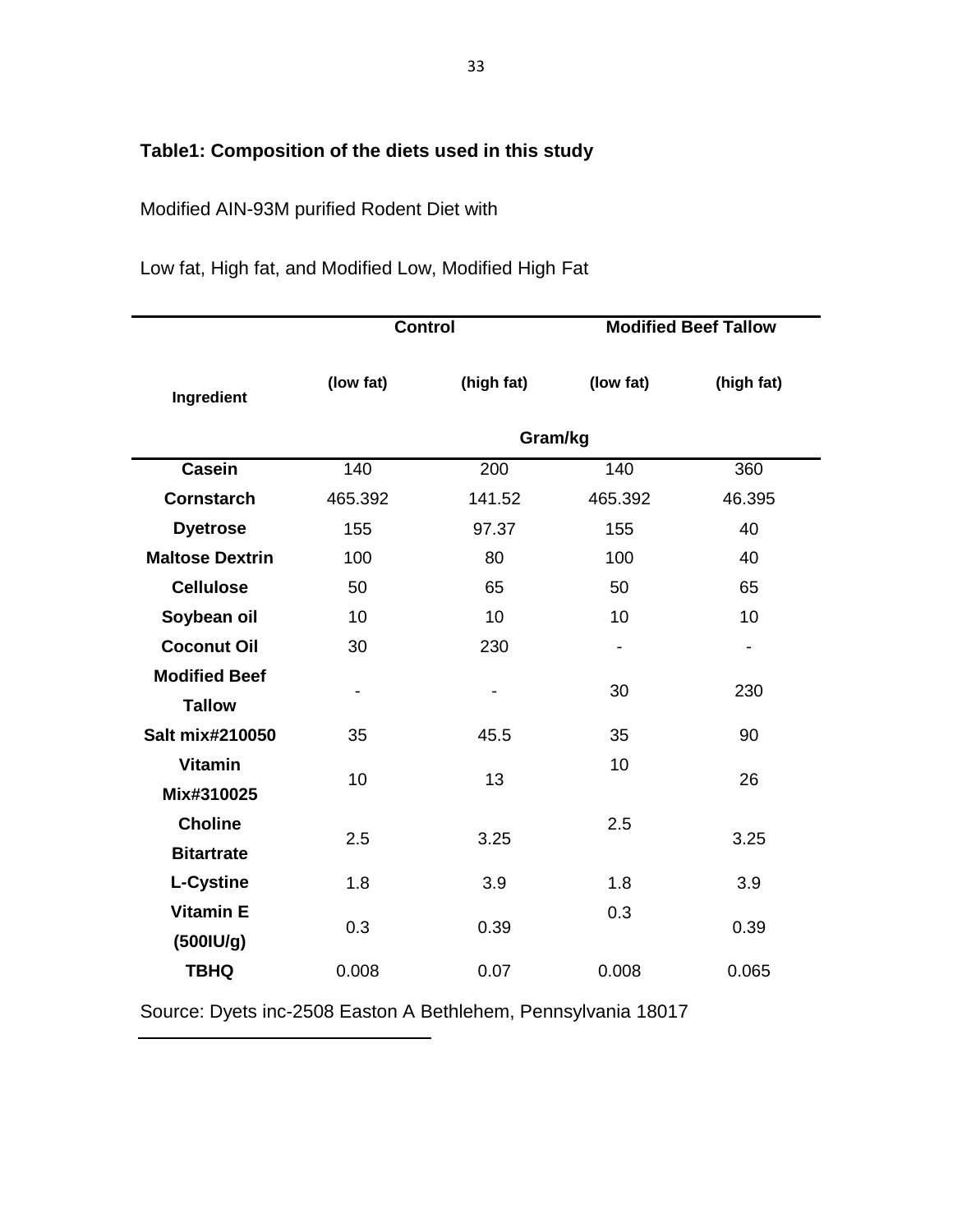|                        | <b>Coconut oil</b> | <b>Modified Beef tallow</b> |
|------------------------|--------------------|-----------------------------|
| Lauric(12:0)           | 48.5               | .01                         |
| Myristic (14:0)        | 17.6               | 3.3                         |
| <b>Palmitic (16:0)</b> | 8.4                | 25.5                        |
| Palmitoleic(16:1)      |                    | 3.4                         |
| <b>Stearic (18:0)</b>  | 2.5                | 21.6                        |
| Oleic (18:1)           | 6.5                | 38.7                        |
| Linoleic (18:2)        | 1.5                | 2.2                         |
| Lenolenic(18:3)        |                    | 0.6                         |
| Arachidic(20:0)        | 0.1                | 0.1                         |
| Arachidonic(20:4)      |                    | 0.4                         |

**Table2: Fatty acid composition in coconut oil and modified beef tallow**

Source: Chow, CK. Fatty acids in foods and their health implication, 3<sup>rd</sup> edition.

CRC Press, Boca Raton, FL. 2008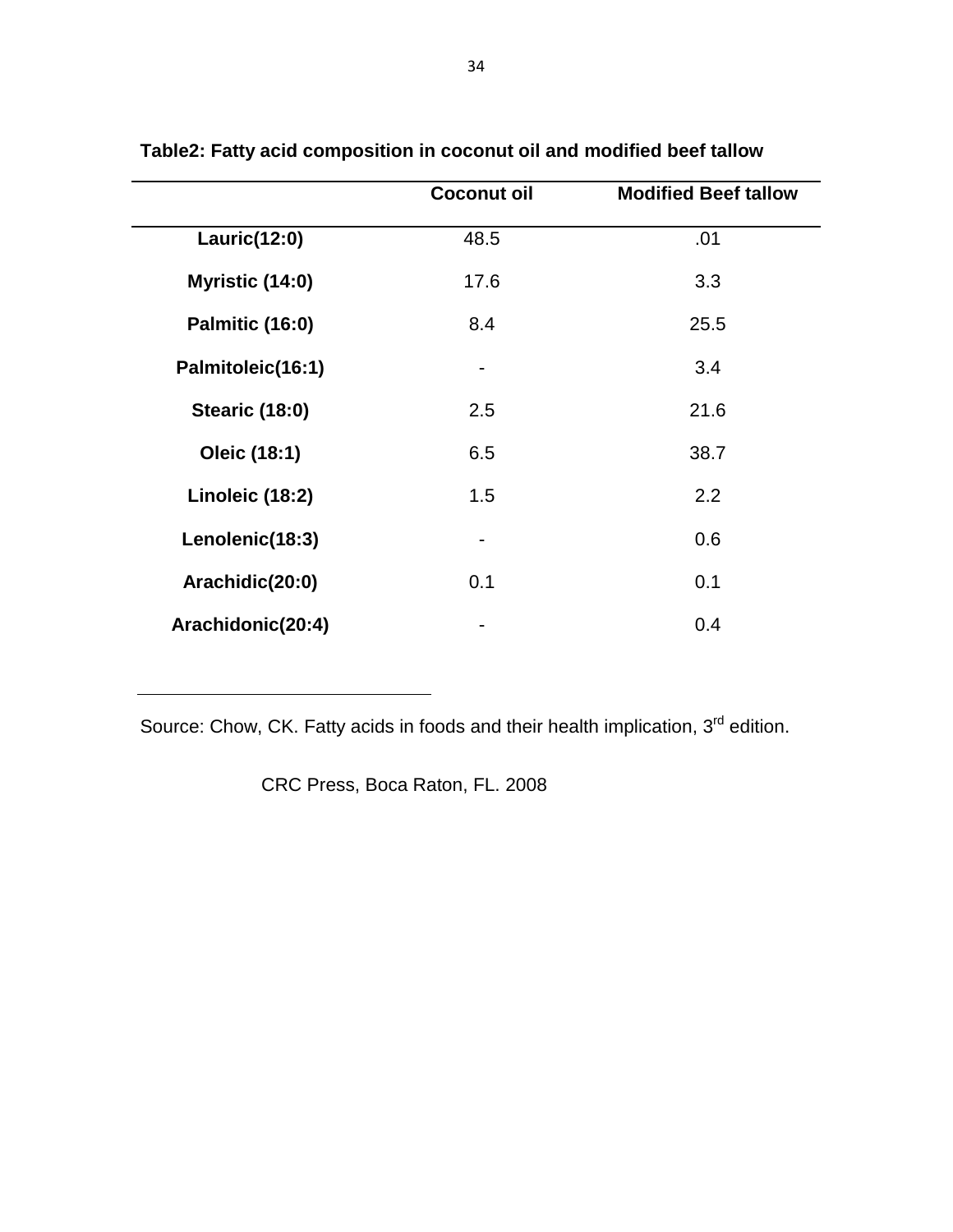| Group              | <b>CLF</b>      | <b>CHF</b>                                                      | <b>MLF</b>          | <b>MHF</b>                                           |             | $P =$         |                 |
|--------------------|-----------------|-----------------------------------------------------------------|---------------------|------------------------------------------------------|-------------|---------------|-----------------|
|                    |                 |                                                                 |                     |                                                      | <b>Type</b> | <b>Amount</b> | <b>Interact</b> |
|                    |                 |                                                                 |                     |                                                      |             |               |                 |
| <b>TC</b>          | $152 + 33$      | $160 + 24$                                                      | 156±49              | $195 + 57$                                           | ns          | ns            | ns              |
| (mg/dl)            |                 |                                                                 |                     |                                                      |             |               |                 |
| <b>TG</b>          |                 | $222 \pm 12^a$ 245 $\pm 14^a$ 176 $\pm 20^b$                    |                     | $137\pm38^\circ$                                     | 0.0001      | ns            | 0.0001          |
| (mg/dl)            |                 |                                                                 |                     |                                                      |             |               |                 |
| GL                 | 141±13          | $128 + 14$                                                      | $134 \pm 19$        | $140 + 25$                                           | ns          | ns            | ns              |
| (mg/dl)            |                 |                                                                 |                     |                                                      |             |               |                 |
| <b>INS</b>         |                 |                                                                 |                     | $51.5\pm8.7$ $52.2\pm7.7$ $44.8\pm7.3$ $44.2\pm14.7$ | 0.026       | ns            | ns              |
| $(\mu U/ml)$       |                 |                                                                 |                     |                                                      |             |               |                 |
|                    |                 |                                                                 |                     |                                                      |             |               |                 |
| <b>INS Sen</b>     | $35.9 \pm 7.1$  |                                                                 |                     | $33.1\pm6.4$ $29.9\pm6.0$ $32.3\pm16.5$              | ns          | ns            | ns              |
| <b>LEPTIN</b>      | $9.4 \pm 5^{a}$ | $11\pm 6.8^{\mathrm{b}}$                                        | 10.2±4 <sup>a</sup> | 4.1 $\pm$ .5 $^{\circ}$                              | 0.032       | ns            | 0.009           |
| (ng/ml)            |                 |                                                                 |                     |                                                      |             |               |                 |
| <b>ADIPONECTIN</b> |                 | $7\pm.1.6^{\text{a}}$ $7\pm.2.^{\text{a}}$ $8\pm.85^{\text{a}}$ |                     | $10\pm.2.8^{\circ}$                                  | 0.03        | ns            | ns              |
| (ng/ml)            |                 |                                                                 |                     |                                                      |             |               |                 |

#### **Table 3: Blood parameters of two Coconut groups and two modified groups of Wister rats (Mean±SEM**)

Values with different superscript (a,b,c) in each row are significantly different from each other ( $p$ <.05) or ( $p$ <0.01).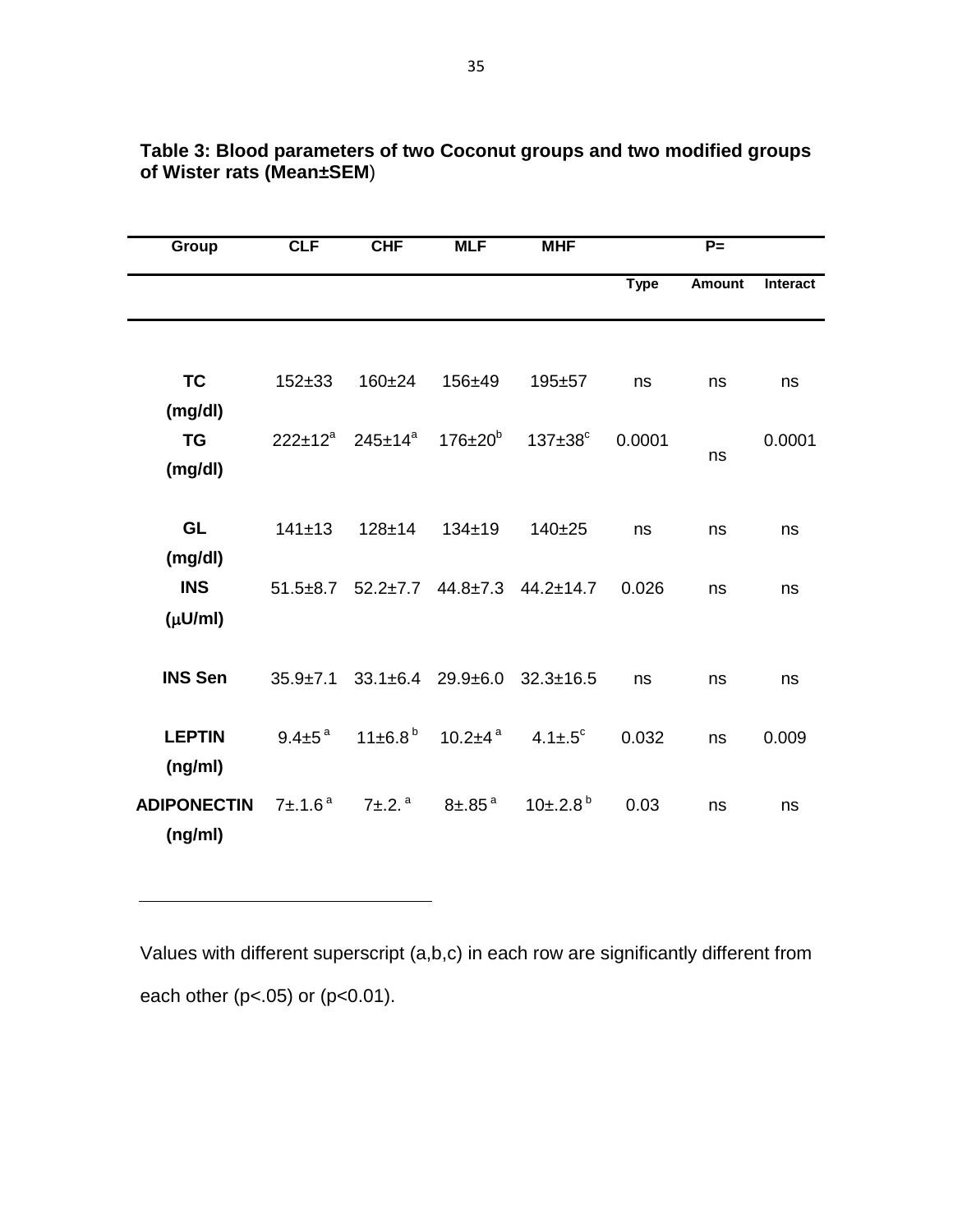## **CHAPTER 6 Conclusion**

Due to the interactions between genes, unhealthy dietary intakes, lack of physical activities and other environmental factors, obesity and diabetes have become major threats to health in our society now. In USA obesity has become the second leading cause, after smoking, of death which could be prevented (75). Since different fatty acids have different metabolic activities, dietary fat composition can contribute to the development of obesity and other metabolic abnormalities by changing fat absorption, oxidation and/or excretion thus influence both body weight and composition. HF diet intake has been repeatedly shown to play significant role in obesity. Therefor the review of different types of fatty acids, their effects on our body weight and regulation has become a major issue these days. Previous studies mostly focused on the effects of dietary SFAs which generally increase blood cholesterol concentration but it has become important now to investigate further regarding the effects of specific fatty acids in a broader health context.

Modified beef tallow, a fat rich in stearic acid, has no adverse effect on plasma cholesterol and glucose levels and also does not increase triglyceride levels. Modified beef tallow that we used in the present study does have impact on weight gain. This modified beef tallow has beneficial effects when the fat content is high. Conforming to previous findings, it is an established fact that beef tallow is no longer considered hypercholesterolaemic and does not have any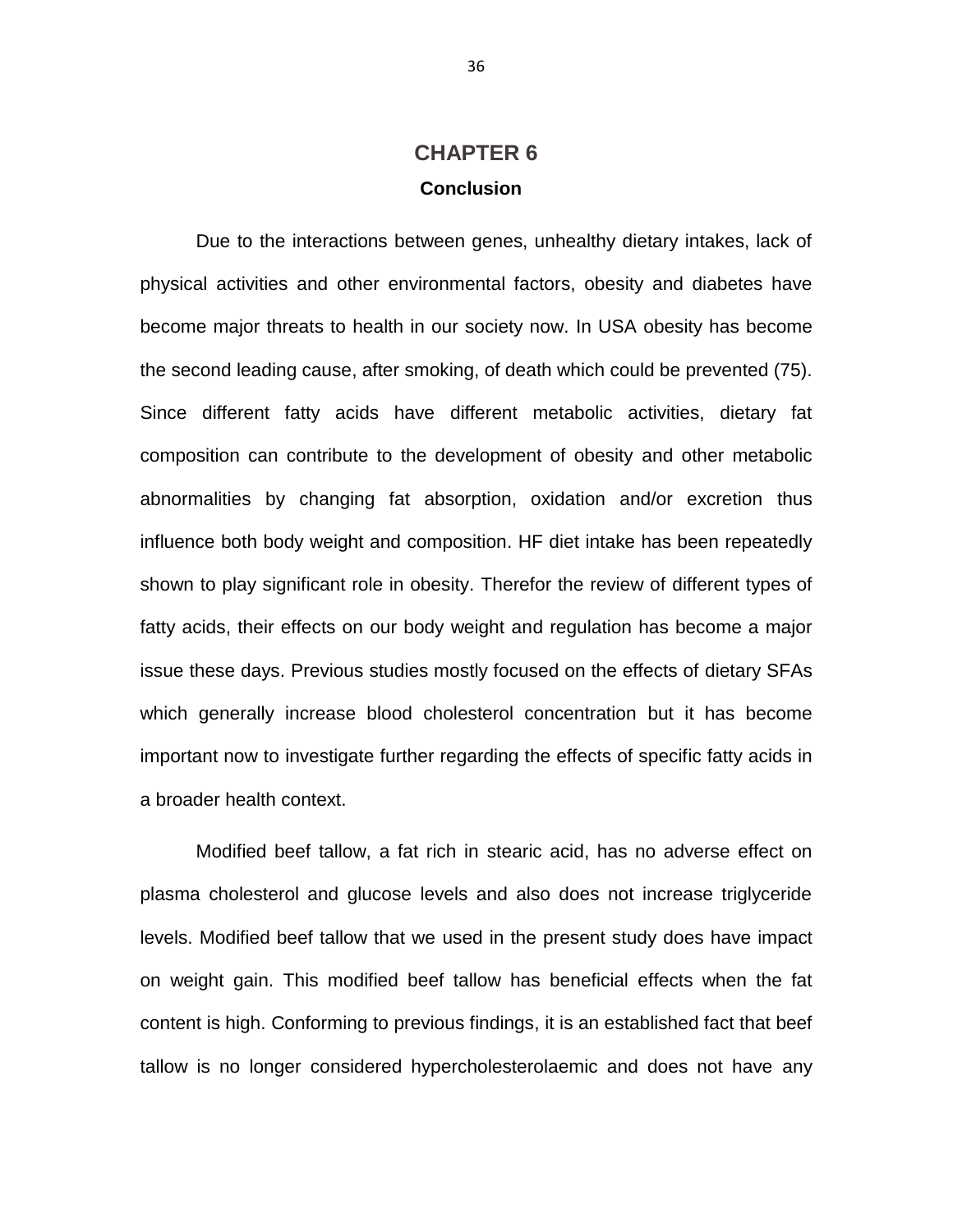deleterious effect on blood profile when it was major fat source in a high fat diet. Beef tallow may increase blood adiponectin levels, thus make it an ideal fat source for individuals with insulin resistance or pre-diabetes.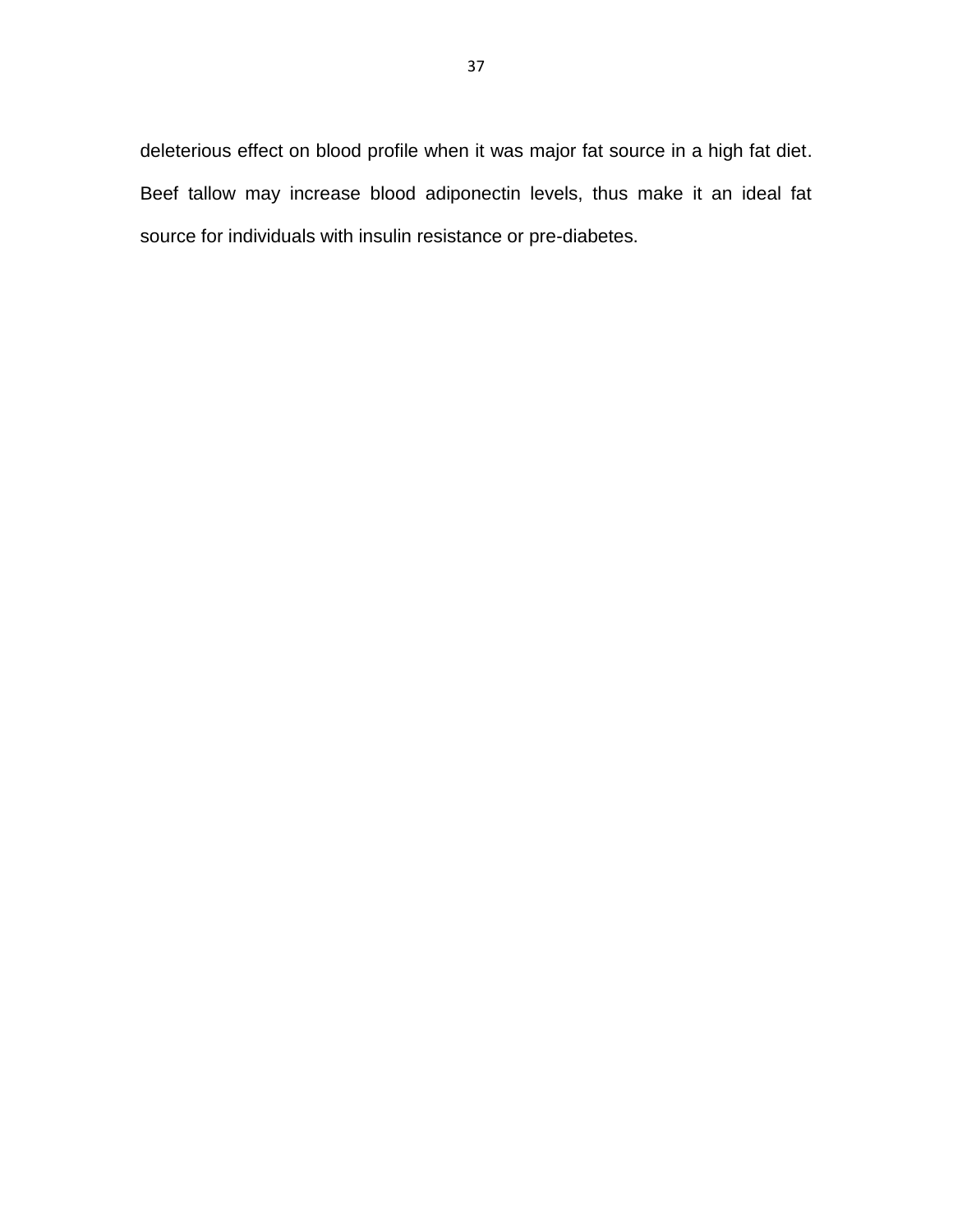### **REFERENCES**

- 1. Misra A, Singhal N, Khurana L. Obesity, the metabolic syndrom, and type 2 diabetes in developing countries: role of dietary fats and oils. J AM coll Nutr. 2010; 29(Suppl 3): 289s-301s.
- 2. Kimikoti R and Brown L.Dietary management of the metabolic syndrom. Clin Pharmacol. 2011; 90(1):184-187.
- 3. Coelho D, Pereira L, Caves D et al. Effect of high –fat diets on body composition, lipid metabolism and insulin sensitivity, and the role of exercise on these parameters. Brazilian J Med and Bio Res. 2011; 44(10):966-72.
- 4. Todoric J, Loffler M, Huber J et al. Adipose tissue inflamation induced by high-fat diet in obese diabetic mice is prevented by n-3polyunsaturated fatty acids. Diabetologia. 2006; 49(9):2109-2119.
- 5. Westerterp K, Smeets A, Lejeune M et al. Dietary fat oxidation as function of body fat. Am J Clin Nutr. 2008; 87(1): 132-5.
- 6. Wang H, Storlien L, Huang X. Effects of dietary fat types on body fatness, leptin and ARC leptin receptor, NPY, and AgRP mRNA expression. Am J Physiol Endo Metab. 2002; 282(6):E1352-9.
- 7. Denke,M and Grundy S . Effects of fat high in stearic acid on lipid and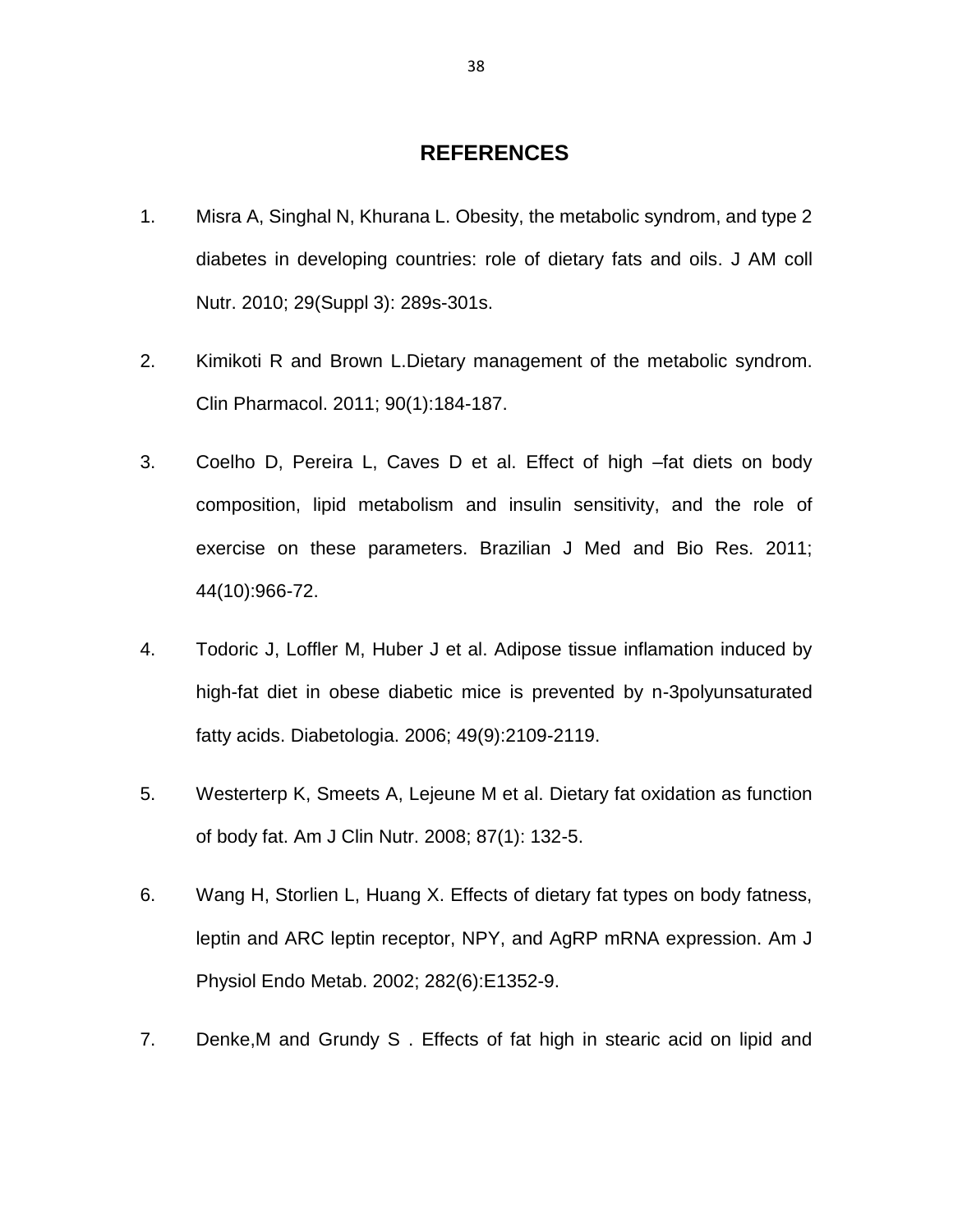lipoprotein concentrations in men. J. Clin. Nutr. 1991; 54(6):1036-1040.

- 8. Iggman D and Riserus U. Roll of different dietary saturated fatty acids for cardiometabolic risk. Clin Lipidology. 2011; 6(2):223-229.
- 9. Khosla P and Hayes K. Cholesterolaemic efffects of the saturated fatty acids of palm oil. Food and Nutrition Bulletin UNU.1993/1994; 72.
- 10. http://www.Iom.edu/Reports/2002/Dietary-Reference-Intakes-for-Energy-Carbohydrate-Fiber-Fat-Fatty-Acids-Cholesterol-Protein-and-Amino-Acids. aspx.
- 11. Whitney E and Sharon R. Understanding Nutrition. Thomson Wadsworth, Belmont, CA 2008, Eleventh edition (Chapter 5).
- 12. Denke M. Role of beef and beef tallow, an enriched source of stearic acid, in a cholesterol- lowering diet. Am J Clin Nutr. 1994; 60(6 suppl):1044s-1049s.
- 13. Reves VL. A diet enriched in stearic acid protects against the progression of type 2 diabetes in leptin receptor deficient mice (DB/DB).University of Kentucky.Theses and Dissertation -Physiology.Paper 3.2012.
- 14. Enig M. Know your fats :The Complete Primer for Understanding theNutrition of Fats , Oils, and Cholesterol. J Alter Compl Med.2001; 7(1):97-100.
- 15. Karastergiou K, Smith S ,Greenberg A et al. Sex dfferences in human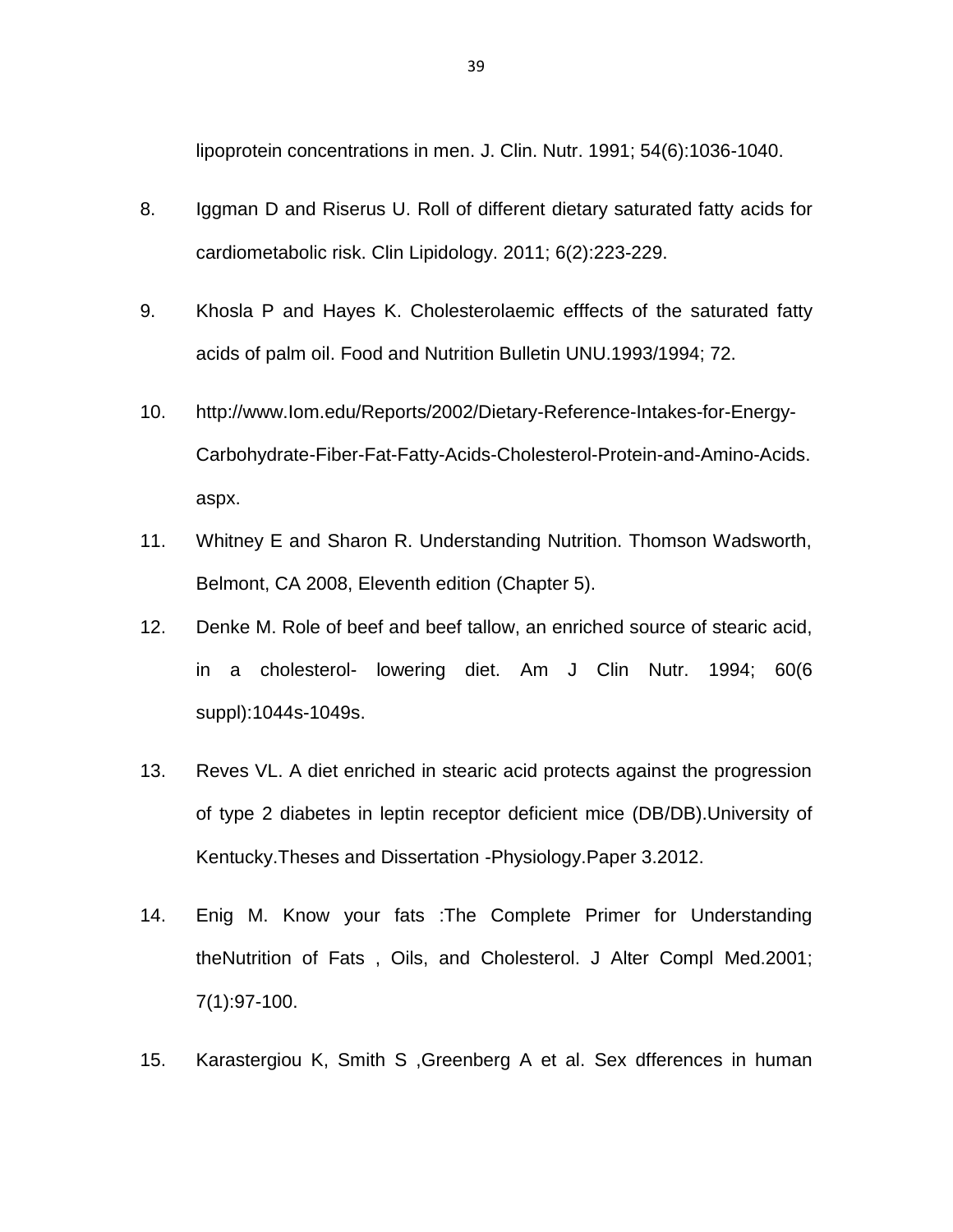adipose tissue- The biology of pear shape. Biol Sex Differ. 2012; 3(1):13.

- 16. Whitney E and Sharon R. Understanding Nutrition. Thomson Wadsworth, Belmnt, CA. 2008 Eleventh edition. (chapter 8).
- 17. Yusuf S, Hawken S, Ounpuu S et al. Effect of potentially modifiable risk factors associated with myocardial infarction in 52 countries (the INTERHEART study): case-control study. *Lancet. 2004;* 364 (9438): 937– 52.
- 18. Crespo N and Garcia E. Dietary polyunsaturated fatty acids decrease fat deposition in separable fat depots but not in the reminder carcass. Poult Sci. 2002; 81(4):512-8.
- 19. Kirchgessner M and Muller H. Comparision of exessive dietary carbohydrate and fat on energy balance. J Anim Physio and Anim Nutri.1998; 80(1):18-13.
- 20. Flatt J. Ravussin E, Acheson K, et al. Effects of dietary fat on postprandial substrate oxidation on carbohydrate and fat balance. J Clin Invest .1985; 76(3):1019-1024.
- 21. Moraes J, Coope A, Morai J, et al. High fat diet induces apoptosis of hypothelamic neurons. PloS One. 2009; 4(4):e5045.
- 22. Wajchenberg B. Subcutaneous and visceral adipose tissue: their relation to the metabolic syndrom. Endocr Rev 2000; 21(6):697-738.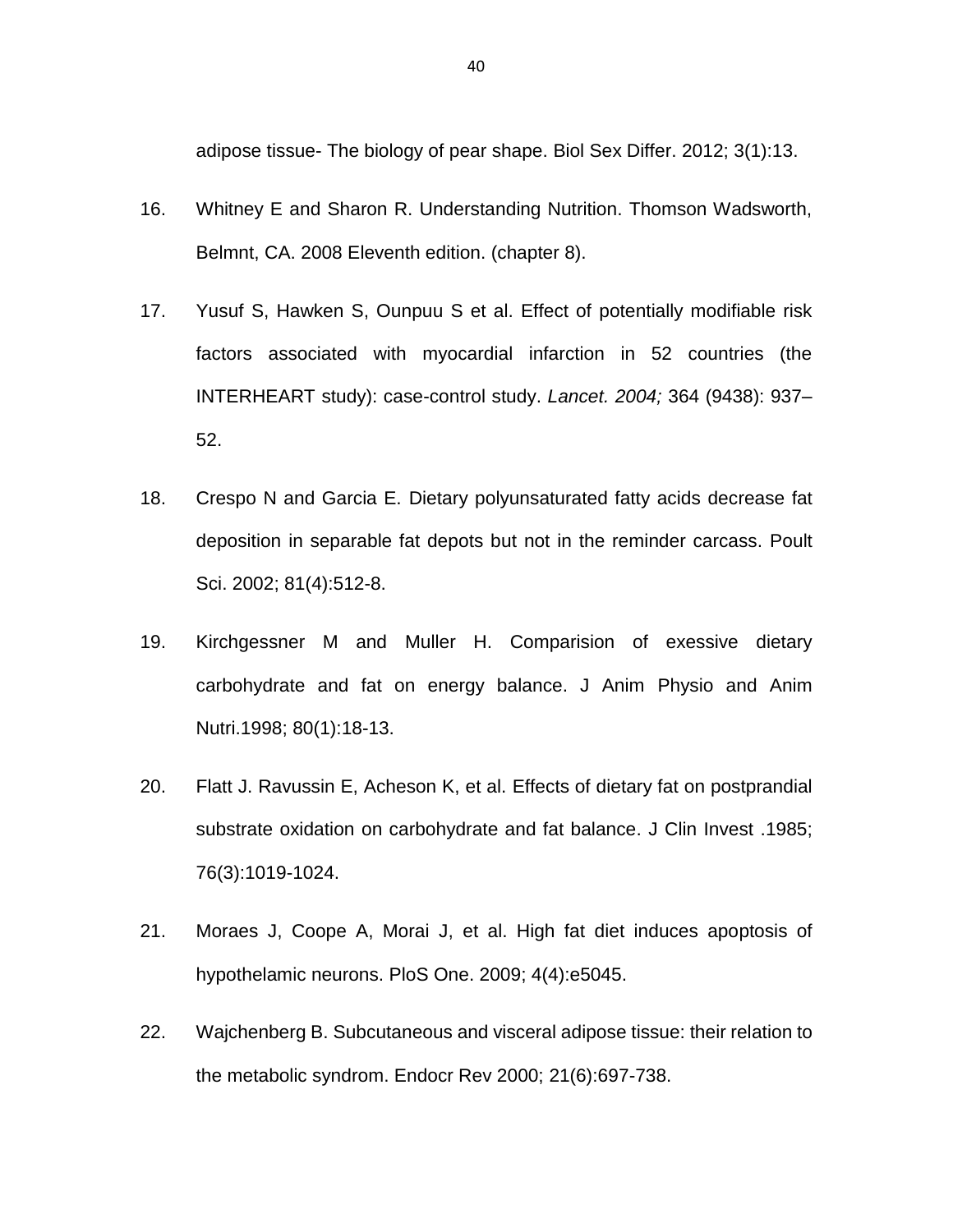- 23. Lichtenstein A , Ausman L , Jalbert S, et al. Effects of different forms of dietary hydrogenated fats on serum lipoprotein cholesterol levels. N Engl J Med.1999;340(25):1933-40.
- 24. Hodson L, Skeaff C, Chisholm W. The effect of replacing dietary saturated fat with polyunsaturated or monounsaturated fat on plasma lipids in free – living young adults. Eur J Clin Nutr. 2001; 55(10):908-15.
- 25. Montoyt M, Porres A, Serrano S, et al. Fatty acid saturation of the diet and plasma lipid concentrations , lipoprotein particle concentrations, and cholesterol efflux capacity. Am J Clin Nutr. 2002; 75(3):484-491.
- 26. Hayes K , Khosla P, Hajri T , et al. Saturated fatty acids and LDL receptor modulation in human and monkeys. Prostaglandins Leukot essent Fatt acids .1997; 57(4-5):411-8.
- 27. Mensink R, Zock P. Kester A , et al. Effects of dietary fatty acids and carbohydrates on the ratio of serum total to HDL cholesterol and on serum lipids and apolipoproteins: a meta analysis of 60 controlled trials. Am J Clin Nutr. 2003; 77(5):1146-55.
- 28. Zhang Y, Proenca R, Maffei M, et al. Positional cloning of the mouse obese gene and its human homologue. Nature 1994; 372(6505):425-432.
- 29. Friedman J and Halaas J. Leptin and the regulation of body weight in mammals. Nature.1998; 395(6704):763-770.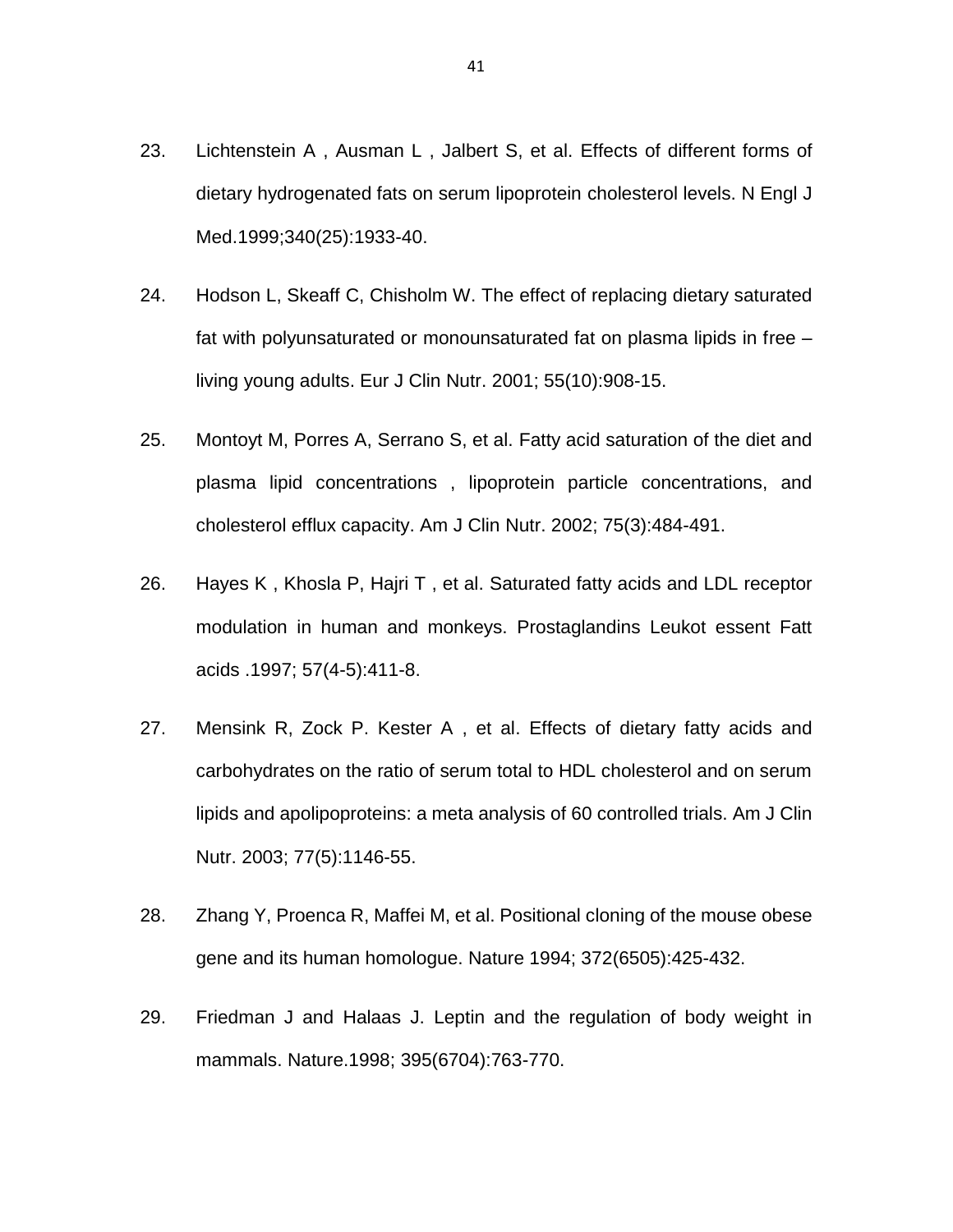- 30. Ahima R, Osei S. Leptin signaling. Physiol Behav. 2004; 81(2):223-241.
- 31. Mantzoros C. The role of leptin in human obesity and disease. A review of current evidence. Ann Intern Med. 1999; 130(8): 671-680.
- 32. Correia M, Rahmouni K. Role of leptin in the cardiovascular andendocrine complications of metabolic syndrome. Diabetes Obes Metab. 2006; 8(6):603-610.
- 33. Myers M. Leptin receptor signaling and the regulation of mammalian physiology. Prog Horm Res. 2004; 59:287-304.
- 34. Seufert J. Leptin effects on pancreatic beta-cell gene expression and function. Diabetes. 2004; 53(Suppl 1):152-158.
- 35. Hara K, Boutin P, Mori Y, et al. Genetic variation in the gene encoding adiponectin is associated with an increased risk of type 2 diabetes in the japanese population. Diabetes. 2002; 51(2):536-540.
- 36. Rendaldi O. Pramono B, Sinorita H, et al. Hypoadiponectinemia: a risk factor for metabolic syndrome. Acta Med Indones.2009; 41(1):20-24.
- 37. Caselli C, AmicoAD, Cabiati M, et al. Back to heart: The protective role of adiponectin. Pharm Res. 2014; 6618(14):26-27.
- 38. Yamauchi T, Kamon J , Waki H, et al. The fat derived hormone adiponectin reverses insulin resistance associated with both lipoatrophy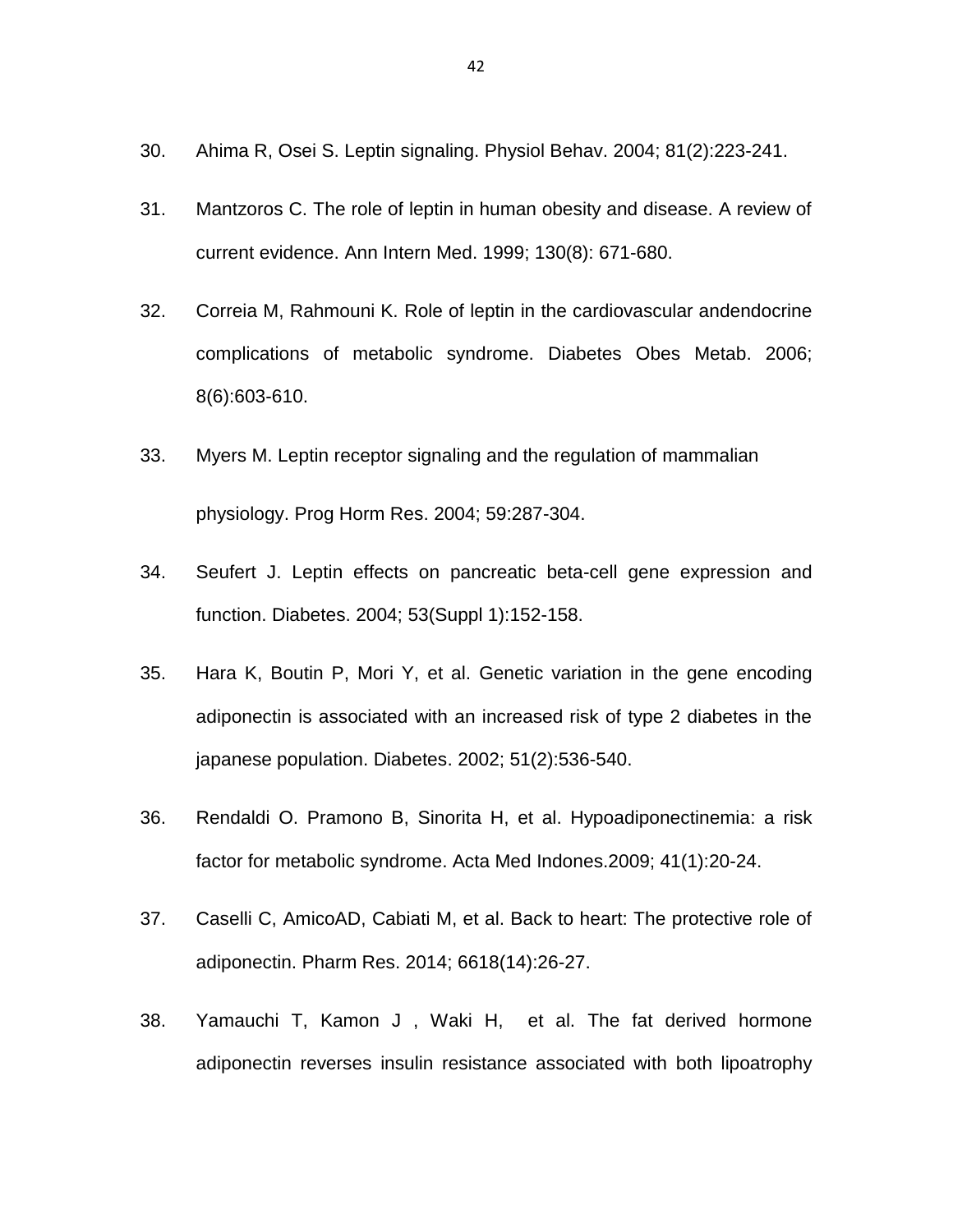and obesity. Nat Med.2001; 7(8):941-6.

- 39. Zethelius B, Hales C, Berne C. Insulin resistance, pro insulin and coronary heart disease. A population based, follow-up study using the euglycemic clamp. Diabetologia .2005; 48(5):862-7.
- 40. Scott M. Grundy S, Abate N, et al. A Diet Composition and the Metabolic Syndrome. Am J Med .2002; 113(9B):25S-29S.
- 41. Storlien L, James D, Burleigh K, et al. Fat feeding causes widespread in vivo insulin resistance, decreased energy expenditure, and obesity in rats. Am J Physiol. 1986; 251(5 Pt 1):E576-83.
- 42. Ikemoto S, Takahashi M, Tsunoda N, et al. High fat diet induced hyperglycemia and obesity in mice: differential effects of dietary oils. Metabolism. 1996; 45(12):1539-46.
- 43. Riccardi G, Giacco R, Rivellese A. Dietary fat, insulin sensitivity and the metabolic syndrome. Clin Nutr. 2004; 23(4):447-56.
- 44. Mandal M and Mandal S, "Coconut (cocos nucifera L: Arecaceae) : In health promotion and disease prevention. Asian Paci J Trop Med. 2011; 4(3):241-7.
- 45. Chow C. Fatty Acids in Foods and Their Health Implications. CRC Press, Boca Raton, FL. Third edition, 2008.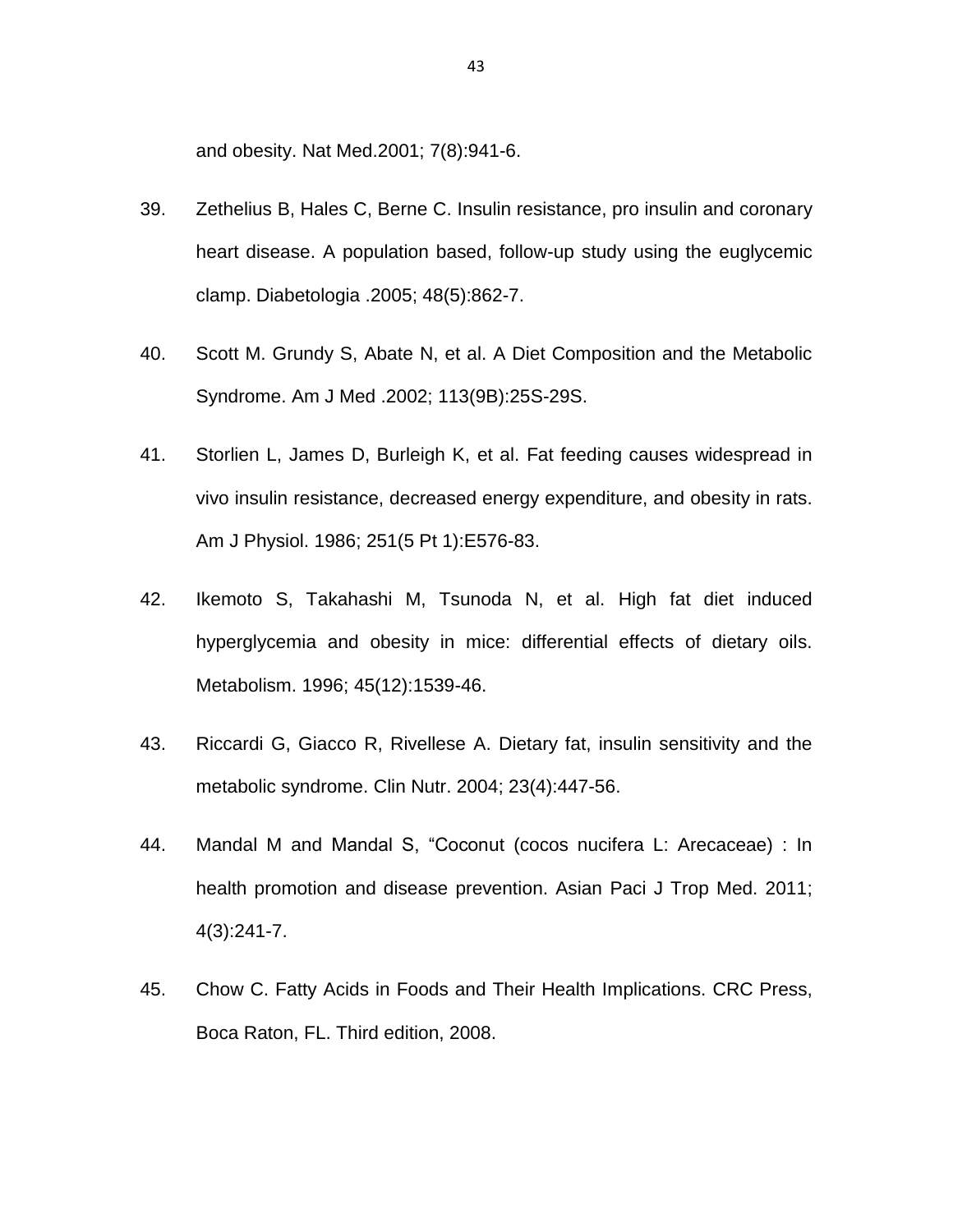- 46. Mendis S, Kumarasunderum R. The effect of daily consumption of coconut fat and soy –bean fat on plasma lipids and lipoproteins of young normolipidaemic men. Br J Nutr. 1990; 63(3):547-52.
- 47. Mensink R, Zock PL , Kester AD, et al. Effects of dietary fatty acids and carbohydrates on the ratio of serum total to HDL cholesterol and on serum lipids and apolipoproteins . Am J Clin Nutr.2003; 77(5):1146-55
- 48. Banchart D, Durand D, Mouty G, et al. Blood transport an tissue metabolism of lipids in the preruminant calf given a milk diet containing coconut oil or beef tallow. INRA Prod. Anim.1999; 12(4): 273-85.
- 49. Waqar A, Koike T, Yu Y, et al .High fat diet without excess calories induces metabolic disorders and enhances etherosclerosis in rabbits. Atherosclerosis.2010; 213(1):148-55.
- 50. Thomas A. Fats and Oils. Ulmann's Encyclopedia of Industrial Chemistry. Weinheim Wiley-VCH.doi:10.1002/14356007.a10\_173.2002.
- 51. Richard G. Energetic and economic feasibility associated with the production ,processing, and conversion of beef tallow to a substitute diesel fuel. Biomass & Bioenergy. 2006; 30(6):585-91.
- 52. Four reasons to use beef tallow. <http://realfoodforager.com/four-reasons-to-use-beef-tallow/> Accessed on April 2, 2014.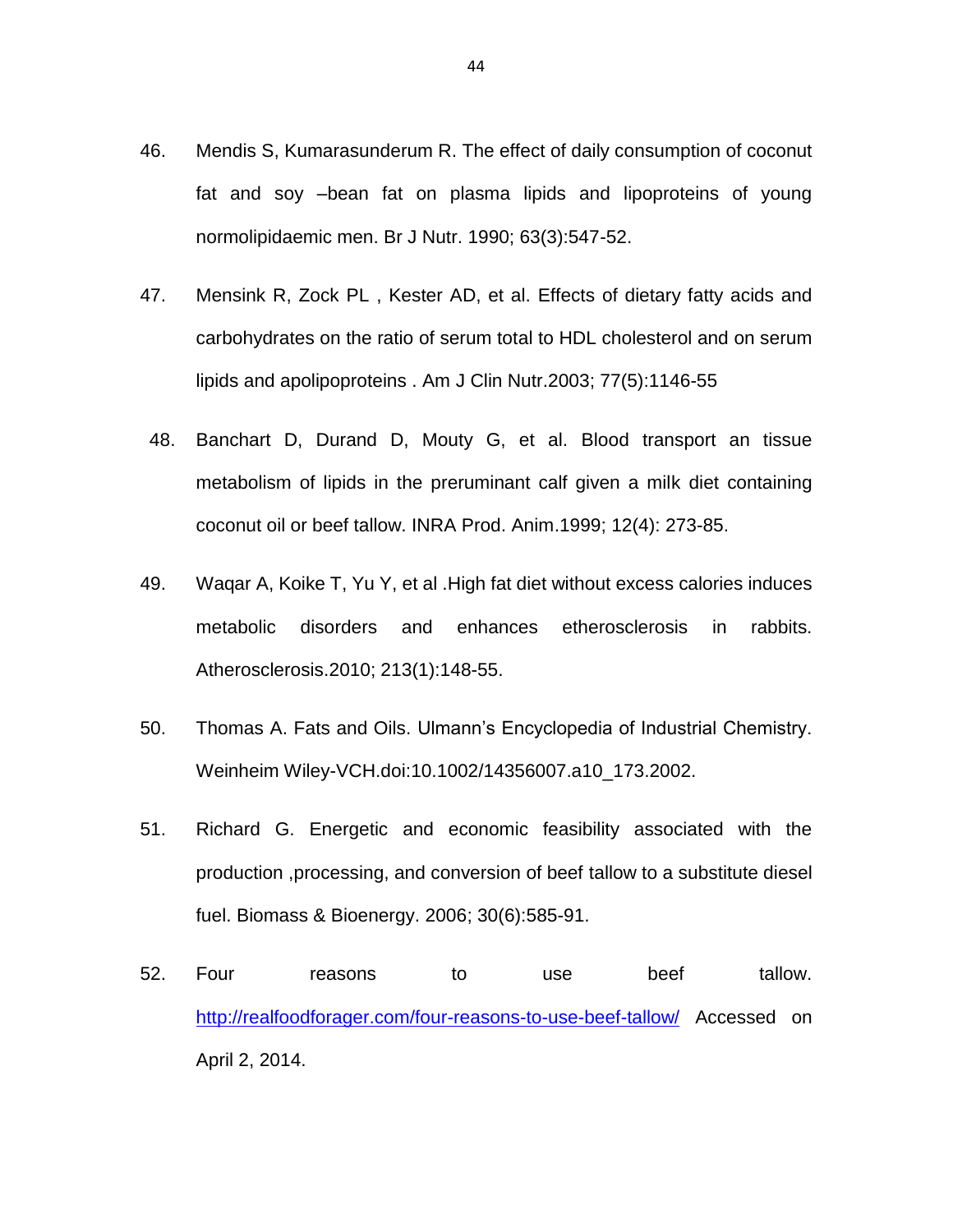- 53. Hubbard N, Lim D, Erickson K. Beef tallow increases the potency of conjugated linoleic acid in the reduction of mouse mammary tumor metastasis. J Nutr. 2006; 136 (1):88-93.
- 54. German BJ, Dillard JC, et al. Saturated fats: What dietary intake? Am J Clin Nutr.2004; 8(3):550- 59.
- 55. Matthews DR, Hosker JP, Rudenski AS, Naylor BA, Treacher DE, Turner RC. Homeostasis model assessment: insulin resistance and b-cell function from fasting plasma glucose and insulin concentrations in man. Diabetologia, 1985; 28:412-419.
- 56. Jen K-L, Greenwood M, Brasel J. Sex differences in the effects of high –fat feeding on behavior and carcass composition. Physiol Behav.1981;27(1):161-6.
- 57. Folch J, Lees M, Sloane-Stanley G. A simple method for the isolation and purification of total lipids from animal tissues. J Biol Chem. 1957;226(1):497-509.
- 58. Cobb T. Effects of dietary stearic acid on plasma cholesterol levels. South Med.1992; 85(1):25-7.
- 59. Schneider C, Cowles R, Powell S, et al. Dietary stearic acid reduces cholesterol absorption and increases endogenous cholesterol excretion in hamsters fed cereal- based diets. J Nutr. 2000; 130(5):1232-8.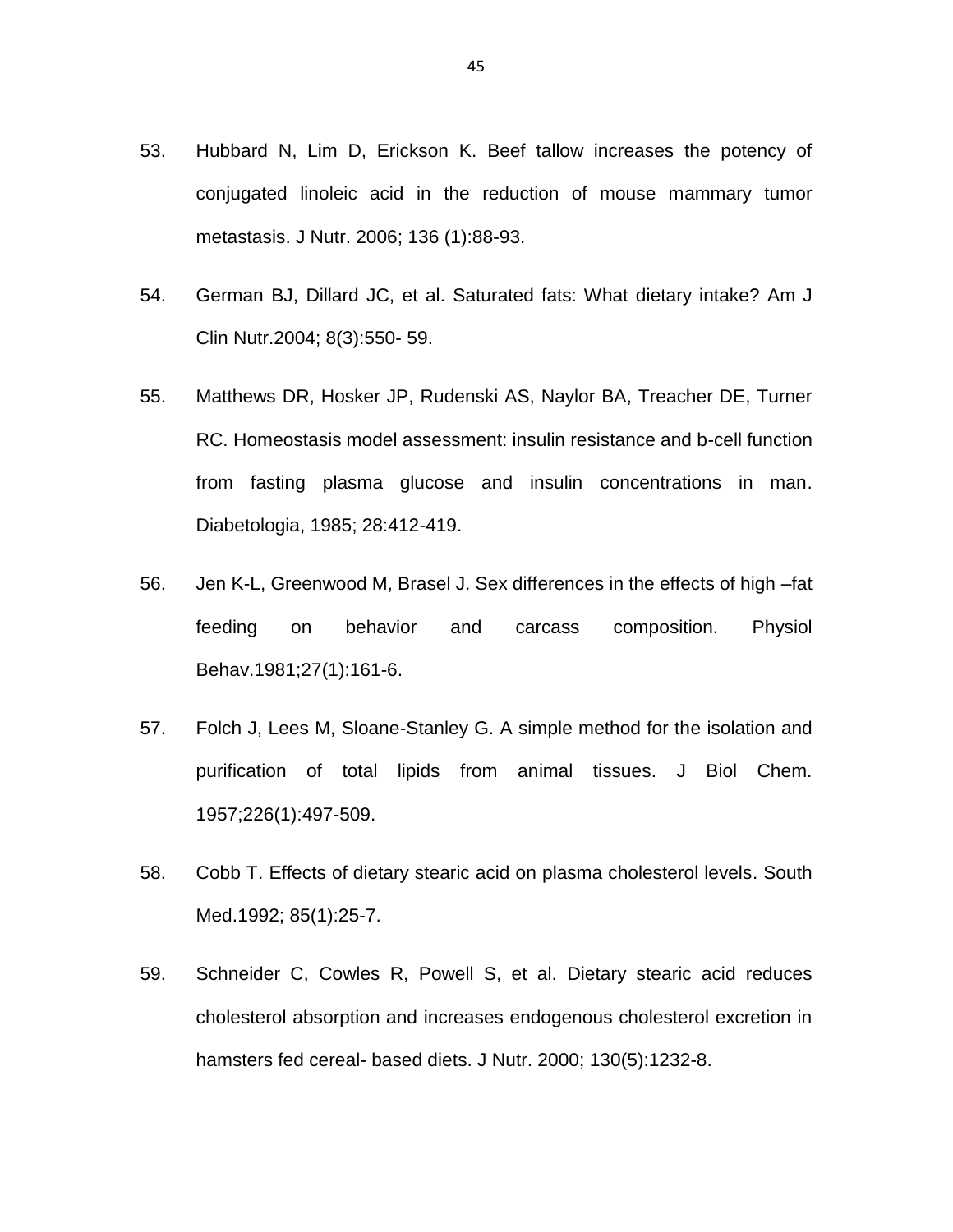- 60. Guerciolini R, Radu L, Boldrin M, et al. Comparative evaluation of fecal fat excretion induced by Orlistat and chitosan. Obe Res.2001; 9(6):364-7,
- 61. Imaizumi K, Abe K, Kuroiwa C, et al. Fat containing stearic acid increases fecal neutral sterol excretion and catabolism of low density lipoprotein without effecting plasma cholesterol in hamsters fed a cholesterol – containing diet. J Nutr.1993; 123(10):1693-702.
- 62. Denke M and Grundy S. Dietary influence on serum lipids and lipoproteins. J Lipid Res. 1990; 31(7):1149-72.
- 63. Denke M and Grundy S. Effects of fats high in stearic acid on lipid and lipoprotein conentration in men. Am J Clin Nutr. 1991; 54(6):1036-40.
- 64. Brett D, Howling D, Morris L, et al. Specifity of the fatty acids desaturationes the conversion of saturated to monoenoic acids. Arch Biochem Biophys. 1971;143(2):535-47.
- 65. Hu FB, Stampfer MJ, Manson JE, et al. Dietary saturated fats and their food sources in relation to the risk of coronary heart disease in women. Am J Clin Nutr.1999; 70(6):1001–8.
- 66. Hu X, Jandacek R, White W. Intestinal absorption of beta- carotine ingested with a meal rich in sunflower oil or beef tallow: postprandial appearance in triglycerol-rich lipoproteins in women. Am J Clin Nutr. 2000; 71(5):1170-80.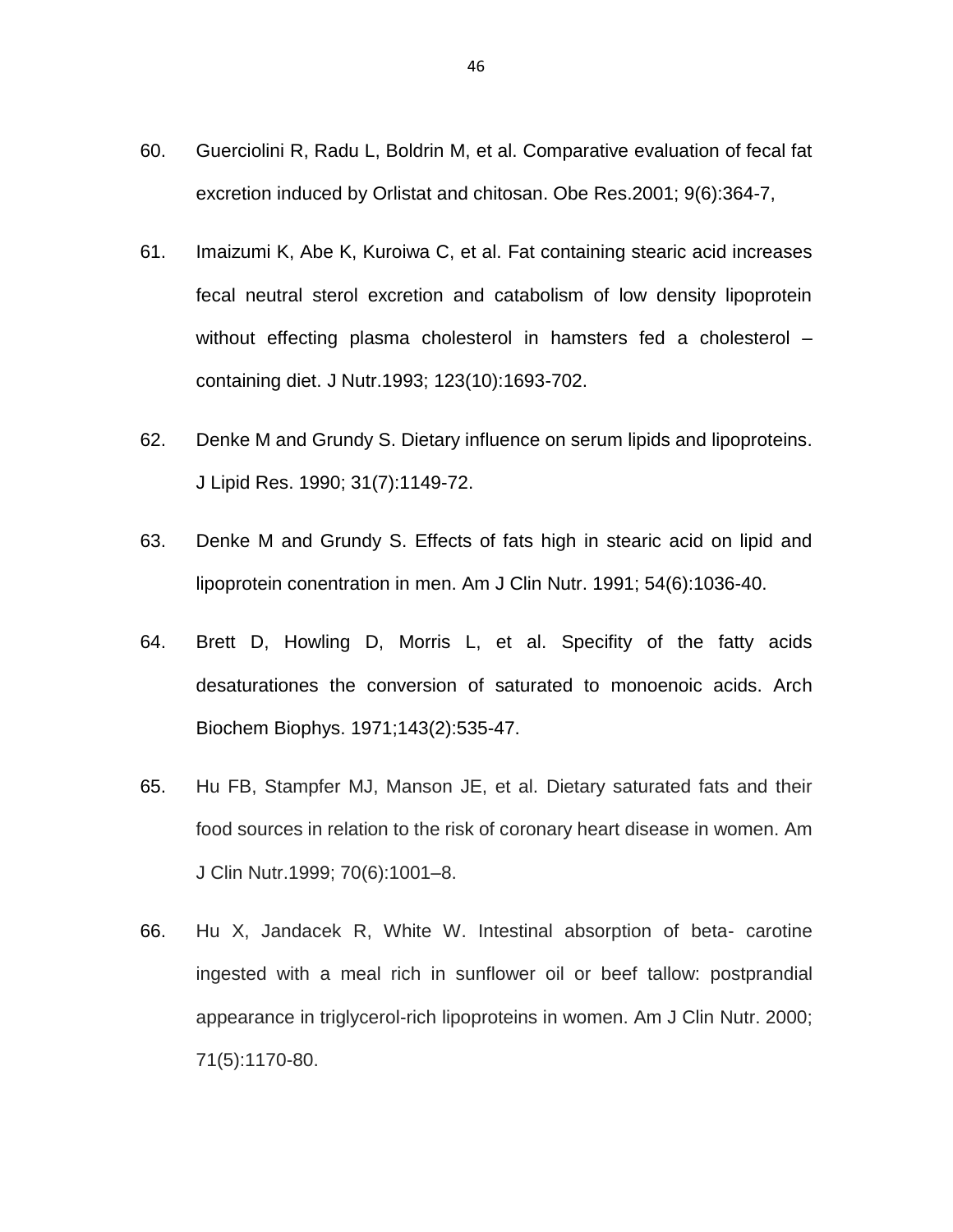- 67. Mattson F, Nolen G, Webb MR. The absorbability by rats of various triglycerides of stearic and oleic acid and the effect of dietary calcium and magnesium. J Nutr. 1979; 109(10):1682–7.
- 68. Grundy S. influence of stearic acid on cholesterol metabolism relative to other long chain fatty acids. Am J Clin Nutr.1994; 60(6 suppl):986S-990S.
- 69. Leyton J, Drury P, Crawford MA, et al. Differential oxidation of saturated and unsaturated fatty acids in vivo the rats. Br J Nutr. 1987; 57(3):383-93.
- 70. Havel P. Update on adipocyte hormones: regulation of energy balance and carbohydrate/lipid metabolism .Diabetes.2004; 53(,Suppl:1):S143-51.
- 71. Kennedy A, Martinaze K, Chuang C, et al. Saturated fatty acids –mediated inflammation and insulin resistance in adipose tissue: mechanisms of action and implications. J Nutr. 2009;139(1):1-4.
- 72. Kumada M, Kihara S, Sumitsuji S, et al. Association of hypoadiponectinemia with coronary artery disease in men. Arterioscler Thromb Vasc Biol .2003; 23(1): 85–9.
- 73. Tomas E, Tsao TS, Saha AK, et al. Enhanced muscle fat oxidation and glucose transport by ACRP 30 globular domain: acytyle –CoA carboxilase inhibition and AMP- activated protein kinase activation. Proc Natl Acad Sci USA.2002; 99(25):16309-13.
- 74. Yamauchi T, Kamon J, Waki H, et al. The fat derived hormone adiponectin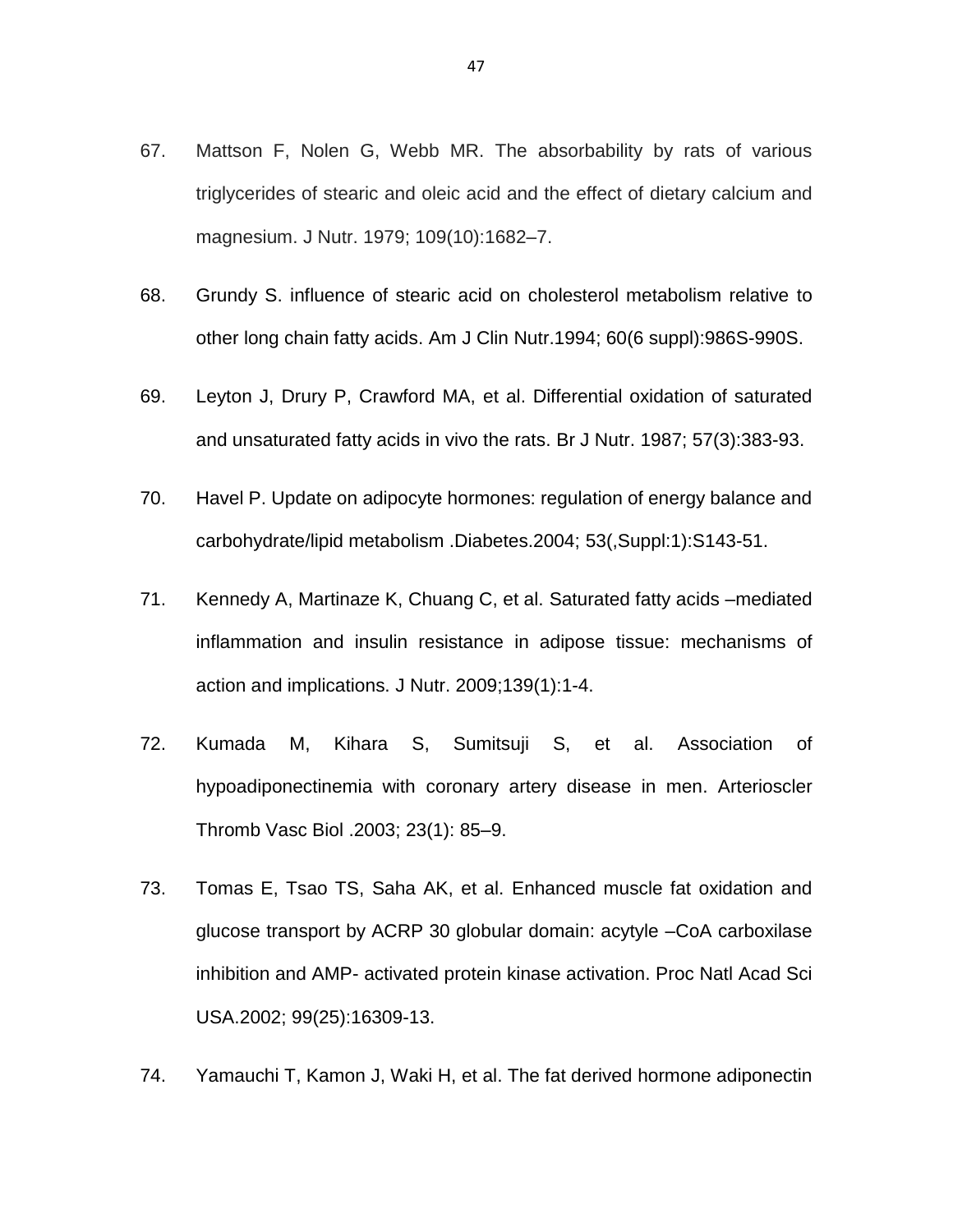reverse insulin resistance associated with both lipopoatrophy and obesity. Nat Med. 2001; 7(8): 941-6.

75. Mokdad A, Mark J, Stroup D, et al. Actual cause of death in the United States, 2000. JAMA 2004; 291(10):1238-45.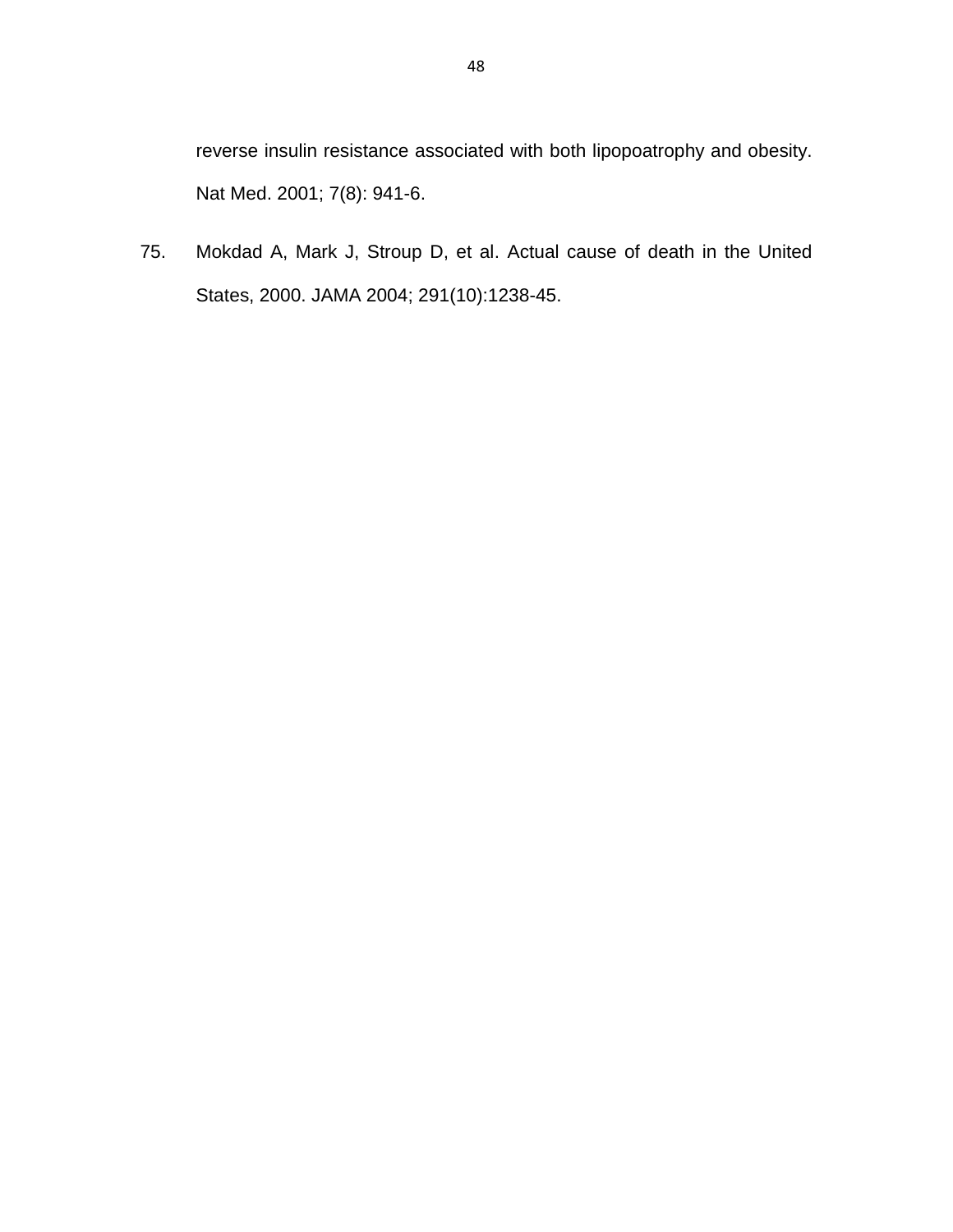## **ABSTRACT**

## **COMPARE EFFECTS OF DIETS MADE WITH DIFFERENT SATURATED FATTY ACIDS ON BODY WEIGHT REGULATION AND METABOLISM IN WISTER RATS**.

by

#### **DILRUBA FATEMA**

#### **May 2014**

**Advisor:** Dr. K. L. Catherine Jen

**Major:** Nutrition and Food Science

**Degree:** Master of Science

Animal fats are known to cause elevated blood total and low-density- lipoprotein (LDL) cholesterol levels in humans and animals. This study was designed to investigate the effects of both the quality (coconut oil and a modified beef tallow) and quantity (low and high) of dietary fat in body weight regulation and alteration of blood parameters in an animal model. Fourty two male Wister rats were randomly divided into 4 groups: Coconut Low Fat (CLF, n=10), Coconut High Fat (CHF, n=10), Modified Low Fat (MLF, n=11), and Modified High Fat (MLF, n=11). They were fed modified AIN -93M purified rodent diet with low fat (40gm fat/kg, 30gm/kg from coconut oil,10gm/kg soybean oil), high fat(240gm/kg, 230gm/kg coconut oil, 10gm/kg soybean oil), modified low fat (40gm/kg, 30gm/kg modified beef tallow, 10gm/kg soybean oil) and modified high fat (MHF,240gm/kg,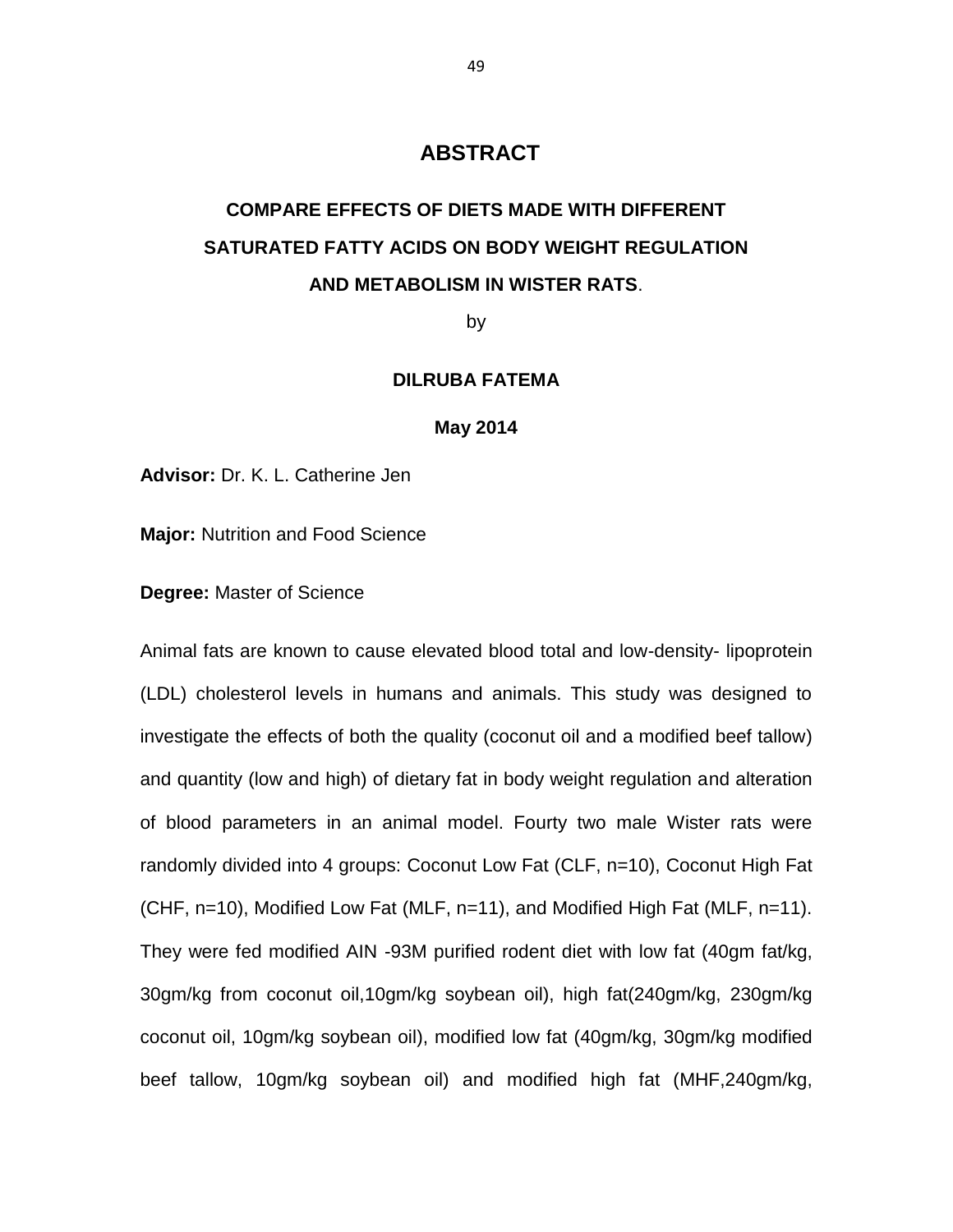230gm/kg modified beef tallow, 10gm/kg soybean oil) for ten weeks. Body weight, body fat content, blood lipid contents and hormones related to obesity and insulin sensitivity were determined. MHF group (427±46g) had significantly lower body weight than the other 3 groups. Body fat percent was significantly lower in modified groups (6.41±2.2%) compared to Coconut groups (7.70±2.2%). Our results showed no significant differences in energy intake among the 4 diet groups (p>.05). No significant difference was observed among the groups with respect to total cholesterol and glucose levels. Modified fat (44.5±10.8 µU/ml) had significantly decreased insulin levels than the coconut oil  $(51.9\pm8.0 \,\mu\text{U/ml})$ . MHF had significantly lower leptin than CLF, CHF and MLF groups. Adiponectin levels were significantly increased by the modified fat  $(8.81 \pm 2.14$ ng/ml). In conclusion, this modified beef fat had the least adverse effects compared with coconut oil and was not hypercholesterolaemic, and did not induce obesity when it was given in a high fat diet.